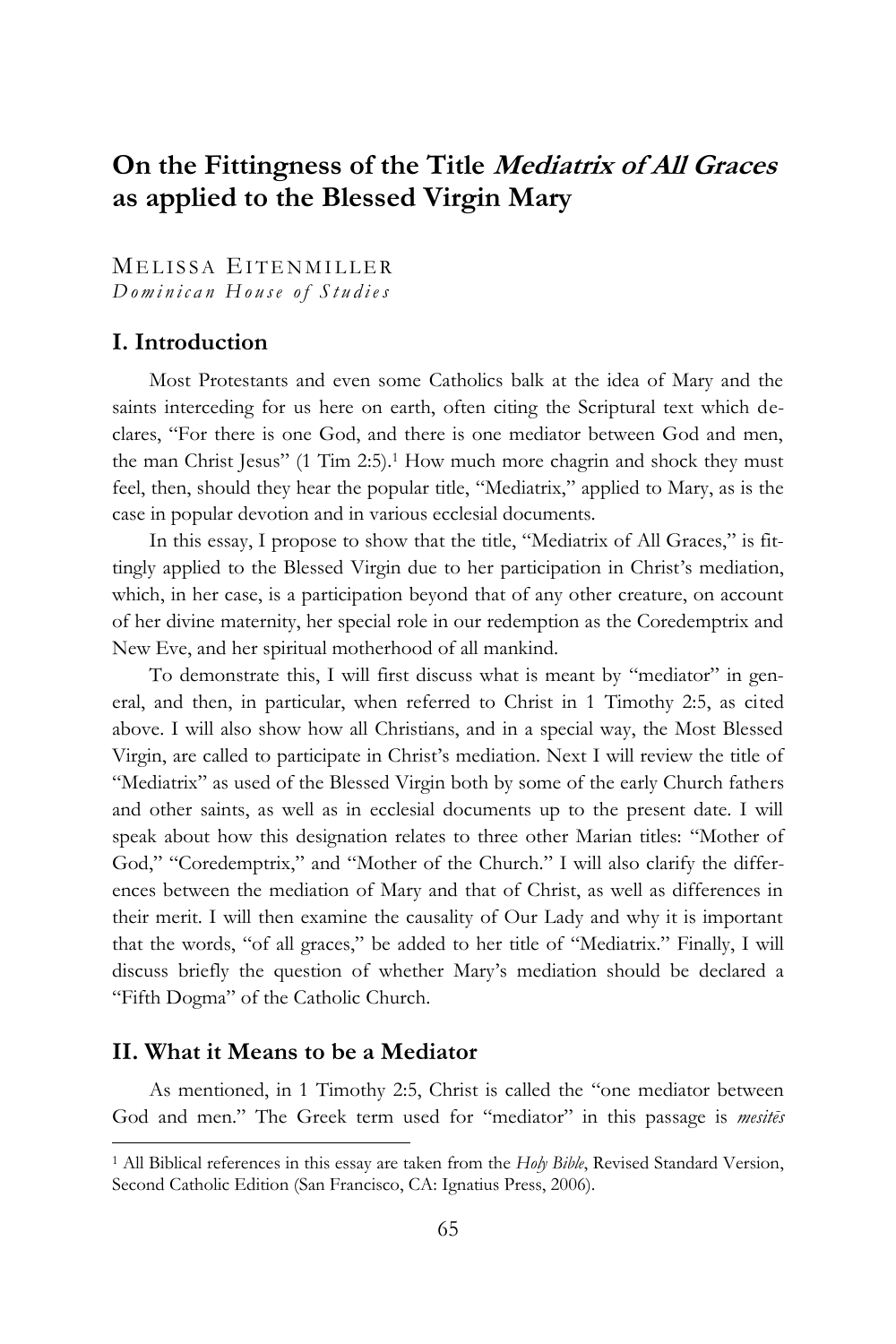(μεσίτης). The role of a *mesitēs* is explained in the *Theological Dictionary of the New Testament* as follows: "The μεσίτης is the One who represents God to men and men to God, and brings them together." 2

St. Thomas Aquinas elucidates this definition by pointing out in the *Summa Theologiae*, "The office of a mediator is to join together and unite those between whom he mediates: for extremes are united in the mean (*medio*)." <sup>3</sup> In other words, the mediator joins together two extremes by acting as a mean between them, i.e., as a go-between. There are, therefore, "two things in a mediator: first, that he is a mean; secondly, that he unites others." 4

One should note the significance Aquinas attributes to the fact that not only is the mediator a type of *representative*; he is a "*mean*"—that is, he is "distant from each extreme." <sup>5</sup> This is important, because Christ, "as man, … is distant both from God, by nature, and from man by dignity of both grace and glory …. And therefore, He is most truly called Mediator, as *man*." <sup>6</sup> St. Paul also brings out this key concept when he speaks of the "mediator between God and men, the *man* Christ Jesus." (1 Tim 2:5)<sup>7</sup> In other words, it is not *as God* that Christ mediates, because, as Aquinas explains, "as God, He does not differ from the Father and the Holy Ghost in nature and power of dominion …," <sup>8</sup> and so, could not really be a mean, i.e., distant

<sup>2</sup> *Theological Dictionary of the New Testament*, ed. Gerhard Kittel, vol. IV (Grand Rapids, MI: WM. B. Eerdmans Publishing Company, 1967, reprinted 1990), s.v. "μεσίτης."

<sup>3</sup> St. Thomas Aquinas, *The Summa Theologica of St. Thomas Aquinas (=STh)*, Part III, vol. 15 (London, Great Britain: Burns Oates and Washbourne, 1913) q. 26, a. 1, resp. "…mediatoris officium proprie est coniungere eos inter quos est mediator, nam extrema uniuntur in medio." Latin text from third part of the *Summa* is taken from S. Thomae Aquinatis, *Summa Theologiae*, vol IV, Tertia Pars, 3rd ed. (Madrid, Spain: Biblioteca de Autores Cristianos, 1964), unless otherwise noted. NB: The first and second parts of the *Summa* is taken from a multi-volume series of *The Summa Theologiae of Saint Thomas Aquinas*, vol. I (Scotts Valley, CA: CreateSpace; NovAntiqua, 2008); and vol. IV, (NovAntiqua, 2010), and vol. VII (NovAntiqua, 2014). Part III is taken from another multi-volume series: vol 15 (cited above), vol. 16, (London, Great Britain: Burns Oates and Washbourne, 1926), vol. 17 (London, Great Britain: Burns Oates and Washbourne, 1914).

<sup>4</sup> Aquinas, *STh*, III, q. 26, a. 2, resp. "…in mediatore duo possumus considerare, primo quidem, rationem medii; secundo, officium coniungendi."

<sup>5</sup> *Ibidem*. "…distet ab utroque extremorum…."

<sup>6</sup> *Ibidem.* Italics added. "…secundum quod est homo, distat et a Deo in natura, et ab hominibus in dignitate et gratiae et gloriae…. Et ideo verissime dicitur mediator secundum quod homo."

<sup>7</sup> Here, as George Montague points out, St. Paul uses the more generic Greek term, ἄνθρωπος, meaning "human being," rather than the term, ἀνήρ, "man as the gender-specific male." George T. Montague, *First and Second Timothy, Titus*, (Grand Rapids, MI: Baker Academic, 2008), 56.

<sup>8</sup> Aquinas, *STh*, III, q. 26, a. 2, resp. "…secundum quod Deus, non differt a patre et spiritu sancto in natura et potestate dominii...."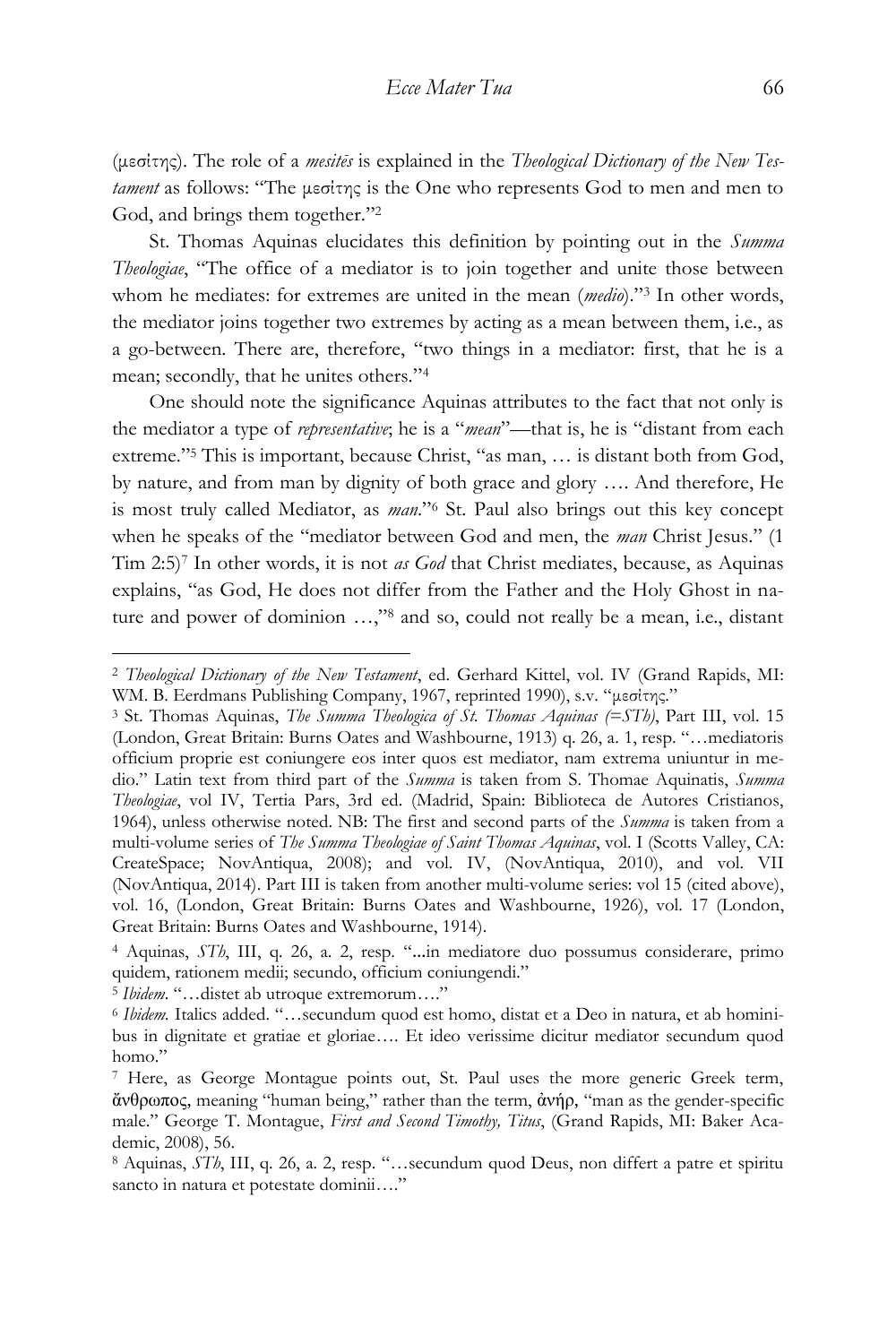from both extremes, since as a divine person, He is completely united to the Godhead without any separation at all. That is, it is only *as man*, i.e., in his humanity, that Christ can truly be a mediator between God and the human race.

Yet, how does Christ unite men to God? The task of Christ, as mediator, appears to be two-fold: On the one hand, he "communicat[es] to men both precepts and gifts" 9 (i.e. law and grace) from God, and on the other hand, he also "offer[s] satisfaction and prayers to God for men."<sup>10</sup> That is, there is a descending and ascending mediation, respectively.

This is stated in a comparable way by Emil Neubert, who explains that the two-fold office of Christ as Mediator is "first of all, to merit the grace of reconciliation for all mankind [ascending mediation]; and then, to apply this grace to each of the individuals composing the human race [descending mediation]—in other words, to give us the grace of reconciliation, first *by right* and then *in fact*. The first act Jesus accomplishes by the Redemption, the second by the distribution of graces." <sup>11</sup> In a parallel manner, Neubert points out that "Mary's mediation, like that of Jesus, will be twofold through her participation in the mystery of the Redemption and in the distribution of grace." <sup>12</sup> In the same way, Reginald Garrigou-Lagrange speaks of a "double mediation [of Mary], ascending and descending," <sup>13</sup> in which "she cooperated by satisfaction and merit in the sacrifice of the cross [ascending]; and … does not cease to intercede for us, to obtain for us, and to distribute to us all the graces that we receive [descending]." <sup>14</sup> I will further demonstrate this point later on.

Of course, there have been others before Christ who served as a kind of mediator in the Old Testament, with the most prominent of these being Moses. This mediatorship "is perhaps most profoundly expressed in his intercession." <sup>15</sup> That is, not only does Moses speak to the people on God's behalf, teaching them all His commands (descending mediation), but when the people disobey God, Moses also intercedes for them (ascending mediation).<sup>16</sup> However, Moses's mediation was limited to a mediation between God and a particular people at a particular time, i.e., Israel at the time of the Exodus. With the advent of Christ, this mediatorship is

<sup>9</sup> *Ibidem*. "…praecepta et dona hominibus exhibendo…."

<sup>10</sup> *Ibidem.* Latin text: "…pro hominibus ad Deum satisfaciendo et interpellando."

<sup>11</sup> Emil Neubert, *Mary in Doctrine*, (Milwaukee, WI: The Bruce Publishing Company, 1954), 72-73. Words in brackets added.

<sup>12</sup> Neubert, *Mary in Doctrine*, 73.

<sup>13</sup> Reginald Garrigou-Lagrange, *The Three Ages of the Interior Life*, Vol. 1, (London, England, UK: Catholic Way Publishing, 2014), 163.

<sup>14</sup> *Ibidem*. Words in brackets added.

<sup>15</sup> *Theological Dictionary of the New Testament*, s.v. "μεσίτης."

<sup>16</sup> Cf. *Holy Bible*, RSV-CE, Ex 32:30; 33:12-16; Num 16:45-50; 21:7, etc.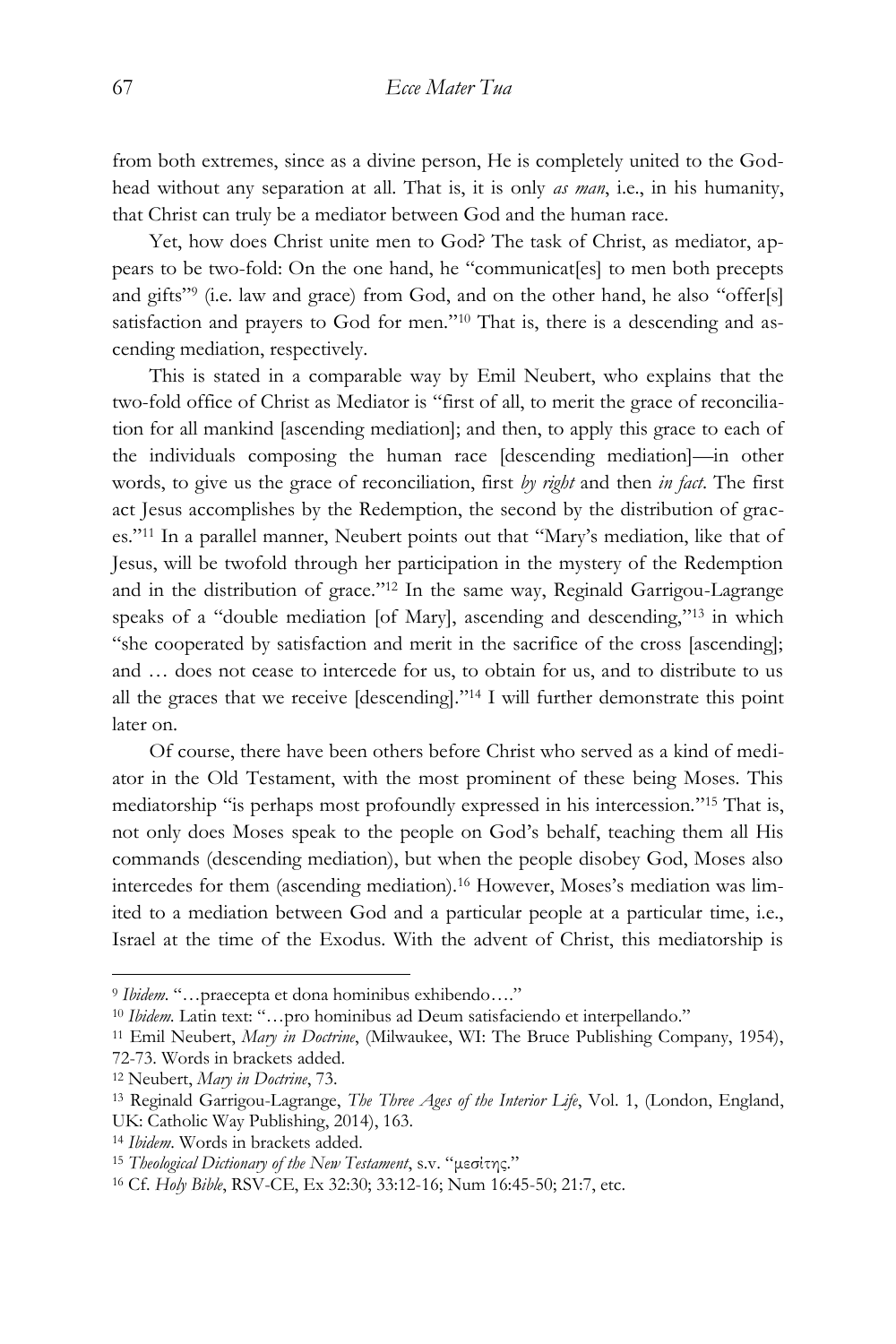expanded to one between God and *all* people of every time and place. Christ is the one mediator, says St. Paul, "who gave himself as a ransom for *all*" (1 Tim 2:6).<sup>17</sup> As is pointed out in the *Theological Dictionary of the New Testament*, "The universal validity of his mediatorial self-offering to death gives all a share in salvation from God's stand-point." <sup>18</sup> In this essay, I am claiming that Our Lady also exercises a kind of universal mediation, but one that is subordinated to that of Christ, as we shall see.

#### **Heis vs. Monos**

 $\overline{a}$ 

When St. Paul calls Christ the "one mediator between God and men" (εἷς καὶ μεσίτης θεοῦ καὶ ἀνθρώπους), what does this "one" (εἷς) signify? Does it mean Christ is the unique mediator to the *exclusion* of all others, or does it mean that He is the one principal mediator, who is the *source* of the mediation of others, i.e., in whom other "mediators" participate?

Mark Miravalle notes that "there is another Greek word that St. Paul could have used if he wanted to refer to Christ's mediation as completely exclusive, namely 'monos', which means 'sole', 'only', or 'exclusive one'." <sup>19</sup> Michael O'Carroll also observes, "The use of 'one' (*heis* not *monos*) emphasizes Christ's transcendence as a mediator, through the unique value of his redemptive death." <sup>20</sup> In other words, Christ is certainly *the Mediator*, beyond all others, and yet, this is *not* to the exclusion of others. Miravalle explains:

> The proper understanding of "Christ the one Mediator" text of 1 Tim 2:5 presupposes a critical and fundamental distinction: the one and perfect mediation of Jesus Christ *does not prevent or prohibit*, but rather *provides and calls for* a sharing and participation by others in a subordinate and secondary fashion in this one perfect mediation of the Lord. The perfect mediation of Jesus Christ allows for, as a quality and manifestation of its perfection, the par-

<sup>17</sup> Italics added. The Greek text: ὁ δοὺς ἑαυτὸν ἀντίλυτρον ὑπὲρ πάντων.

<sup>18</sup> *Theological Dictionary of the New Testament*, s.v. "μεσίτης."

<sup>19</sup> Mark Miravalle, "Mary, Coredemptrix, Mediatrix, Advocate: Foundational Presence in Divine Revelation," in *Mary, Coredemptrix, Mediatrix, Advocate: Theological Foundations—Towards a Papal Definition?* (Santa Barbara, CA: Queenship Publishing, 1995), footnote 91, 272.

<sup>20</sup> Michael O'Carroll, *Theotokos: A Theological Encyclopedia of the Blessed Virgin Mary* (Wilmington, DE: Michael Glazier, Inc., 1982), 238.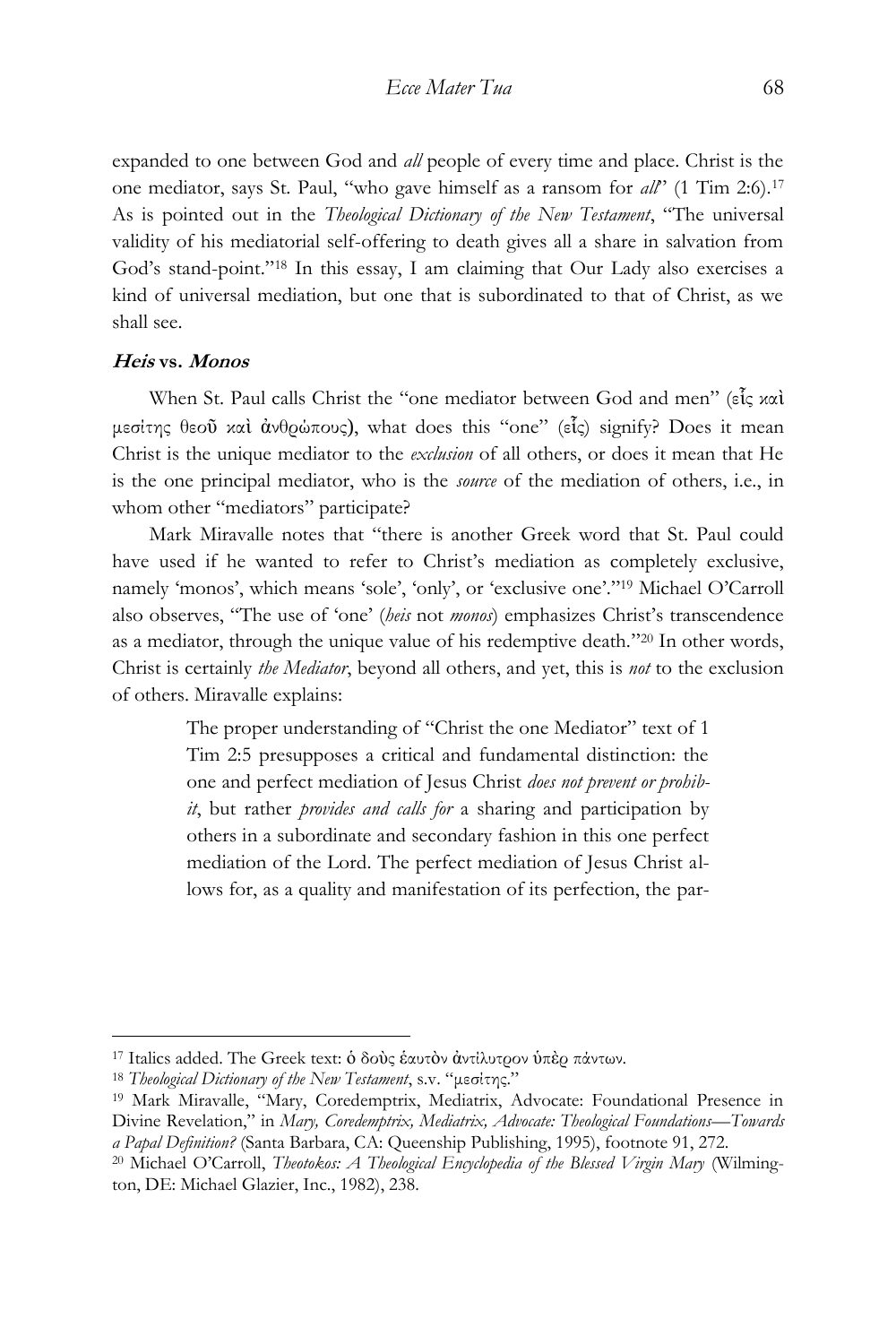ticipation of others in his one and primordial mediation to the Father.<sup>21</sup>

A parallel idea can be seen in the Gospel of Matthew, where Christ commands his disciples, saying, "And you are not to be called rabbi, for you have *one* teacher …. And call no man your father on earth, for you have *one* Father, who is in heaven. Neither be called masters, for you have *one* master, the Christ" (Mt 23:8-10).<sup>22</sup> In the Greek, the word used for "one" in each of the above statements is "εἷς" (*heis*). In using this word, it is obvious that Christ did not mean to exclude the possibility of anyone else being called "teacher," "father," and "master"—in fact, these terms continue to be used today. Rather, the footnote given in the RSV-CE states with regard to the word, *father*, "i.e., 'Do not use the title without reference to God's universal fatherhood.' He cannot mean that the title is never to be used by a son to his father." 23

Similarly, we can say that, although Christ is the *only* Son of God, all are called to share in that one divine Sonship. As St. Paul declares in his letter to the Galatians, "But when the time had fully come, God sent forth his Son, born of woman, born under the law, to redeem those who were under the law, so that we might receive adoption as sons. And because you are sons, God has sent the Spirit of his Son into our hearts, crying, 'Abba! Father!'" (Gal 4:4-6). Therefore, just as we can be called sons of God, without in any way diminishing Christ's unique Sonship, but rather, by participating in it, so also, St. Paul does not mean that we are never to apply the term, "mediator" to anyone other than Christ, but rather that, in using it, one must always keep in mind the transcendent, primary, and universal mediation of Christ, in whom all other mediators participate. Consequently, as Aquinas points out, "Nothing hinders certain others from being called mediators, in some respect, between God and man, forasmuch as they cooperate in uniting men to God, dispositively or ministerially." 24

## **III. The Doctrine of Participation**

In order to properly understand Mary's mediation, it is important to first understand the metaphysical meaning of the term, "participation." In *De Hebdomadi-*

<sup>21</sup> Mark Miravalle, "The *Whole Truth about Mary*, Ecumenism and the Year 2000," in *Mary Coredemptrix, Mediatrix, Advocate: Theological Foundations II, Papal, Pneumatological, Ecumenical*, (Santa Barbara, CA: Queenship Publishing, 1996), 24.

<sup>22</sup> Italics added.

<sup>23</sup> RSV-CE footnote, Mt 23:9.

<sup>24</sup> Aquinas, *STh*, III, q. 26, a. 1, resp. "Nihil tamen prohibet aliquos alios secundum quid dici mediatores inter Deum et hominem, prout scilicet cooperantur ad unionem hominum cum Deo dispositive vel ministerialiter."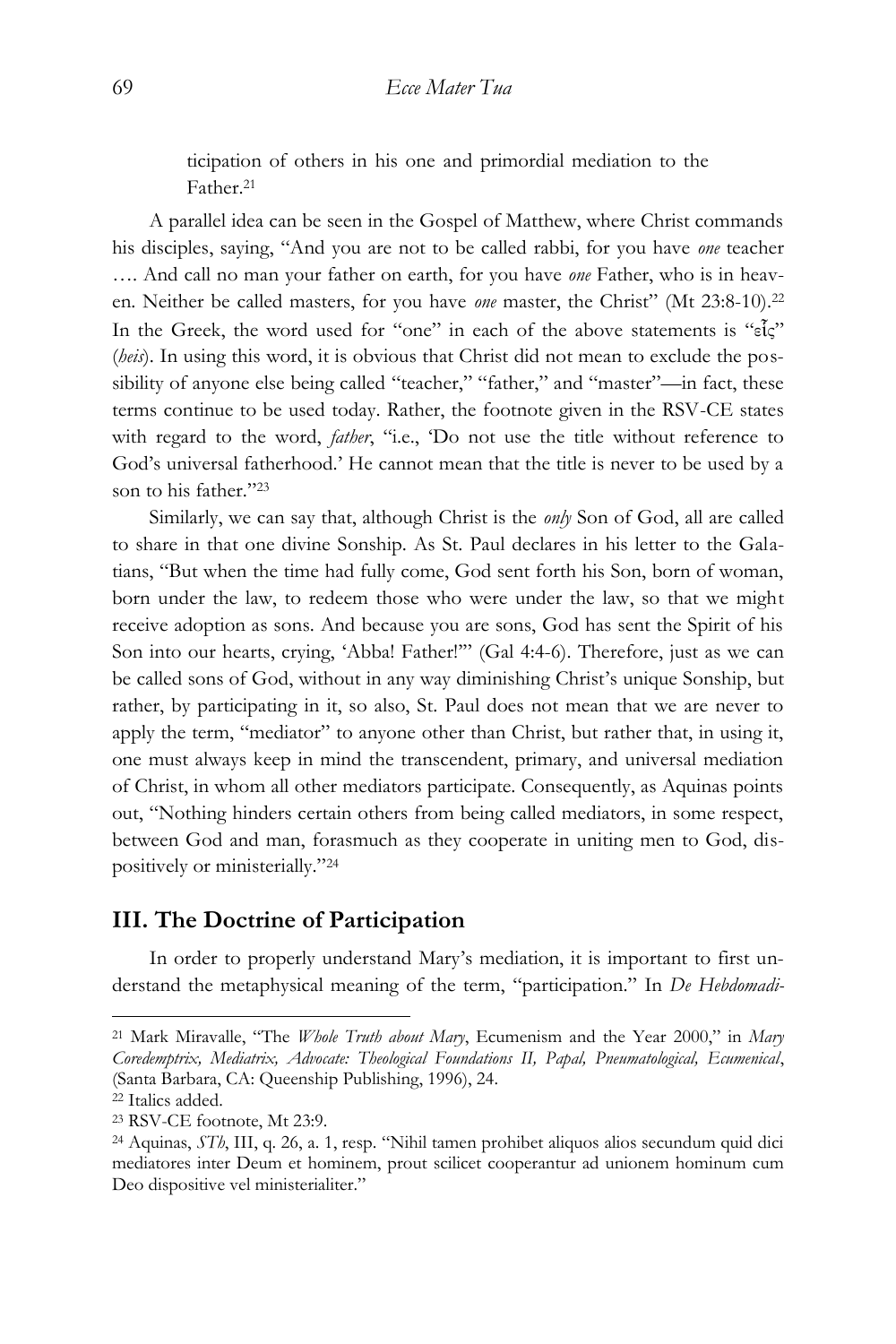bus, St. Thomas Aquinas notes that "to participate" means "to grasp a part."<sup>25</sup> He then explains three types of participation, saying, "When something receives in a particular way that which belongs to another in a universal way, it is said to 'participate' in that, as human being is said to participate in animal …; a subject participates in accident, and matter in form …; [and] an effect is said to participate in its own cause, and especially *when it is not equal* to the power of its cause …." 26

The first two types of participation Aquinas mentions are known as logical participation (i.e., the species participates in the genus, and the individual in the species), and real participation (i.e., the subject participates in the accident, and matter in the form). The third mode of participation, in which the effect participates in its cause, is known as "causal participation," and is what most concerns us here. This is the kind of participation which Aquinas will apply, on a natural level, to being and natural perfections (goodness, wisdom, etc.), and on a supernatural level in this life, to grace (when speaking of our participation in Christ, in the life of God, and in the sacraments.) In the next life, the blessed will also be allowed to participate in the *lumen gloriae*, by which they will enjoy the vision of God.

There is an important relationship between participation and causality. Aquinas points out, "Whatever is found in anything by participation, must be caused in it by that to which it belongs essentially." <sup>27</sup> Therefore, with regard to our participation in being, which belongs essentially to God as *Ipsum Esse per se subsistens*, Aquinas explains, "all beings apart from God are not their own being, but are beings by participation. Therefore it must be that all things which are diversified by the diverse participation in being, … are caused by one First Being, Who possesses being most perfectly." <sup>28</sup> I will discuss causal participation further with regard to Christ (and Mary) in a later section.

<sup>25</sup> St. Thomas Aquinas, *An Exposition of the "On the Hebdomads" of Boethius* (Washington, D.C.: The Catholic University of America Press, 2011), 19 (Chpt. 2, line 71). The Latin (1992 Leonine ed.) is "partem capere," 18.

<sup>26</sup> *Ibidem.* "…quando aliquid particulariter recipit id quod ad alterum pertinet uniuersaliter, dicitur participare illud, sicut homo dicitur participare animale…; subiectum participat accidens, et materia formam…; effectus dicitur participare suam causam, et precipue quando non adequat uirtutem sue cause…." Italics added.

<sup>27</sup> Aquinas, *STh*, I, q.44, a.1, resp. "Si enim aliquid invenitur in aliquo per participationem, necesse est quod causetur in ipso ab eo cui essentialiter convenit…"

<sup>28</sup> *Ibidem*. "Relinquitur ergo quod omnia alia a Deo non sint suum esse, sed participant esse. Necesse est igitur omnia quae diversificantur secundum diversam participationem essendi,… causari ab uno primo ente, quod perfectissime est."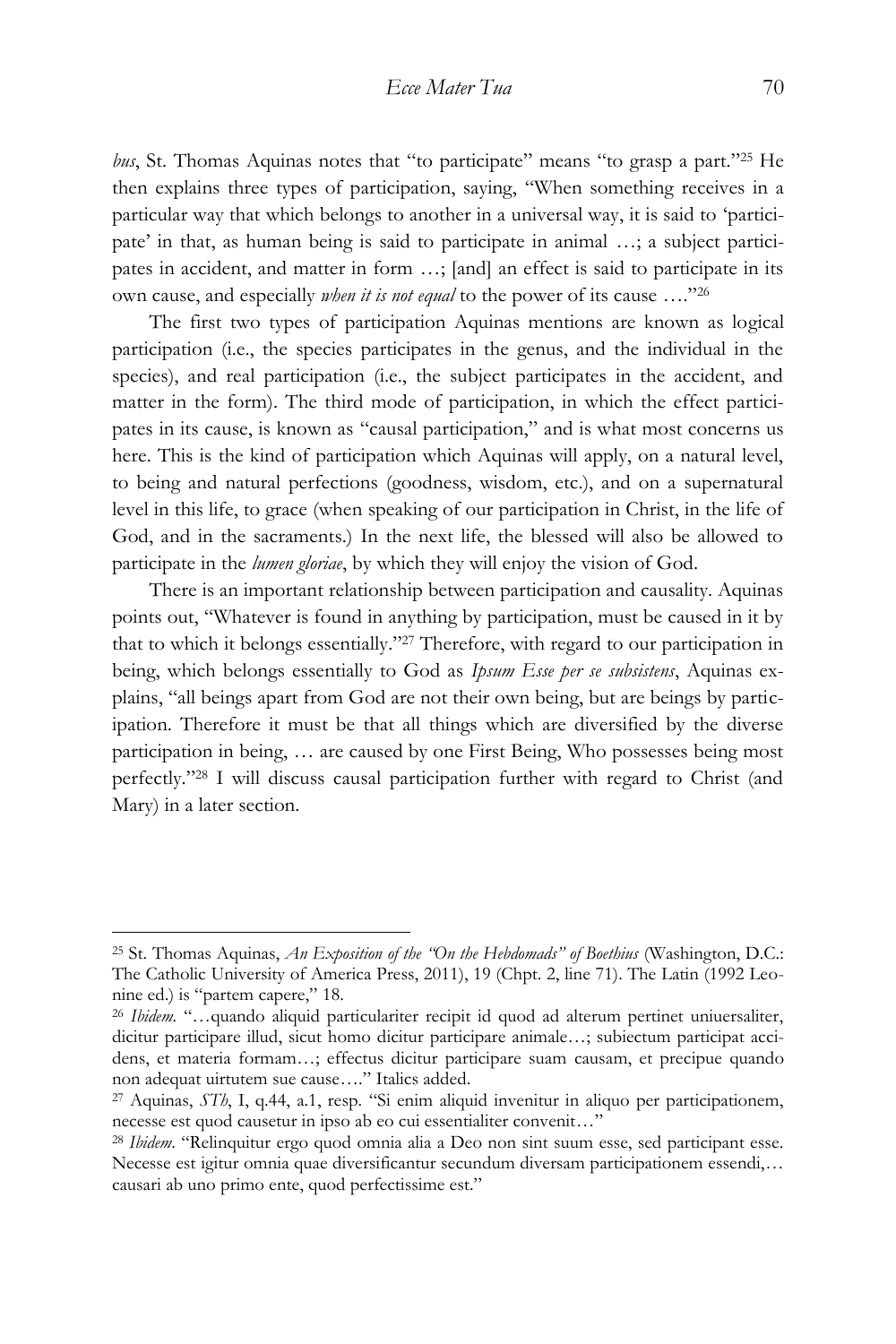## **The Importance of Analogy with Regard to Our Understanding of Participation**

First, however, it is important to note that participation in God's being, goodness, truth, beauty, or other perfections, must be understood analogously in order to maintain our discernment of the transcendence of God, and *not* univocally. That is, the *res significata* (i.e. the thing signified, whether it be being or some other perfection) is more properly applied to God than creatures, although it is, in some way, applied to both. The *modus significandi* (i.e. the mode of signification), however, is different between God and creatures; that is, we can only understand these things as applied to creatures, although they are in God without the limitations and defects of creatures (*via negationis*) and "in a more eminent way than in creatures" (*via eminentiae*).<sup>29</sup> Consequently, analogy allows us to speak of the perfections of God "according to proportion,"<sup>30</sup> because "univocal predication [i.e. one and the same] is impossible between God and creatures." 31

However, the afore-mentioned mode of participation is merely on the natural level, and applicable to all creatures in varying degrees, since any perfection found in creatures must first "pre-exist in God" (according to His mode of being) as their principle and cause.<sup>32</sup> Nevertheless, the rational creature is called to a higher level of participation than other creatures, and one way rational creatures uniquely participate in God's perfection is by grace. Aquinas speaks of grace as "the expression or participation of the Divine goodness" <sup>33</sup> at a supernatural level, and elsewhere speaks of it as "a participation of the Divine Nature," <sup>34</sup> citing 2 Peter 1:4 ("that by these you may be made partakers of the Divine Nature." 35) In other words, mankind is called to a special participation in God's own life by means of grace.

Aquinas also lists other ways in which human beings are called to participate in God's perfections. He declares, "For as man in his intellective powers participates in the Divine knowledge through the virtue of faith, and in his power of will participates in the Divine love through the virtue of charity, so also in the nature of the soul does he participate in the Divine Nature, *after the manner of a likeness*, through a certain regeneration or re-creation." <sup>36</sup> He uses the phrase, "after the manner of a

<sup>29</sup> Aquinas, *STh*, I, q. 13, a. 3, resp. "…secundum eminentiorum modum quam in creaturis." <sup>30</sup> *Ibid.*, a. 5, resp. "…idest proportionem."

<sup>31</sup> *Ibidem*. "…impossibile est aliquid praedicari de Deo et creaturis univoce."

<sup>32</sup> *Ibidem*. "in Deo praeexistunt…"

<sup>33</sup> Aquinas, *STh*, I-II, q.110, a.2, ad 2. "…expressio vel participatio divinae bonitatis…."

<sup>34</sup> *Ibid*.*,* a. 3, resp. "…participatio divinae naturae…."

<sup>35</sup> *Ibidem*. "…ut per haec efficiamini divinae consortes naturae."

<sup>36</sup> *Ibid.*, a. 4, resp. Italics added. "Sicut enim per potentiam intellectivam homo participat cognitionem divinam per virtutem fidei; et secundum potentiam voluntatis amorem divinum,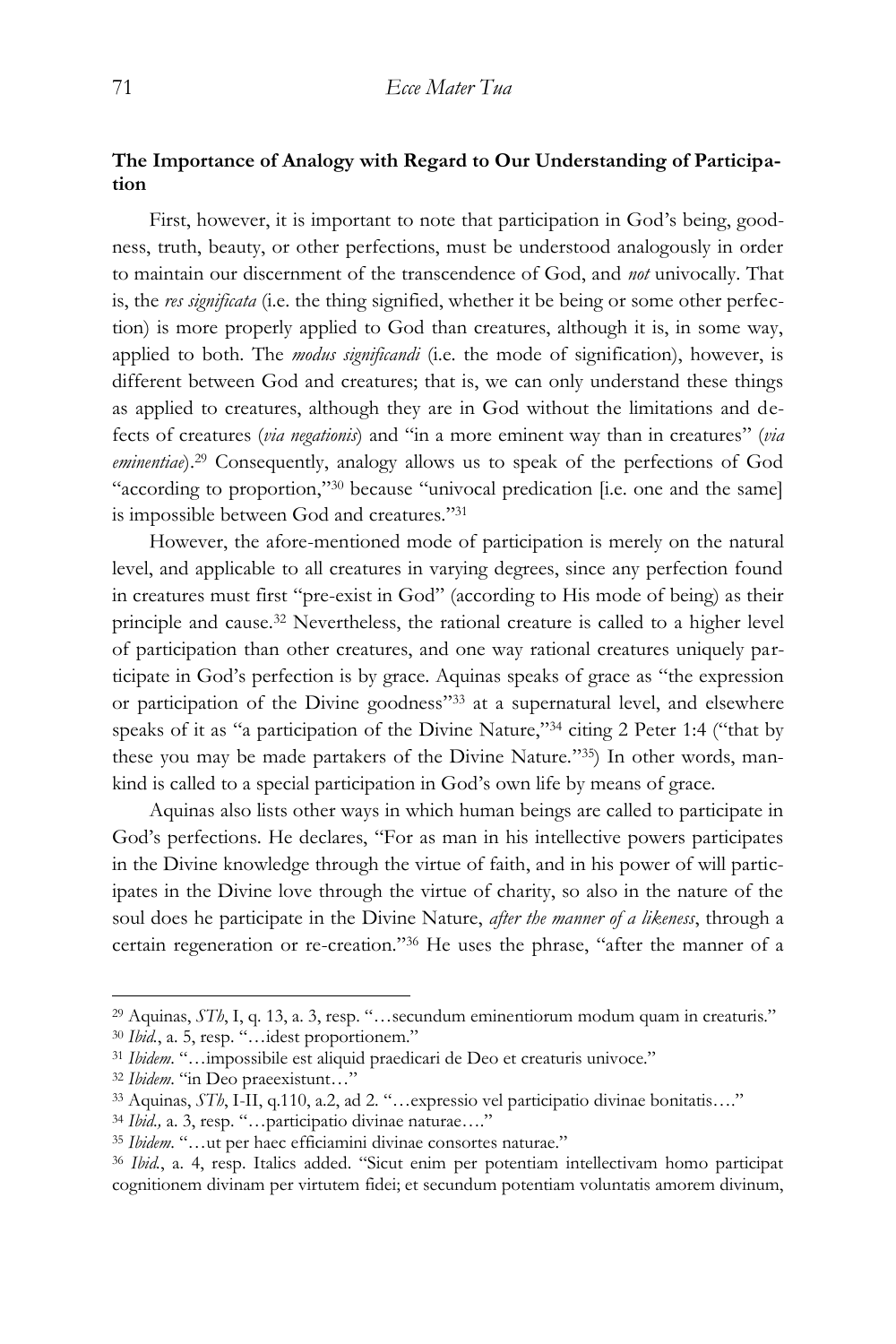likeness," to once more indicate that these perfections in which we participate, can only be predicated of God and man analogically, not univocally. Similarly, it must be said that "mediatorship," like "sonship," can only be predicated analogically of Christ and men, with Christ's mediatorship being the primary analogate in which we participate.

#### **Participation in Christ's Mediation**

The causal type of participation, mentioned above, can be seen even when speaking of the soul of Christ, since Christ is one Divine Person with two distinct natures, and so, "the soul of Christ is not essentially Divine. Hence it behooves it to be Divine by participation, which is by grace." <sup>37</sup> In addition, it is because of the participation in which Christ's humanity shares in His divinity that His humanity is able to be "the instrument of the Godhead." <sup>38</sup> Consequently, the participation of Christ's humanity in His divinity results in His humanity becoming an instrumental cause, i.e, it allows His humanity to participate in the action of the His divinity, which is the principal agent. As St. Thomas also notes, "To give grace or the Holy Ghost belongs to Christ as He is God, authoritatively; but instrumentally it belongs also to Him as man, inasmuch as His manhood is the instrument of His Godhead. And hence by the power of the Godhead His actions were beneficial, i.e. by causing grace in us, both meritoriously and efficiently." 39

In a similar way, the Christian's ontological participation by grace in Christ allows him to act as Christ's instrument, which is also true of the Blessed Virgin, as we shall discuss further in the section on Mary's Causality. According to Cornelio Fabro, the hypostatic union, in which Christ's human nature is united to the Divine Person of the Son (and made thereby a participant in the divine life), "has become the primary source of all participation in grace by believers inasmuch as the human nature of Christ is the close instrument of the divinity." <sup>40</sup> Aquinas explains Fabro's point here more fully,

per virtutem caritatis; ita etiam per naturam animae participat, secundum quandam similitudinem, naturam divinam, per quandam regenerationem sive recreationem."

<sup>37</sup> Aquinas, *STh*, III, q. 7, a. 1, ad 1. "…anima Christi non est per suam essentiam divina. Unde oportet quod fiat divina per participationem, quae est secundum gratiam."

<sup>38</sup> *Ibid.*, ad 3. "…instrumentum divinitatis…."

<sup>39</sup> *Ibid.*, q. 8, a. 1, ad 1. "…dare gratiam aut spiritum sanctum convenit Christo secundum quod Deus, auctoritative, sed instrumentaliter ei convenit secundum quod est homo, inquantum scilicet eius humanitas fuit instrumentum divinitatis eius. Et ita actiones ipsius ex virtute divinitatis fuerunt nobis salutiferae, utpote gratiam in nobis causantes, et per meritum et per efficientiam quandam."

<sup>40</sup> Cornelio Fabro, "The Intensive Hermeneutics of Thomistic Philosophy: The Notion of Participation," *The Review of Metaphysics*, trans. by B. M. Bonansea, vol. 27, n. 3 (March 1974), 481.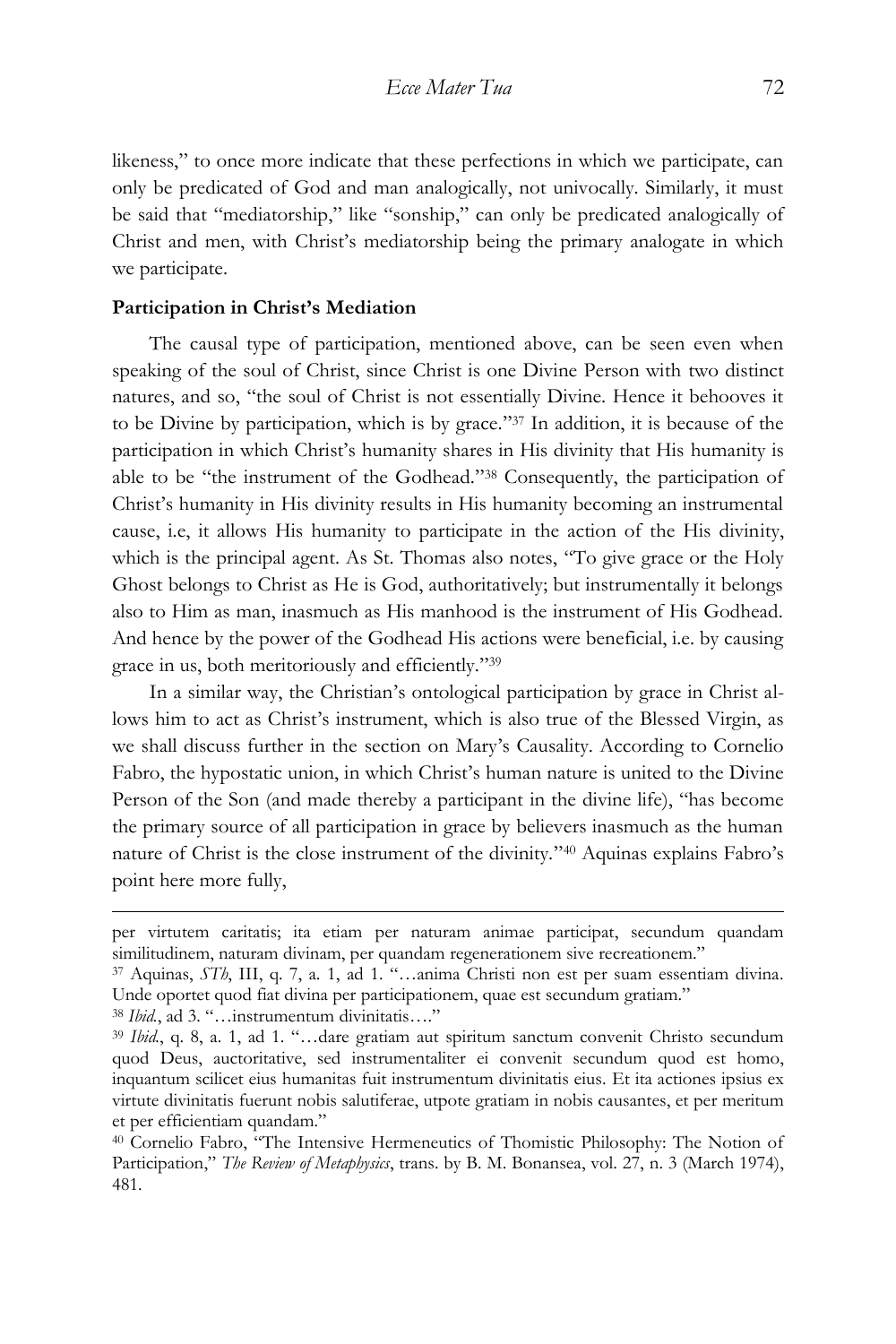The closer a substance stands to the goodness of God, the more fully it participates in His goodness …. Consequently the humanity of Christ also, because it is connected with the divinity more closely than the others and in a more special way, has participated in the divine goodness through the gift of grace in a more excellent way.<sup>41</sup>

For this reason, explains St. Thomas, it was fitting that Christ should also communicate this grace to us through his humanity. He continues,

> And because in some sense Christ communicates the effects of grace to all rational creatures, this is why He is in some sense the source of all grace in His humanity, just as God is the source of all being. Then, as all the perfection of being is united in God, in Christ the fullness of all grace and virtue is found, and because of it He not only is capable of the work of grace Himself but can bring others to grace. For this reason He has the headship.<sup>42</sup>

By "headship," Aquinas is speaking here of Christ as the head of the Church in his humanity, and it is in this way that he is the principle and source of all grace for his members, who are incorporated into his Mystical Body. One of the actions pertaining to the head, explains St. Thomas, is that of having power over the body, "because the power and movement of the other members, together with the direction of them in their acts, is from the head." <sup>43</sup> In this way, Christ "has the power of bestowing grace on all the members of the Church," <sup>44</sup> and, I would argue, it is also in this way that the members of Christ's Body can be said to be His instruments.

As we have noted, therefore, Christ, in his *humanity*, is able to be the "one mediator between God and men" (1 Tim 2:5). It is in this one mediation that we are *all* called to participate. The Second Vatican Council points out, "Just as the priest-

<sup>41</sup> St. Thomas Aquinas, *De Veritate*, in *Quaestiones Disputatae*, q. 29, a.5, resp, as found online, dhspriory.org. "Unaquaeque autem substantia tanto a Deo plenius bonitatem eius participat, quanto ad eius bonitatem appropinquat…. Unde et humanitas Christi, ex hoc ipso quod prae aliis vicinius et specialius divinitati erat coniuncta, excellentius bonitatem divinam participavit per gratiae donum."

<sup>42</sup> Aquinas, *De Veritate*, q. 29, a.5, resp. "Et quia Christus in omnes creaturas rationales quodammodo effectus gratiarum influit, inde est quod ipse est principium quodammodo omnis gratiae secundum humanitatem, sicut Deus est principium omnis esse: unde, sicut in Deo omnis essendi perfectio adunatur, ita in Christo omnis gratiae plenitudo et virtutis invenitur, per quam non solum ipse possit in gratiae opus, sed etiam alios in gratiam adducere. Et per hoc habet capitis rationem."

<sup>43</sup> Aquinas, *STh*, III, q. 8, a. 1, resp. "…quia virtus et motus ceterorum membrorum, et gubernatio eorum in suis actibus, est a capite,…."

<sup>44</sup> *Ibidem*. "…virtutem habuit influendi gratiam in omnia membra Ecclesiae,…."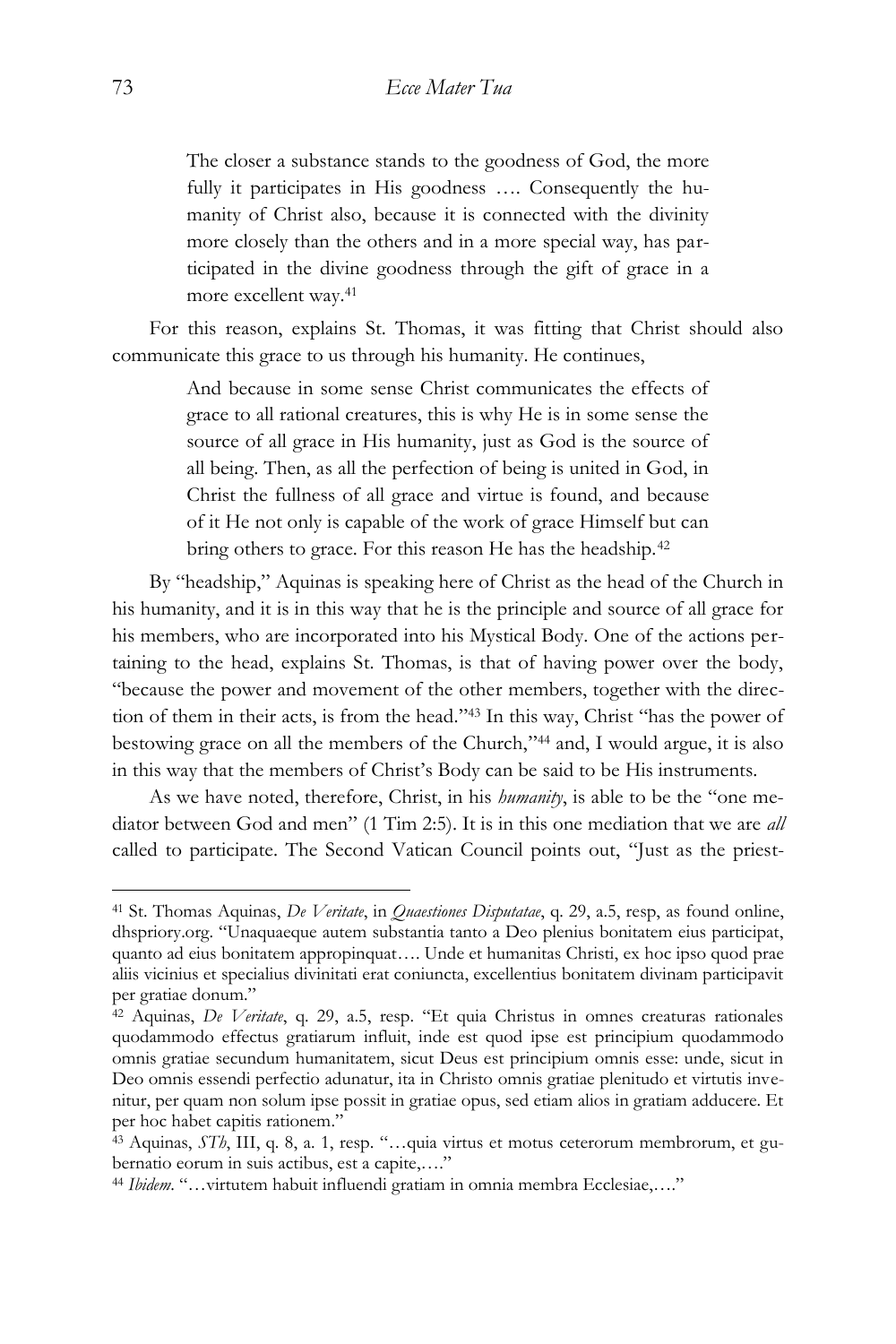hood of Christ is shared [*participatur*] in various ways by the ministers and by the faithful, and as the one goodness of God is really communicated in different ways to His creatures, so also the unique mediation of the Redeemer does not exclude but rather gives rise to a manifold cooperation which is but a sharing [participatam] in this one source." <sup>45</sup> In other words, we are all called to participate in the mediation of Christ. How do we participate in it? One of the most important ways is by our intercession. The then Joseph Cardinal Ratzinger explains, "Christ as the only mediator does not take away our task to stand before God as persons linked to each other and responsible for each other. We all in different ways and in union with Jesus Christ, can be *mediators for each other* in our approach to God." <sup>46</sup> Therefore, all human persons are called to participate in Christ's mediation to some degree, but Our Lady participates in it in a special way.

## **IV. Mary Mediatrix in Sacred Tradition**

Before continuing my explanation of the way in which Mary participates in Christ's mediation, I would like to look at how she has often been given the title, "Mediatrix," or some similar title, by Church Fathers and saints throughout the ages, as well as by numerous ecclesial documents. In the following two subsections, I will review just some of these.

#### **In the Church Fathers and Other Saints**

 $\overline{a}$ 

Although St. Irenaeus of Lyons (d. ca. 202) in his work *Proof of the Apostolic Preaching* did not specifically use the term "Mediatrix," he did speak of the Virgin Mary as "having become another virgin's [i.e., Eve's] advocate (*advocata*)." <sup>47</sup> Since there is no Greek version of this text extant, it is hard to know how exactly to translate *advocata*. Armitage Robinson translates it as "intercessor." <sup>48</sup> Luigi Gam-

<sup>45</sup> *Lumen Gentium*, in *The Documents of Vatican II*, Vatican translation, (Strathfield, NSW, Australia: St. Paul's Publications, 2009), 62 (70). Latin text: "…sicut sacerdotium Christi variis modis tum a ministris tum a fideli populo participatur, et sicut una bonitas Dei in creaturis modis diversis realiter diffunditur, ita etiam unica mediatio Redemptoris non excludit, sed suscitat variam apud creaturas participatam ex unico fonte cooperationem," as found online, www.vatican.va.

<sup>46</sup> Cardinal Joseph Ratzinger, *The Sign of the Woman: An Introduction to the Encyclical, "Redemptoris Mater,"* in *Mary: God's Yes to Man*, (San Francisco, CA: Ignatius Press, 1988), 31.

<sup>47</sup> St. Irenaeus, *Proof of the Apostolic Preaching* 33, as found in *Mary and the Fathers of the Church: the Blessed Virgin Mary in Patristic Thought*, by Luigi Gambero (San Francisco, CA: Ignatius Press, 1999) 55. St. Irenaeus also uses the same title, *advocata*, for Mary in *Adversus Haereses*, 5.19, which is often translated as "patroness."

<sup>48</sup> St. Irenaeus, *The Demonstration of the Apostolic Preaching* 33, as translated from the Armenian version by Armitage Robinson (New York, NY: The Macmillan Company, 1920) as found at http://www.ccel.org/ccel/irenaeus/demonstr.txt. Note: The title given by Robinson (i.e, *The*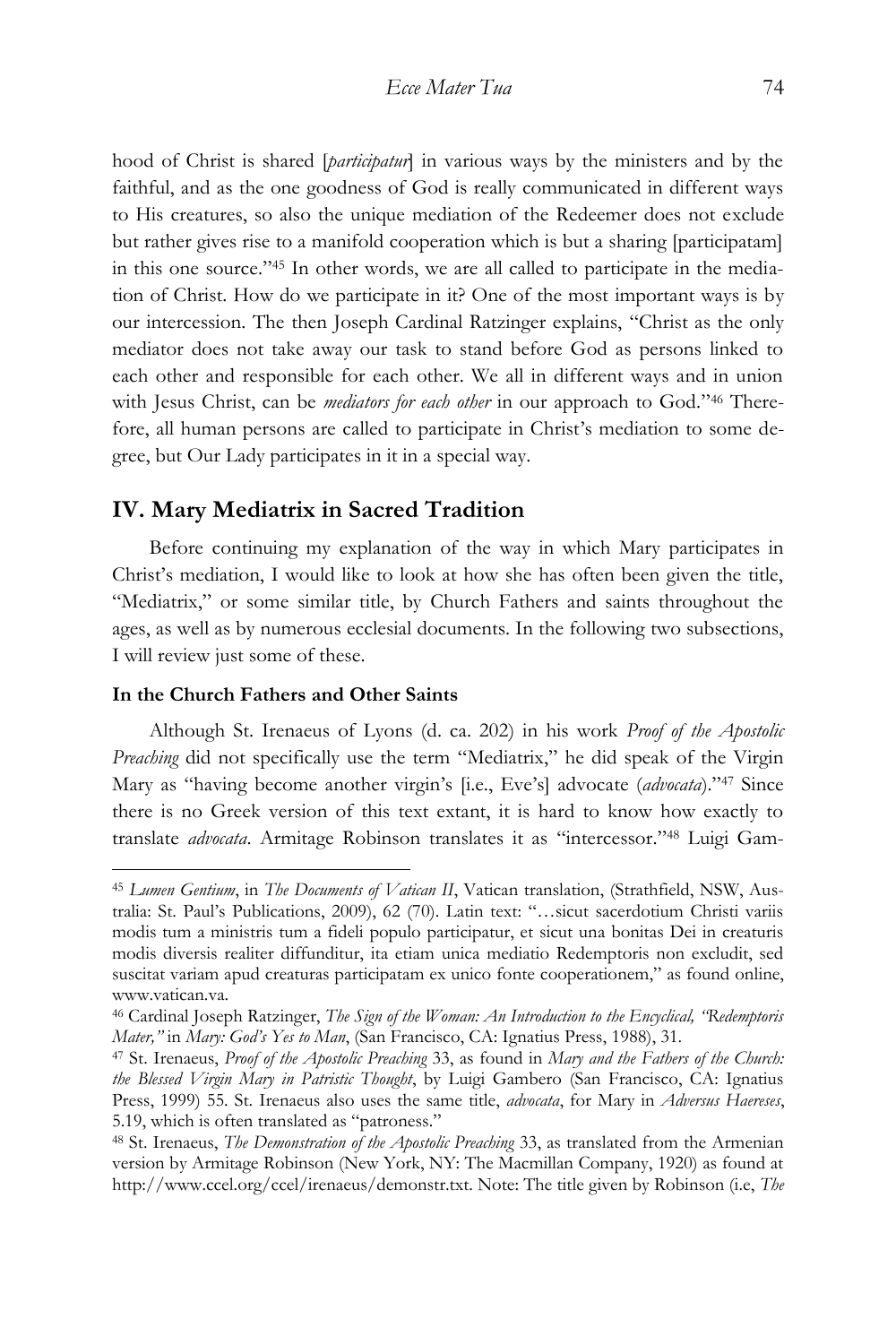bero suggests that the original Greek word may have been "*paráklētos* (defender, advocate, intercessor)." <sup>49</sup> In any event, Gambero points out that this is the firsttime in ancient Christian literature that we find the title, *advocata*, applied to the Blessed Virgin. He also notes, "Present-day doctrine about Mary's collaboration in the redemption of man and the mediation of divine grace has its distant but discernible roots in the teaching of the great bishop of Lyons." 50

St. Cyril of Alexandria (d. 444) gives a series of praises of Mary as the *Theotokos* (i.e., God-bearer) in his famous *Homily* 11, and in his long list of acclamations, he attributes the work of salvation to Mary, since, although it had God as its principal efficient cause, St. Cyril understands it to have been worked through Mary, as the Mother of God. Consequently, he exclaims, "Hail, Mary, *Theotokos*, through whom has gone forth ineffable grace, about which the Apostle would say, 'The salvific grace of God has appeared to all men.' Hail Mary, *Theotokos*, through whom has gone forth the true light, Our Lord Jesus Christ." <sup>51</sup> And again, further on, he says, "Hail, Mary, *Theotokos*, through whom John and the Jordan are sanctified, and the devil is dishonored. Hail, Mary, *Theotokos*, through whom every believing spirit is saved."<sup>52</sup> Thus, he makes it clear that as the Mother of God, it was through Mary that God accomplished the work of saving the human race.

St. Cyril also points out, when speaking of the wedding feast at Cana, in his *Commentary on John*, that "Having great moment [literally, "weight"] in [causing] the miracle to take place, the persuasive woman overcame, as was fitting, her son, the Lord." <sup>53</sup> In other words, it is only through Mary's mediation that Our Lord consented to perform his first public miracle, that of changing the water into wine.

 $\overline{a}$ 

<sup>53</sup> St. Cyril of Alexandria, *Commentary on John* 2, 1, *PG* 73, 225CD. Translation mine, giving preference to the Greek. The Greek text reads, Πολλὴν ἔχουσα τὴν ῥοπὴν εἰς τὸ γενέσθαι τὸ

*Demonstration of the Apostolic Preaching*) is slightly different from the title the work is normally known by (i.e., *Proof of the Apostolic Preaching*).

<sup>49</sup> Gambero, *Mary and the Fathers of the Church*, *op. cit.*, 56.

<sup>50</sup> *Ibidem.*

<sup>51</sup> St. Cyril of Alexandria, *Homily* 11, *PG* 77, 1034A. Translation mine, giving preference to the Greek. The original Greek text reads, Χαίριος, Μαρία Θεοτόκε, δι' ἧς προῆλθε τὸ φῶς τὸ ἀληθινὸν ὁ Κύριος ἡμῶν Ἰησοῦς Χριστὸς … Χαίριος, Μαρία Θεοτόκε, δι' ἧς προῆλθεν ἡ χάρις ἡ ἀνεκλάλητος, περὶ ἧς ὁ Ἀπόστολος βοῶν ἔλεγεν, «Ἐπεφάνη ἡ χάρις τοῦ θεοῦ ἡ σωτήριος πᾶσιν ἀνθρώποις.» And the Latin: *Salve, Maria Deipara, per quam prodiit lux vera, Dominus noster, Jesus Christus … Salve, Maria Deipara, per quam ineffabilis gratia prodiit, de qua Apostolus dicebat: "Apparuit gratia Dei salutaris omnibus hominibus."*

<sup>52</sup> *Ibidem*, *PG* 77, 1034C*.* Translation mine, giving preference to the Greek. The original Greek text reads, Χαίριος, Μαρία Θεοτόκε, δι' ἧς ὁ Ἰωάννης καὶ Ἰορδάνης ἁγιάζονται, καὶ διάβολος ἀτιμάζεται. Χαίριος, Μαρία Θεοτόκε, δι' ἧς πᾶσα πνοὴ πιστεύουσα σώζεται. And the Latin text, *Salve, Maria Deipara, per quam Joannes et Jordanis sanctificantur, et diabolus rejicitur. Salve, Maria Deipara, per quam salvatur omnis spiritus fidelis.*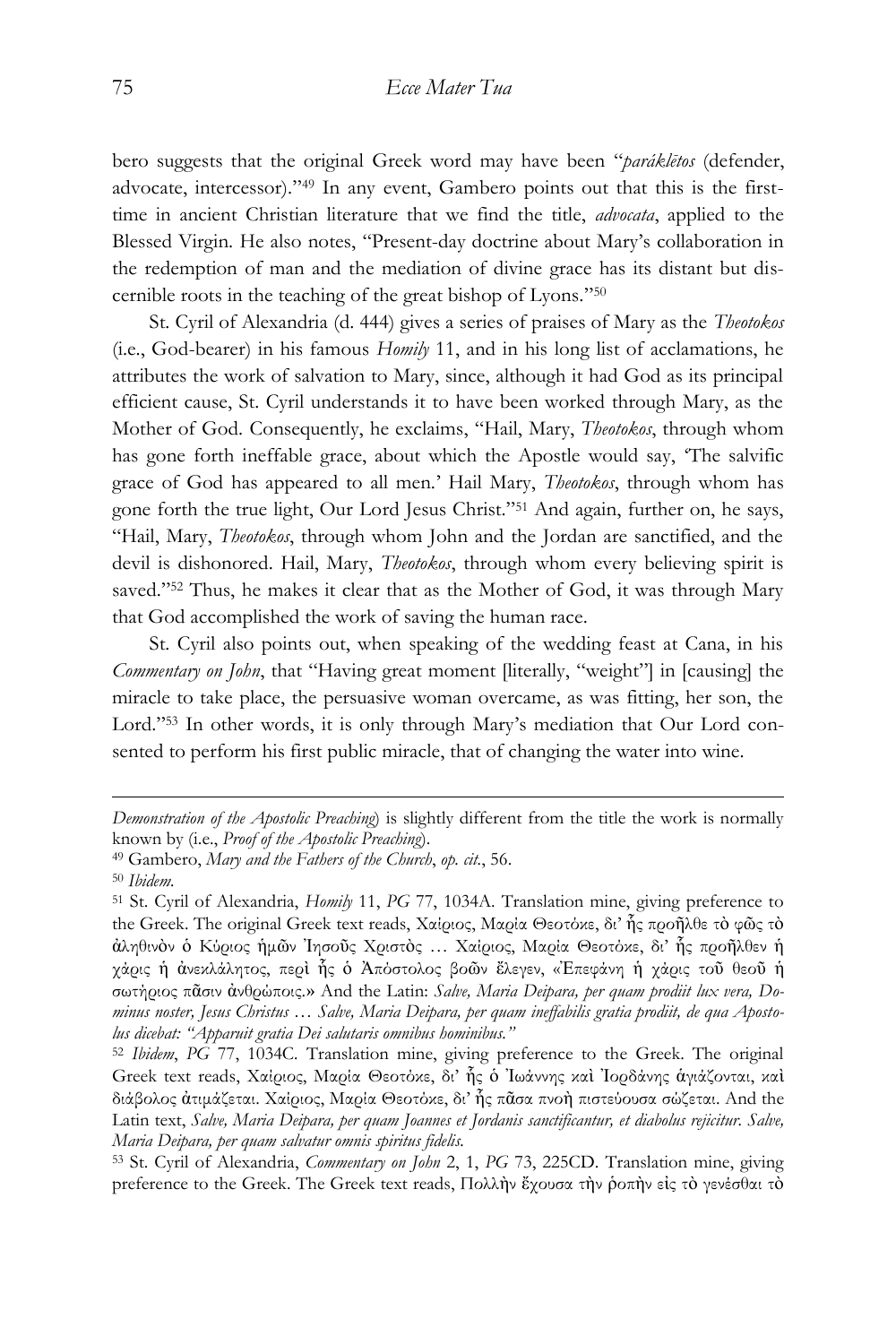St. Germanus of Constantinople (d. ca. 733) preaches Mary's mediation in liberating the city of Constantinople from the Arabs, saying, "May the Ever-Virgin radiant with divine light and full of grace, mediatrix first through her supernatural birth and now because of the intercession of her maternal assistance—be crowned with never-ending blessings."<sup>54</sup> It is important to note here that the word translated "mediatrix" is "mesiteusasa" (μεσιτεύσασα), the feminine participle of "mesiteuw" (μεσιτεύω), which means "to mediate" <sup>55</sup> and is related to the word, "mesitēs" (μεσίτης), the very word, as we have noted above, used in 1 Timothy 2:5 to speak of Christ as the "one *mediator*."

Many other saints have also referred to the Blessed Virgin in a similar manner. The following are a few examples of those living in the second millennium. In a sermon for the Feast of the Nativity of the Blessed Virgin, St. Bernard of Clairvaux (1090-1153) exhorts his listeners, "My dearest brethren, with every fiber, every feeling of our hearts, with all the affection of our minds, and with all the ardour of our souls, let us honour Mary, for such is the will of God, Who would have us obtain everything through the hands of Mary." <sup>56</sup> St. Bernard does not deny that Jesus is the mediator whom the Father has given us, but he says, "Assuredly the Son will listen to the Mother and the Father will listen to the Son. My little children, behold the sinner's ladder." <sup>57</sup> He continues, "My brethren, let us seek grace and let us seek it through Mary," <sup>58</sup> and he compares her with an Aqueduct that "reached up to the Fountain of grace."<sup>59</sup>

One of the saints who is particularly noted for the promulgation of devotion to the Blessed Virgin Mary in general, and especially as mediatrix of all graces, is St. Louis Marie de Montfort (1673-1716). In his masterpiece, *True Devotion to Mary*, de Montfort points out,

θαῦμα νενίκηκεν ἡ γυνὴ πείθουσα διὰ τὸ πρέπον ὡς υἱὸν τὸν Κύριον. And the Latin text, *Magnam habens auctoritatem ad miraculum eliciendum mulier Dominum filium suum, ut par erat, persuasit.*

<sup>54</sup> St. Germanus of Constantinople, *Homily for the Liberation of Constantinople* 23, ed. V. Grumel in *Revue des études Byzantines* 16 (1958): 198, n.26. The Greek text reads, Τούτοις γὰρ ἅπασιν ἡ θεαυγὴς καὶ κεχαριτωμένη ἀειπάρθενος Θεῷ μεσιτεύσασα ὑπερφυεῖ κυοφορίᾳ τὸ πρότερον, καὶ τανῦν μητρικῆς παρρησίας πρεσβεία, μακαρισμοῖς ἀσιγήτοις περιστρεφέσθω. English translation as found in Gambero's *Mary and the Fathers of the Church*, 387.

<sup>55</sup> Walter Bauer, *A Greek-English Lexicon of the New Testament and Other Early Christian Literature*, transl. by W. Arndt and F. W. Gingrich, 2nd ed. (Chicago, IL: The University of Chicago Press, 1979).

<sup>56</sup> St. Bernard of Clairvaux, "Sermon for the Feast of the Nativity of the Blessed Virgin Mary," in *St. Bernard's Sermons on the Blessed Virgin Mary*, transl. by "a priest of Mount Melleray" (Chulmleigh, Devon, England: Augustine Publishing Company, 1984), 86.

<sup>57</sup> *Ibid.*, 86, 87.

<sup>58</sup> *Ibid.*, 87.

<sup>59</sup> *Ibid.*, 88.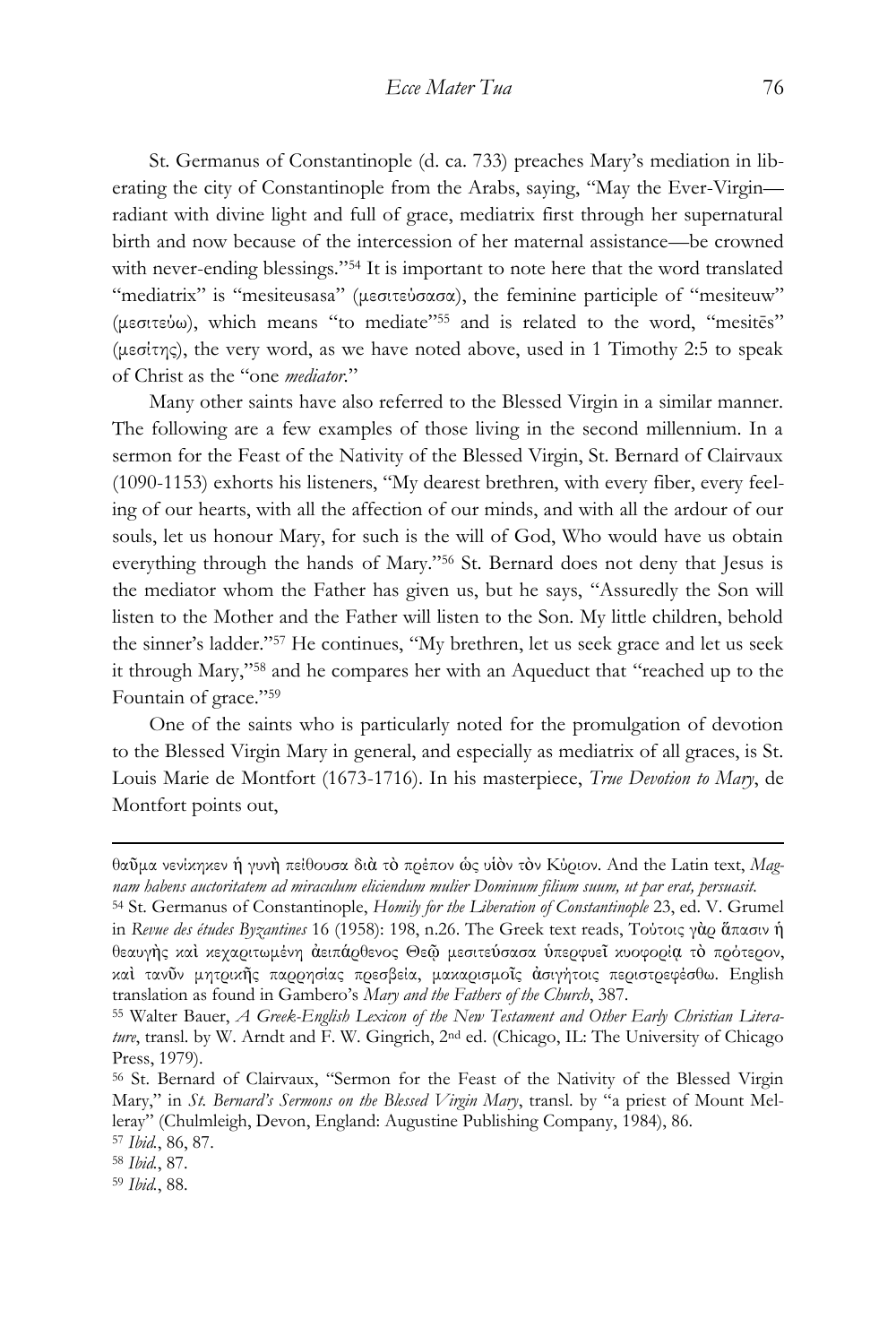God the Holy Ghost enriched His faithful spouse with gifts undreamed of. And He selected her to distribute all that is His, as she wills, when she wills, as much as she wills, to whom she wills. No heavenly gift comes to earth that does not pass through her virginal hands. This is the will of God; that whatever we receive, we receive through Mary.<sup>60</sup>

It is clear here that in speaking of Our Lady's mediation of graces, St. Louis does not mean the mediation of Jesus Christ is in any way decreased or set aside. On the contrary, de Montfort explains that Mary "never asks, wills, or does anything contrary to the eternal, changeless will of God." <sup>61</sup> Therefore, whatever she asks for is in perfect conformity with what He has already decreed.

De Montfort, in speaking of the Blessed Mother as mediatrix, specifically notes that her role is also that of being "our mediator with the Mediator." <sup>62</sup> He affirms, "Through her the Mediator came to us, through her we must go to the Mediator." <sup>63</sup> He summarizes this understanding by saying, "In order to go to the Father, we must first go to the Son, our Mediator, our Redeemer. In order to go to the Son, we must first go to Mary, our mediatrix, our intercessor." 64

For the sake of better understanding what kind of mediation the saints attribute to Our Lady, it is also helpful to note St. Alphonsus Liguori's (1696-1787) explanation in *The Glories of Mary.* In this work, St. Alphonsus points out that there are two main kinds of mediation: the mediation of justice (which belongs only to Christ, and is by way of merit) and the mediation of grace (which is the kind of mediation attributed to Mary, and is by way of prayer.) He states,

> We readily admit that Jesus Christ is the only Mediator of justice …. By His merits He obtains for us all grace and salvation. But we also say that Mary is the Mediatrix of grace. She does indeed receive through Jesus Christ all she obtains, and prays for it in the name of Jesus Christ. Yet, whatever graces we receive, they come to us through her intercession.<sup>65</sup>

<sup>60</sup> St. Louis Marie de Montfort, *True Devotion to Mary* (Brooklyn, NY: Montfort Publications, 1956), 8.

<sup>61</sup> De Montfort, *True Devotion*, 9.

<sup>62</sup> *Ibid.*, 37.

<sup>63</sup> *Ibid.*, 38.

<sup>64</sup> *Ibid.*, 39.

<sup>65</sup> St. Alphonsus Liguori, *The Glories of Mary* (New Jersey: Catholic Book Publishing Corp., 1981), 98-99.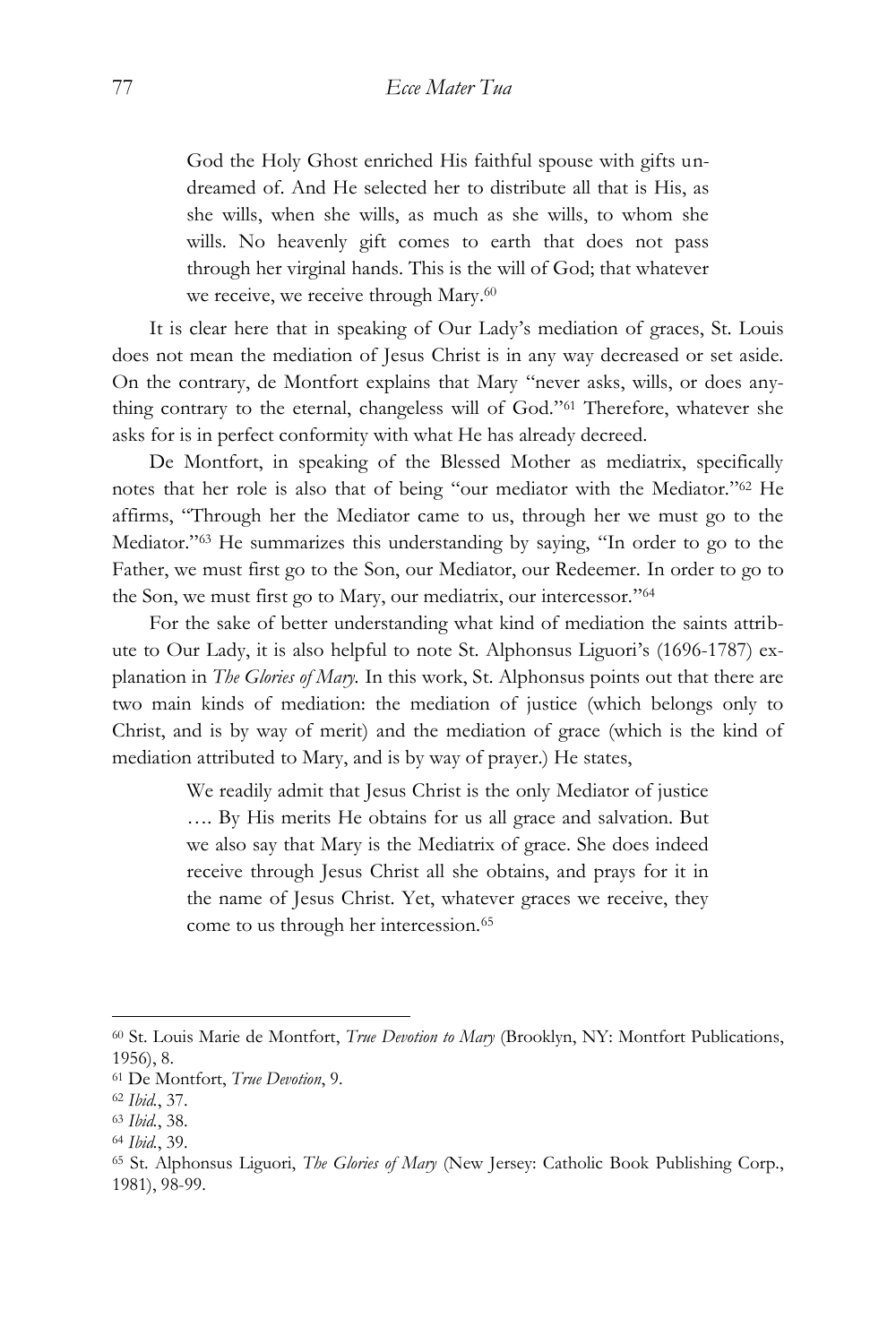In addition, St. Alphonsus goes so far as to say that "Mary's intercession is not only useful but necessary for salvation: not absolutely, but morally, necessary." <sup>66</sup> In other words, it is a necessity based on God's own will that we should seek Our Lady's intercession in all our needs, since He has "decreed that all the graces He gives human beings should pass through Mary's hands." 67

Therefore, it is evident that from the early periods of Church history to modern day, Our Lady has been understood to be a type of advocate (St. Irenaeus), mediatrix (St. Germanus), or a vessel through whom God pours His graces onto mankind (St. Cyril, St. Bernard, St. Louis, St. Alphonsus) as can be seen in the writings of some of the greatest Church Fathers and other saints.

#### **Ecclesial Documents Concerning the Mediation of Mary**

Several popes and the Second Vatican Council have referred to Mary with either the title, "Mediatrix," or have used similar language of her. In this section, I will briefly review much of what has been said of her mediation in ecclesial documents, although this list is not exhaustive.

Pope Blessed Pius IX (reigned 1846-1878), in his papal bull declaring the dogma of the Immaculate Conception (*Ineffabilis Deus*), commends Our Lady, saying,

> All our hope do we repose in the most Blessed Virgin—in the all fair and immaculate one who has crushed the poisonous head of the most cruel serpent and brought salvation to the world: … in her who is the safest refuge and the most trustworthy helper of all who are in danger; in her who, with her only-begotten Son, is *the most powerful Mediatrix and Conciliatrix in the whole world*; in her who is the most excellent glory, ornament, and impregnable stronghold of the holy Church; in her who has destroyed all heresies and snatched the faithful people and nations from all kinds of direst calamities; in her do we hope who has delivered us from so many threatening dangers.<sup>68</sup>

<sup>66</sup> *Ibid.*, 97.

<sup>67</sup> St. Alphonsus, *The Glories of Mary*, 97*.*

<sup>68</sup> Pope Blessed Pius IX, *Ineffabilis Deus* (December 8, 1854). The Latin text reads "Certissima vero spe et omni prorsus fiducia nitimur fore, ut ipsa beatissima Virgo, quae tota pulchra et Immaculata venenosum crudelissimi serpentis caput contrivit, et salutem attulit mundo,… quaeque tutissimum cunctorum periclitantium perfugium, et fidissima auxiliatrix, ac *totius terrarum orbis potentissima apud unigenitum Filium suum mediatrix, et conciliatrix,* ac praeclarissimum Ecclesiae sanctae decus et ornamentum, firmissimumque praesidium, cunctas semper interemit haereses, et fideles populos, gentesque a maximis omnis generis calamitatibus eripuit, ac Nos ipsos a tot ingruentibus periculis liberavit…." Italics added. The Latin text is archived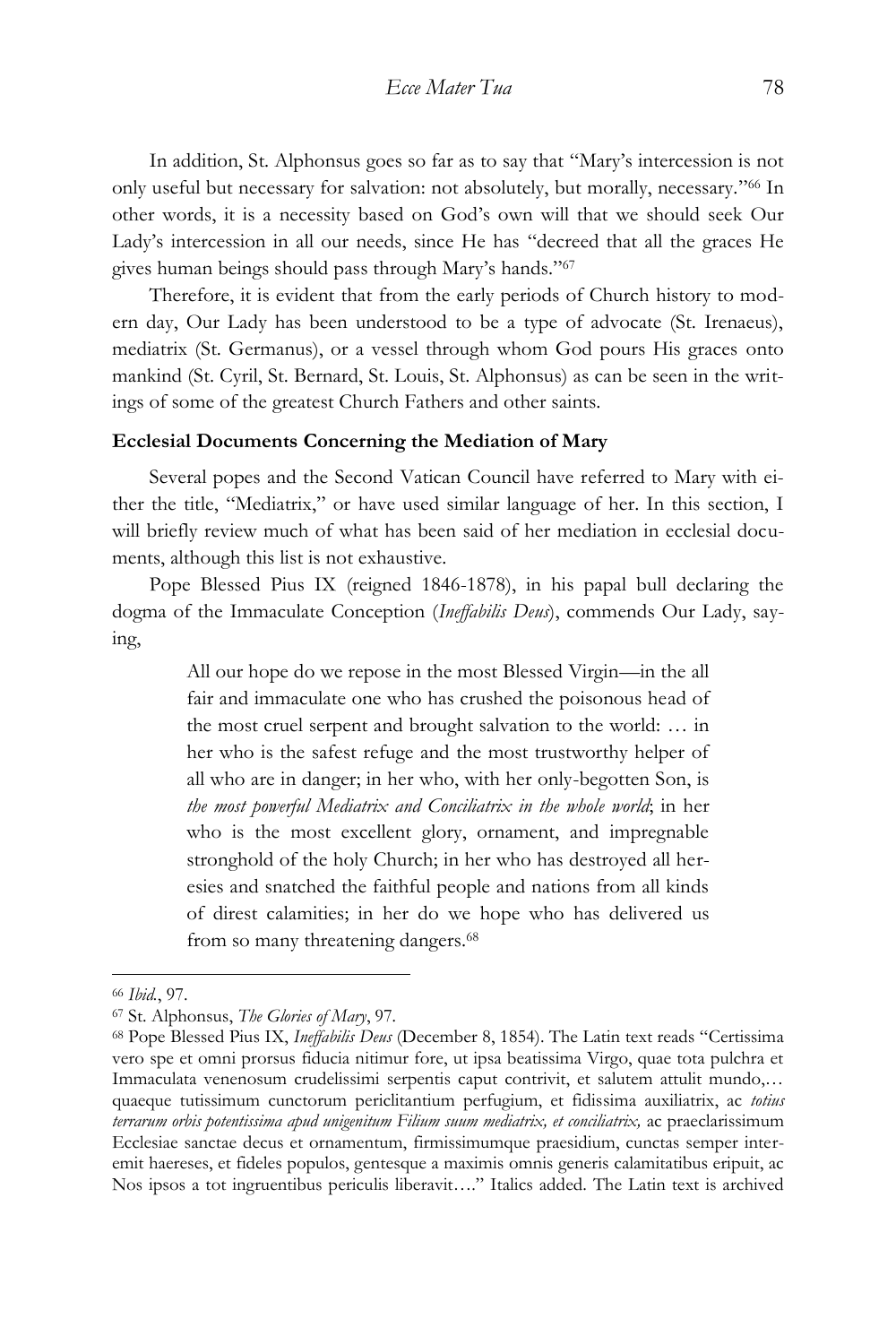Pope St. Pius X (1903-1914) quotes the italicized text above in his encyclical commemorating the fiftieth anniversary of *Ineffabilis Deus*. He states,

> It cannot, of course, be denied that the dispensation of these treasures is the particular and peculiar right of Jesus Christ, for they are the exclusive fruit of His Death, who by His nature is the mediator between God and man. Nevertheless, by this companionship in sorrow and suffering already mentioned between Mother and the Son, it has been allowed to the august Virgin to be *the most powerful mediatrix and advocate of the whole world* with her Divine Son.<sup>69</sup>

It would appear that, in citing the italicized phrase from *Ineffabilis Deus*, the Holy Father wishes to especially bring to the attention of the faithful the fact that the Blessed Virgin Mary is our Mediatrix with her Son, Our Lord. In fact, he also points this out in asking the rhetorical question, "For can anyone fail to see that there is no surer or more direct road than by Mary for uniting all mankind in Christ and obtaining through Him the perfect adoption of sons, that we may be holy and immaculate in the sight of God?" <sup>70</sup> And in another place, Pope St. Pius X affirms boldly, "the Virgin is more powerful than all others as a means for uniting mankind with Christ." <sup>71</sup> This, as we have noted, is precisely the role of a mediator—to act as a mean uniting two extremes.

Pope Leo XIII (1878-1903), in his Encyclical On the Rosary (*Octobri Mense*) points out clearly that just as the Blessed Virgin, "in the place of all human na-

online at https://archive.org/stream/bullineffabilisi00cath#page/n3/mode/2up, in *The Bull "Ineffabilis" in Four Languages; or, The Immaculate Conception of the Blessed Virgin Mary Defined*, transl. and ed. Rev. Ulick J. Bourke (Dublin, Ireland: John Mullany, 1868), 75-76.

<sup>69</sup> Pope St. Pius X, *Ad Diem Illum Laetissimum* (February 2, 1904), 13, as found online at www.vatican.va. Latin text taken from *ASS* (*Acta Sanctae Sedis*) 36:454, ed. Victorii Piazzesi, (Romae: S. Congr. de Propaganda Fide, 1903-1904): "Equidem non diffitemur horum erogationem munerum private proprioque iure esse Christi; siquidem et illa eius unius morte nobis sunt parta, et Ipse pro potestate mediator Dei atque hominum est. Attamen, pro ea, quam diximus, dolorum atque aerumnarum Matris cum Filio communione, hoc Virgini augustae datum est, ut sit *totius terrarum orbis potentissima apud unigenitum Filium suum mediatrix et conciliatrix.*" Note that although the English translations of the two texts are slightly different, the Latin phrase (in italics) is exactly the same.

<sup>70</sup> St. Pius X, *Ad Diem Illum Laetissimum*, 5. Latin text from *ASS* 36:451: "Nam cui exploratum non sit nullum, praeterquam per Mariam, esse certius et expeditius iter ad universos cum Christo iungendos, perque illum perfectam filiorum adoptionem assequendam ut simus sancti et immaculati in conspectu Dei?"

<sup>71</sup> *Ibid.*, 8. Latin text from *ASS* 36:452: "…nullus etiam hac Virgine efficacior ad homines cum Christo iungendos."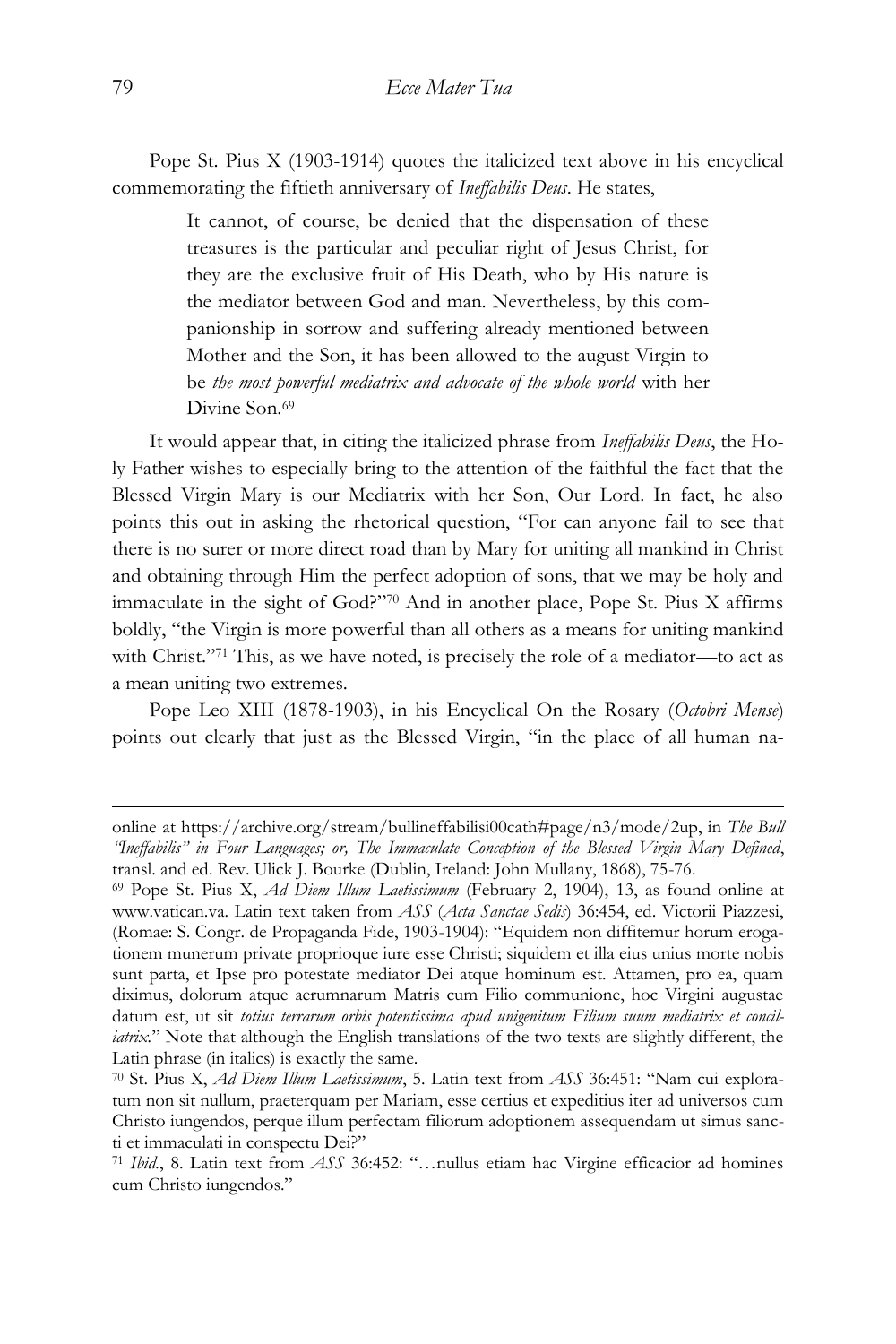ture," <sup>72</sup> freely consented to becoming the Mother of God, so also, "it may be affirmed with no less truth and justice that absolutely nothing from this immense treasury of all the graces brought forth by the Lord … is imparted to us, by the will of God, except through Mary. Thus, just as no one can go to the supreme Father except through the Son, so, as a rule, no one can go to Christ except through the Mother." 73

The Second Vatican Council strongly reaffirmed this doctrine of Mary's mediation in the Dogmatic Constitution on the Church, *Lumen Gentium*. After taking pains to make it clear that Christ is the "one Mediator" and quoting 1 Timothy 2:5- 6, the Council then explains,

> The maternal duty of Mary toward men in no wise obscures or diminishes this unique mediation of Christ, but rather shows His power. For all the salvific influence of the Blessed Virgin on men originates, not from some inner necessity, but from the divine pleasure. It flows forth from the superabundance of the merits of Christ, rests on His mediation, depends entirely on it and draws all its power from it. In no way does it impede, but rather does it foster the immediate union of the faithful with Christ.<sup>74</sup>

The document then explains that because Mary gave her consent to become the Mother of God by the ordaining of divine providence and was united in a special manner with Christ as He suffered on the Cross, she was able to cooperate with Him in giving life to souls. Therefore, say the Council Fathers, "she is our mother in the order of grace," <sup>75</sup> and this special maternity of Mary will last "until

<sup>72</sup> Pope Leo XIII, *Octobri Mense* (September 22, 1891) 4, as found in Heinrich Denzinger, *Enchiridion symbolorum definitionum et declarationum de rebus fidei et morum; Compendium of Creeds, Definitions, and Declarations on Matters of Faith and Morals*, 43rd ed., (San Francisco, CA: Ignatius Press, 2012), 379 (§3274). The Latin text is a quotation of the *STh* of St. Thomas Aquinas, III, q. 30, a. 1, "Per annuntiationem expectabatur consensus Virginis, loco totius humanae naturae."

<sup>73</sup> *Ibid.*, 4*.* "Ex quo non minus vere proprieque affirmare licet, nihil prorsus de permagno illo omnis gratiae thesauro, quem attulit Dominus,… nihil nobis, nisi per Mariam, Deo sic volente, impertiri: ut, quo modo ad summum Patrem, nisi per Filium, nemo potest accedere, ita fere, nisi per Matrem, accedere nemo possit ad Christum."

<sup>74</sup> *Lumen Gentium*, in *The Documents of Vatican II*, 60. "Mariae autem maternum munus erga homines hanc Christi unicam mediationem nullo modo obscurat nec minuit, sed virtutem eius ostendit. Omnis enim salutaris Beatae Virginis influxus in homines non ex aliqua rei necessitate, sed ex beneplacito divino exoritur et ex superabundantia meritorum Christi profluit, Eius mediationi innititur, ab illa omnino dependet, ex eademque totam virtutem haurit; unionem autem immediatam credentium cum Christo nullo modo impedit sed fovet." <sup>75</sup> *Ibid.*, 61. "Quam ob causam mater nobis in ordine gratiae exstitit."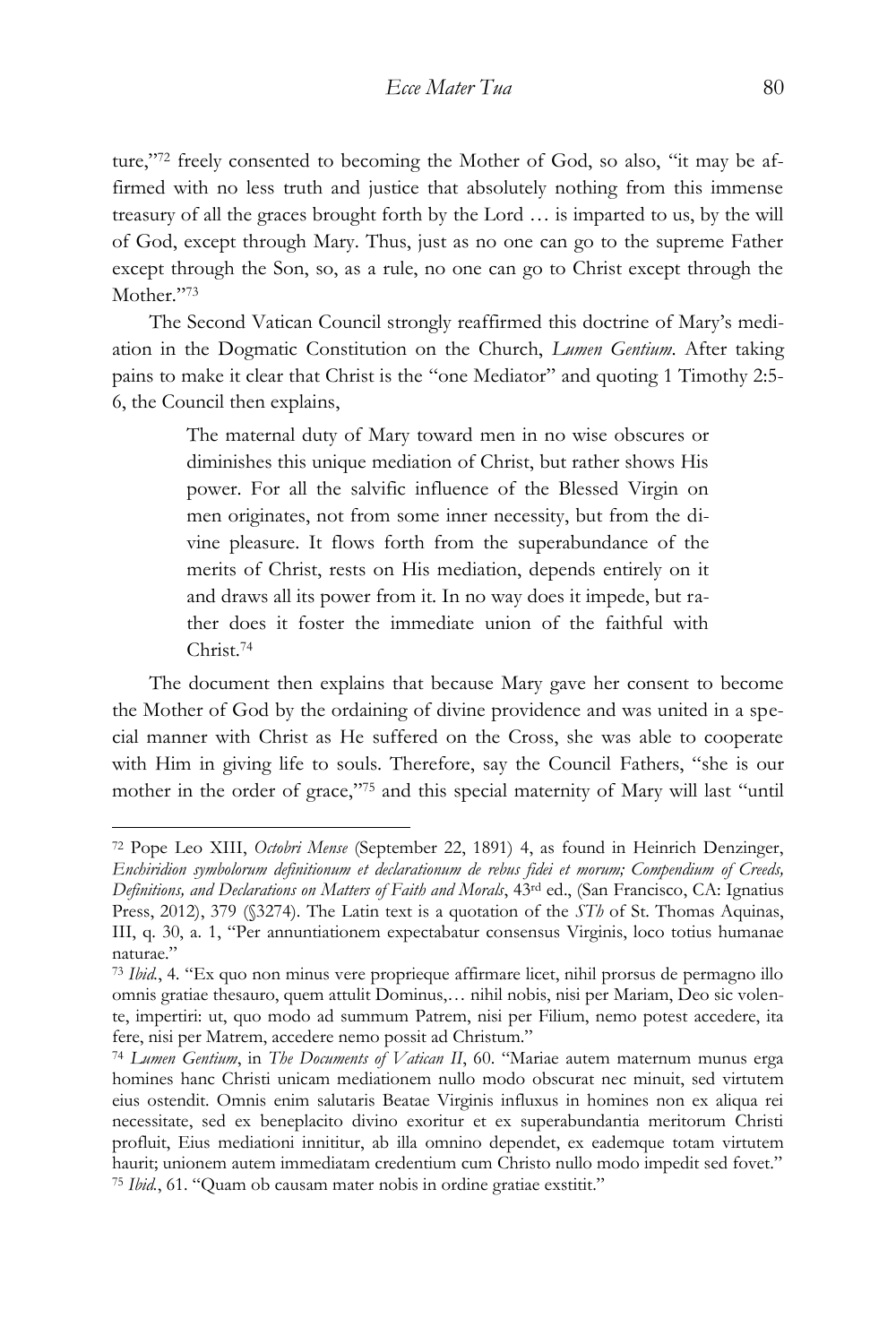the eternal fulfillment of all the elect." <sup>76</sup> The Council Fathers also note that Mary, "by her constant intercession *continues* to bring us the gifts of eternal salvation." 77 Therefore, they declare, "the Blessed Virgin is invoked by the Church under the titles of *Advocate*, *Auxiliatrix, Adjutrix,* and *Mediatrix*. This, however, is to be so understood that it neither takes away from not adds anything to the dignity and efficaciousness of Christ the One Mediator." 78

Pope St. John Paul II reaffirms this teaching by quoting part of this text from the Second Vatican Council in his encyclical, *Redemptoris Mater*. He states, "Mary's motherhood continues unceasingly in the Church as the mediation which intercedes, and the Church expresses her faith in this truth by invoking Mary 'under the titles of *Advocate, Auxiliatrix, Adjutrix* and *Mediatrix*.'" 79

As can be seen, therefore, over the last several hundred years, the ordinary Magisterium has consistently emphasized Our Lady's role of Mediatrix, teaching the faithful to invoke her under this title.

## **V. Principles of Mary's Mediation**

Pope St. John Paul II, in repeating the above teaching of Vatican II regarding Mary's mediation, declares, "Since by virtue of divine election Mary is the earthly Mother of the Father's consubstantial Son and his 'generous companion' in the work of redemption, 'she is a mother to us in the order of grace."<sup>80</sup> In this succinct statement, we see the three principles from which flow the Church's understanding of the Blessed Virgin's unique role as Mediatrix. They are 1) her divine maternity, 2) her role as coredemptrix and the New Eve, and 3) her spiritual motherhood of all mankind. We will discuss each of these in the following three subsections.

<sup>76</sup> *Ibid.*, 62. "…usque ad perpetuam omnium electorum consummationem."

<sup>77</sup> *Lumen Gentium*, 62*.* "…sed multiplici intercessione sua *pergit* in aeternae salutis donis nobis conciliandis." Italics added. Note: the Vatican English translation reads, "continued," but the Latin verb, "pergit," is in the *present* tense.

<sup>78</sup> *Ibid.*, 62*.* "B. Virgo in Ecclesia titulis *Advocatae, Auxiliatricis, Adiutricis, Mediatricis* invocatur. Quod tamen ita intelligitur, ut dignitati et efficacitati Christi unius Mediatoris nihil deroget, nihil superaddat." Italics added.

<sup>79</sup> Pope St. John Paul II, *Redemptoris Mater*, in *Mary: God's Yes to Man* (San Francisco, CA: Ignatius Press, 1988) 40, (131). "…maternitas Mariae in Ecclesia indesinenter perdurat ut mediatio intercedens, atque Ecclesia fidem in hanc veritatem enuntiat invocans Mariam nominibus *Advocatae, Adiutricis, Auxiliatricis, Mediatricis*." Italics added.

<sup>80</sup> St. John Paul II, *Redemptoris Mater*, 38 (125). Latin text: "Maria, cum sit ex: divina electione Mater terrestris Filii consubstantialis Patri, ac «generosa socia» in opere Redemptionis, « mater nobis in ordine gratiae exsistit .""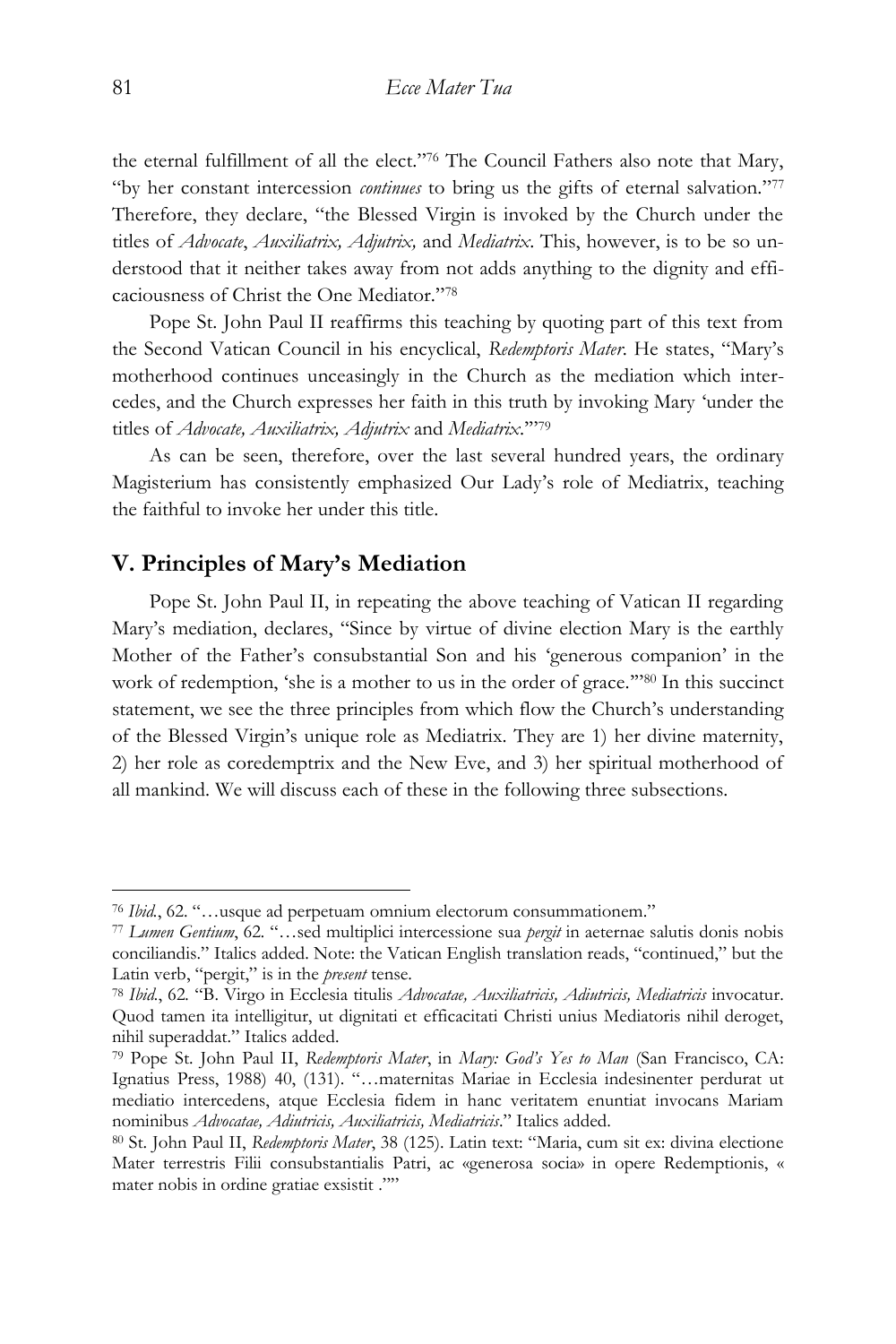#### **1) "Mother of God": The Divine Maternity**

Since Our Lady is a human person like we are, she also participates in Christ's mediation in a way similar to us, and yet, says Ratzinger, her participation "surpasses the mediating role that all of us, as members of the communion of saints, are allowed to exercise." <sup>81</sup> What makes Mary's mediation special is the fact that it is *maternal*: "Mary's mediation is unique because it is maternal mediation, related to Christ who is always born anew into this world." 82

Pope St. John Paul II also emphasizes this in *Redemptoris Mater*, declaring, "Mary's motherhood, completely pervaded by her spousal attitude as the 'handmaid of the Lord', constitutes the first and fundamental dimension of that mediation which the Church confesses and proclaims in her regard."<sup>83</sup> In the same encyclical, St. John Paul II explains that "the first moment of submission to the one mediation 'between God and men'—the mediation of Jesus Christ—is the Virgin of Nazareth's acceptance of motherhood." <sup>84</sup> Again, he declares, "Mary's mediation *is inti*mately linked with her motherhood,"<sup>85</sup> and it is this "specifically maternal character"<sup>86</sup> which distinguishes it from the mediation of other creatures, who all "in various and always subordinate ways share in the one mediation of Christ, although her own mediation is also a shared mediation." 87

The Holy Father cites the Wedding Feast of Cana (Jn 2:1-11), as "*a sort of first announcement of Mary's mediation*, wholly oriented toward Christ and tending to the revelation of his salvific power." <sup>88</sup> St. John Paul II explains that Our Lady is present at Cana as the *Mother of Jesus* (Jn 2:1) and that, in the way St. John presents the story, it appears that Jesus and His disciples were invited to the wedding *because of Mary*. In her solicitude for others, Mary intercedes for the newlyweds, asking her Son to perform the miracle of providing wine, which had run short. Although at

<sup>81</sup> Ratzinger, *The Sign of the Woman*, in *Mary: God's Yes to Man*, 32.

<sup>82</sup> *Ibid.*, 33.

<sup>83</sup> St. John Paul II, *Redemptoris Mater*, in *Mary: God's Yes to Man*, 39 (126), referring to Mary's response to the Angel Gabriel in Luke 1:38. Latin text: "Maternitas Mariae, quae penitus animo sponsali « ancillae Domini » imbuebatur, est prima et fundamentalis ratio illius mediationis, quam, eius respectu, Ecclesia profitetur atque pronuntiat…."

<sup>84</sup> *Ibid.*, 39 (125-126). Latin text: "Primum, quod in obtemperatione huic mediationi unicae « inter Deum et homines » —quae est mediatio Christi — occurrit, est acceptio maternitatis, a Nazarethana Virgine facta."

<sup>85</sup> St. John Paul II, *Redemptoris Mater*, 38 (124). "Mediatio enim Mariae intime conectitur cum eius maternitate…."

<sup>86</sup> *Ibidem.* "…indolem prae se fer ens proprie maternam…."

<sup>87</sup> *Ibidem.* "…quae varia ratione quidem, sed semper « subordinata », Christi unicam mediationem participant; illius ergo etiam mediatio est participata."

<sup>88</sup> *Ibid.*, 22 (89). "…paene praebet nobis praenuntiationem Mariae intercessionis, quae vertitur tota in Christum tenditque ad illius aperiendam salutiferam virtutem." Italics original.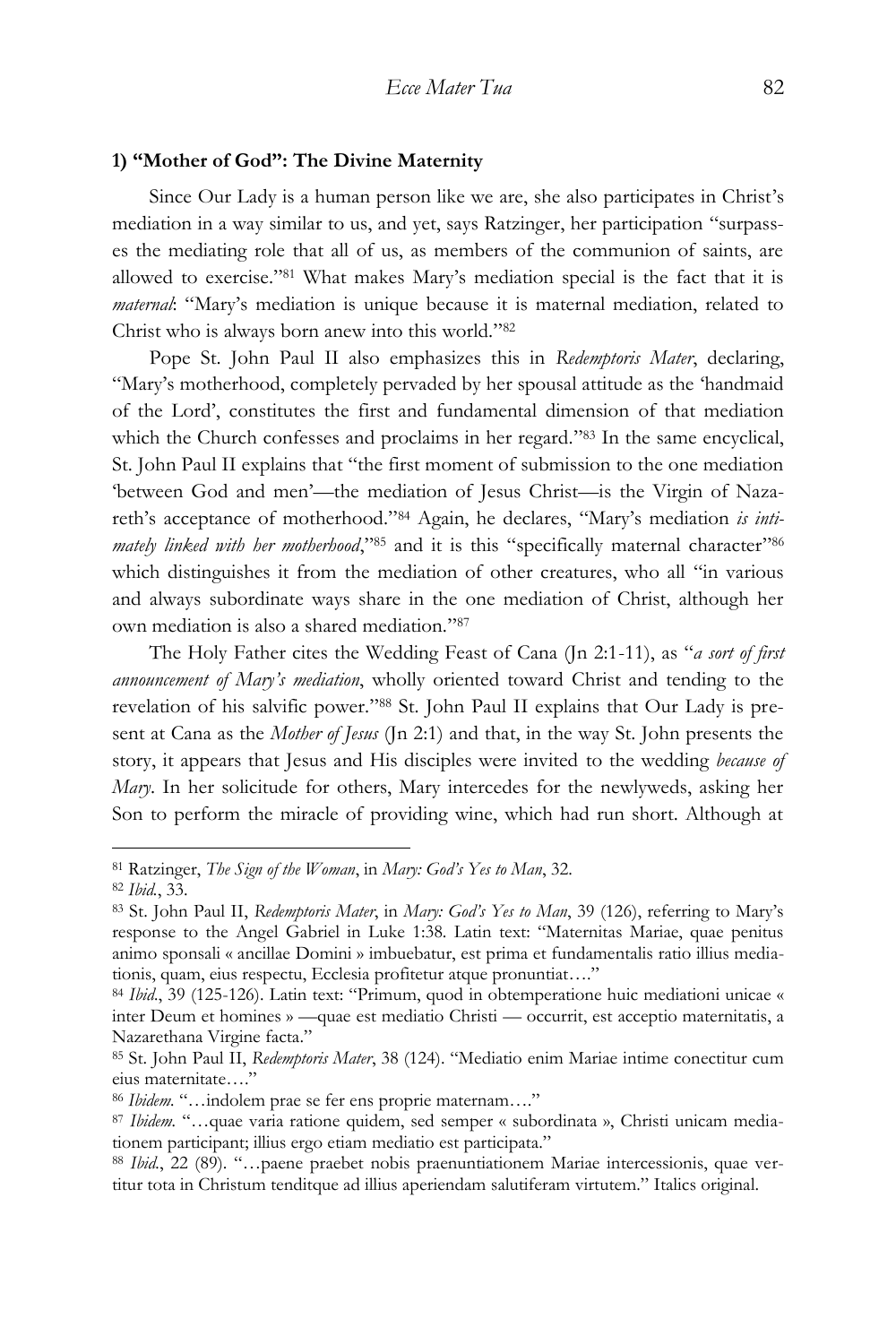first Jesus appears to refuse her request, her faith in commanding the servants to do whatever He tells them prompted the miracle of changing the water into wine.

As the Supreme Pontiff points out, though the need for wine may appear to be of little real importance in the whole scheme of things, the symbolism of this story is of great value:

> This coming to the aid of human needs means, at the same time, bringing those needs within the radius of Christ's messianic mission and salvific power. Thus there is a mediation: Mary places herself between her Son and mankind in the reality of their wants, needs, and sufferings. *She puts herself "in the middle,"* that is to say *she acts as a mediatrix not as an outsider, but in her position as mother* …. Her mediation is thus in the nature of intercession: Mary "intercedes" for mankind. And that is not all. As a mother she also *wishes the messianic power of her Son to be manifested*. 89

Finally, the Holy Father notes that in the words of Mary to the servants, "Do whatever he tells you" (Jn 2:5), we find an "essential element of Mary's maternal task." <sup>90</sup> That is, "*the Mother* of Christ presents herself as the *spokeswoman of her Son's*  will, pointing out those things which must be done so that the salvific power of the Messiah may be manifested."<sup>91</sup> Here we see the "descending mediation" of Mary, as well as the "ascending mediation" of her intercessory prayer. It is through "the intercession of Mary and the obedience of the servants [that] Jesus begins 'his hour'."<sup>92</sup> Consequently, as Miravalle points out, "this first public manifestation of the glory of the Mediator in his adult mission of salvation was *in turn mediated by his Mother*. 93

<sup>89</sup> *Ibid*., 21 (87-88). "…occurrere hominis necessitatibus simul idem est atque inducere eum ipsum in muneris messianici circuitum ac salutiferae Christi virtutis. Habetur igitur hic mediatio: mediam sese collocat Maria inter Filium suum atque homines in vera ipsorum condicione privationum et inopiarum et dolorum. « Media » consistit, id est mediatricem agit haud sane ut aliena, sed in suo matris statu;…. Indolem ergo intercessionis exhibet eius mediatio: Maria pro hominibus « intercedit ." Neque id dumtaxat: ut Mater item messianicam virtutem palam fieri cupit,…" Italics in original.

<sup>90</sup> *Ibidem.* "…pernecessaria materni muneris Mariae…."

<sup>91</sup> *Ibidem.* "Christi Mater coram hominibus se praebet uti *voluntatis Filii interpretem*, indicem earum necessitatum, quae sunt procurandae ut salvifica Messiae virtus comprobetur." Italics original.

<sup>92</sup> *Ibidem.* "Deprecante ideo Maria in Cana obtemperantibusque administris, Iesus initium facit « suae horae .""

<sup>93</sup> Miravalle, "Mary, Coredemptrix, Mediatrix, Advocate: Foundational Presence in Divine Revelation," in *Mary, Coredemptrix, Mediatrix, Advocate: Theological Foundations*, 277.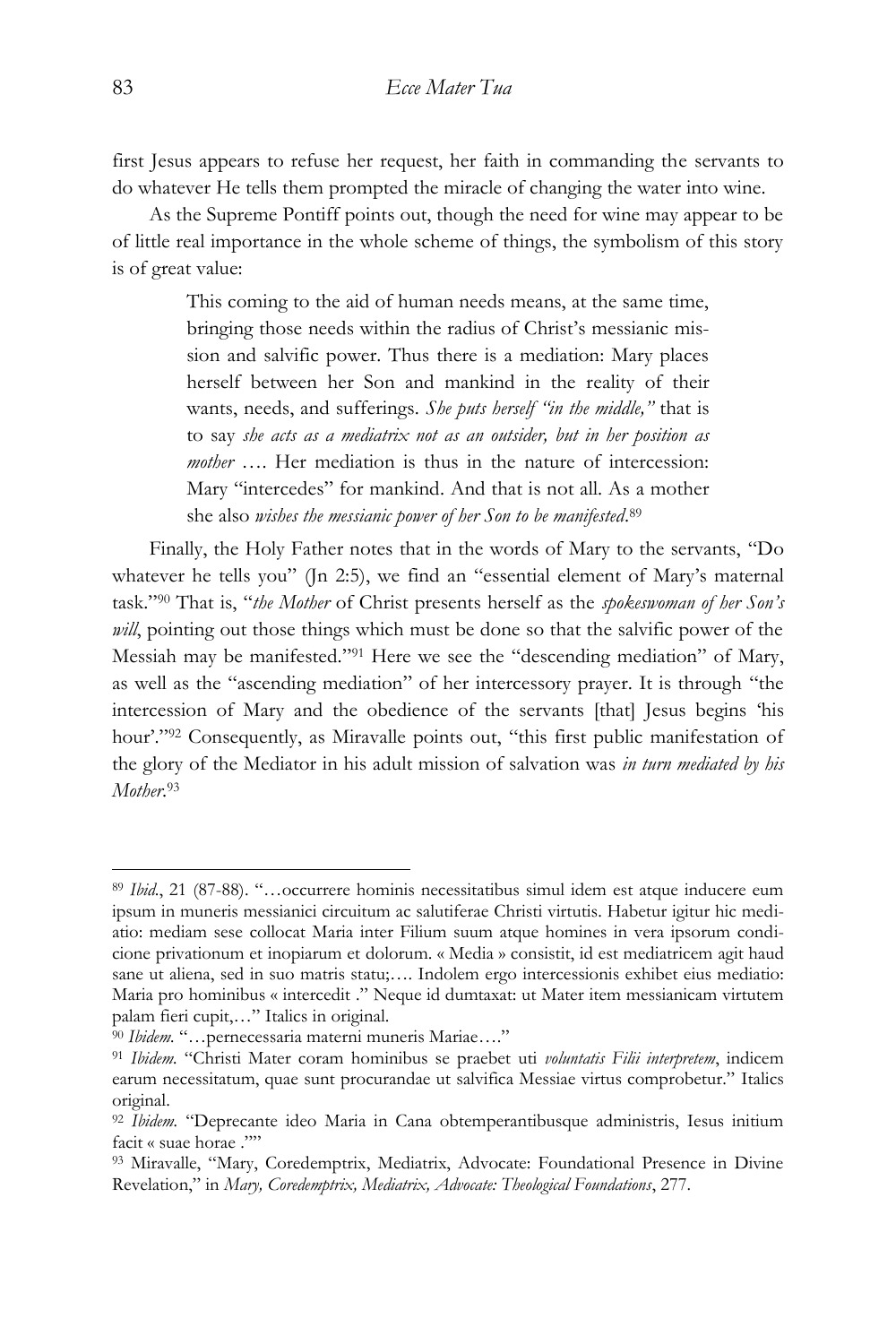St. Louis de Montfort demonstrates a kind of parallel between Our Lady's relationship to the Most Holy Trinity (particularly at the moment of the Incarnation) on the one hand, and her relationship of mediation to us, on the other. He explains,

> To give ourselves to Jesus through Mary is to imitate God the Father, Who has given us His Son only through Mary, and Who communicates His grace to us only through Mary. It is to imitate God the Son, Who has come to us only through Mary, and Who, "by giving us an example, that as He has done, so we do also" (John xiii, 15), has urged us to go to Him by the same means by which He has come to us—that is, through Mary. It is to imitate the Holy Ghost, Who bestows His graces and gifts upon us only through Mary. "Is it not fitting," asks St. Bernard, "that grace should return to its author by the same channel which conveyed it to us?<sup>94</sup>

In other words, as I shall discuss further, just as Mary is the one through whom God the Father chose to send His Son, and the one through whom the Son came into the world, so she continues to be the one through whom the Holy Spirit pours forth His grace upon us, and through whom we also should go to God. In other words, she is our Mediatrix, one who unites the two extremes.

We have already seen above how St. Cyril of Alexandria, who was the great promoter of the Marian title, *Theotokos* (God-bearer), against Nestorius at the Council of Ephesus (431), united this title of *Theotokos* with Mary's mediation in the salvation of souls. Charles Journet notes,

> The concept of *Theotokos*, the Mother of God, which Christians venerate, on which, from the very beginning the infallible intuition of the Church has focused and from which are deduced not by weak argument of convenience but by an authentic unfolding—all the privileges of the Blessed Virgin and the fullness of Christ-conforming grace in her, is the existential, detailed evangelical concept of "the worthy Mother of a Savior God."<sup>95</sup>

Garrigou-Lagrange also observes that "Mary … became therefore Mother of the Redeemer in His role of Redeemer at the Annunciation." <sup>96</sup> Already at that mo-

<sup>94</sup> St. Louis Marie de Montfort, *The Secret of Mary* (Bayshore, NY: Montfort Publications, 1996), 29.

<sup>95</sup> Charles Cardinal Journet, *The Theology of the Church*, transl. by Victor Szczurek (San Francisco, CA: Ignatius Press, 2004), 91.

<sup>96</sup> Reginald Garrigou-Lagrange, *The Mother of the Saviour and Our Interior Life* (Rockford, IL: Tan Books and Publishers, Inc., 1993), 158.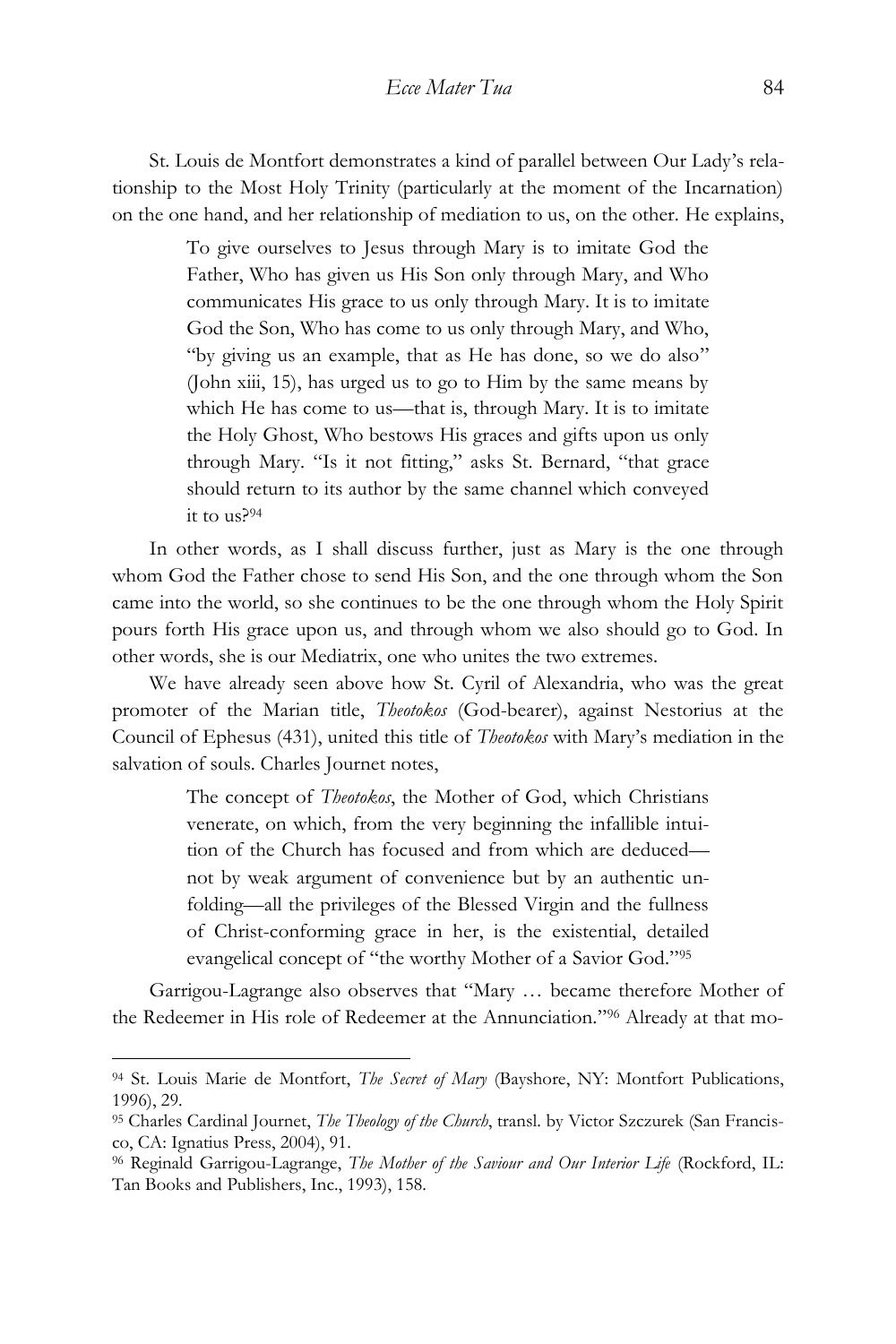ment, "the Fathers could say that our salvation depended on Mary's consent."<sup>97</sup> Therefore, Mary's position of mother and Mediatrix of men flows, as its primary principle, from her great privilege of being the Mother of God.

## **2) "Coredemptrix": Mary's Mediation as Stemming from her Role in Our Redemption**

The second principle from which flows the Church's understanding of the Blessed Virgin as Mediatrix is her role as Coredemptrix and the New Eve. Here we see, in a particular way, the principle of her ascending mediation between God and mankind, brought about by her participation in the Passion of her Son. In addition to her being Mother of God, it is in virtue of Our Lady's participation in our Redemption (ascending mediation) that she is able to distribute all graces to us (descending mediation).

St. Thomas Aquinas explains how Christ's Passion satisfies for sin by stating, "He properly atones for an offense who offers something which the offended one loves equally, or even more than he detested the offense."<sup>98</sup> That is to say, Christ's willingness to suffer more than compensated to the Father for our offenses. The reasons for this are, "First of all, because of the exceeding charity from which He suffered; secondly, on account of the dignity of His life which He laid down in atonement, for it was the life of one who was God and man; thirdly, on account of the extent of the Passion, and the greatness of the grief endured." <sup>99</sup> I would like to propose that Mary's union in the Passion of her Son was a real participation in the satisfaction which He made for sin: first, by her own great charity; second, by her own dignity as the Mother of God; and third, by the greatness of her sorrow.

Garrigou-Lagrange describes Mary's participation in her Son's suffering for souls:

> Mary endured the *very suffering of the Savior*; she suffered for sin in the degree of her love for God, whom sin offends; for her Son, whom sin crucified; for souls, whom sin ravishes and kills …. She thus cooperated in the sacrifice of the cross by way of satisfaction or reparation, by offering to God for us, with great sorrow and most ardent love, the life of her most dear Son.<sup>100</sup>

<sup>97</sup> *Ibidem.*

<sup>98</sup> Aquinas, *STh*, III, q. 48, a. 2, resp. "…ille proprie satisfacit pro offensa qui exhibet offenso id quod aeque vel magis diligit quam oderit offensam."

<sup>99</sup> *Ibidem.* "Primo quidem, propter magnitudinem caritatis ex qua patiebatur. Secundo, propter dignitatem vitae suae, quam pro satisfactione ponebat, quae erat vita Dei et hominis. Tertio, propter generalitatem passionis et magnitudinem doloris assumpti…."

<sup>100</sup> Garrigou-Lagrange, *The Three Ages of the Interior Life*, 165. Italics added.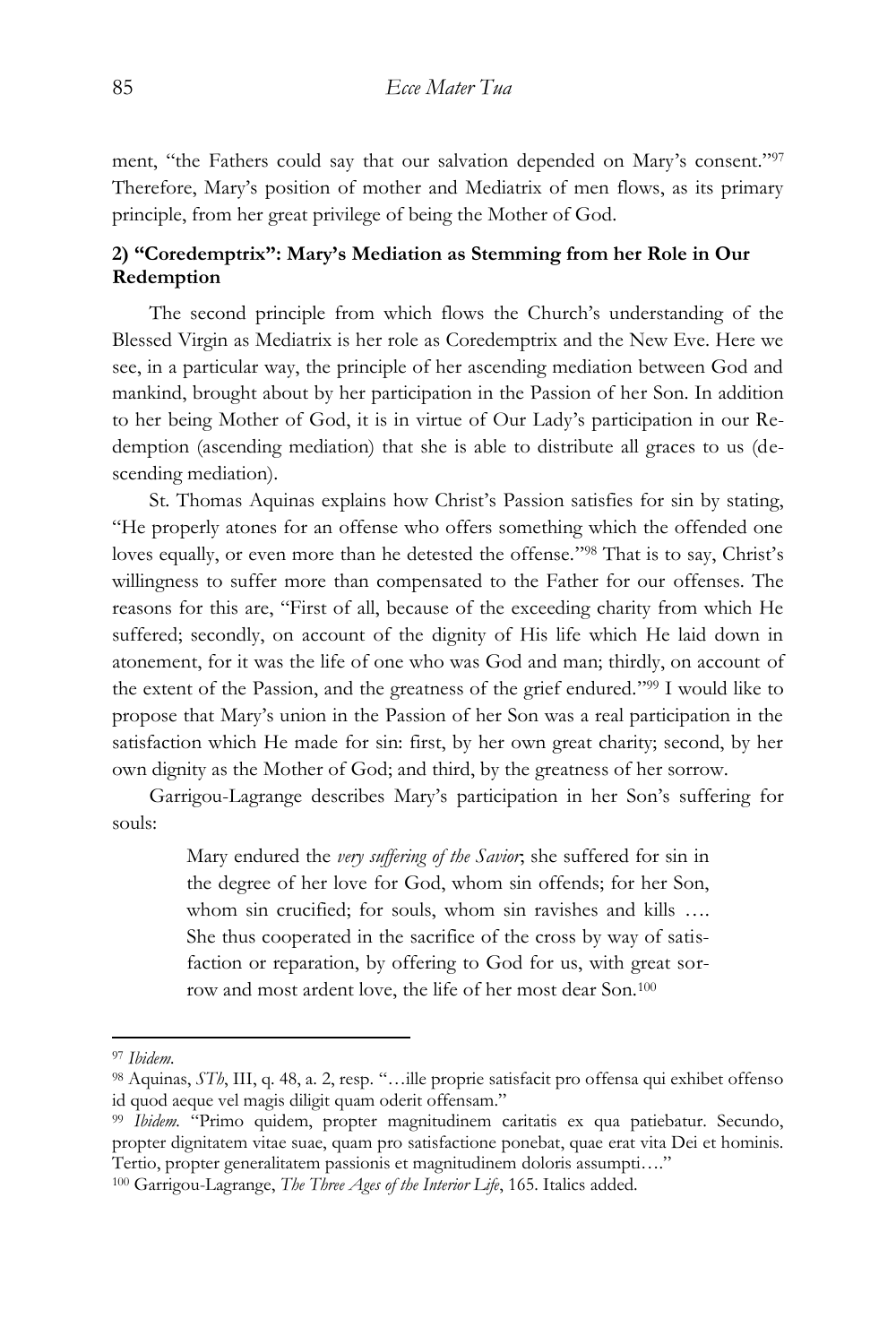In other words, by Mary's extreme love (greater than any other, besides that of her Son) she was perfectly united to Him in making satisfaction for sin. We can see the Blessed Virgin's "ascending mediation" also highlighted by Pope Bl. Paul VI in *Marialis Cultus*, where he states,

> This union of the Mother and the Son in the work of redemption reaches its climax on Calvary, where Christ "offered himself as the perfect sacrifice to God" (Heb 9:14) and where Mary stood by the cross (cf. Jn 19:25), suffering grievously with her only-begotten Son. There she united herself with a maternal heart to His sacrifice, and lovingly consented to the immolation of this victim which she herself had brought forth' and also was offering to the eternal Father.<sup>101</sup>

In the preceding quote, Pope Bl. Paul VI is citing from *Lumen Gentium*, which also declares, regarding the role of the Blessed Virgin in our salvation,

> Embracing God's salvific will with a full heart and impeded by no sin, she devoted herself totally as a handmaid of the Lord to the person and work of her Son, under Him and with Him, by the grace of almighty God, serving the mystery of redemption. Rightly therefore the holy Fathers see her as used by God *not merely in a passive way*, but as freely cooperating in the work of human salvation through faith and obedience.<sup>102</sup>

That is, because Mary had been immaculately conceived (having been redeemed by her Son at the very moment of her conception), she had no sin and was able to offer herself together with her Son as a "perfect victim." Consequently, Miravalle points out,

<sup>101</sup> Pope Bl. Paul VI, *Marialis Cultus*, "For the Right Ordering and Development of Devotion to the Blessed Virgin Mary" (February 2, 1974; Boston, MA: Pauline Books and Media, 1974), 20. The Pope is citing from *Lumen Gentium*, 58. Latin text: "Haec autem Matris et Filii coniunctio in opere Redemptionis (Cf CONC. VAT. II, Const. dogm. de Ecclesia Lumen Gentium, 57: AAS 57 (1965), 61) summe enituit in Calvariae monte, in quo Christus semetipsum obtulit immaculatum Deo (Heb 9, 14), atque Maria, prope Crucem stans (cf Io 19, 25), vehementer cum Unigenito suo condoluit et sacrificio Eius se materno animo sociavit, victimae de se genitae immolationi amanter consentiens (Ibid., 58: AAS 57 (1965), 61), quam et ipsa aeterno Patri obtulit (cf. Pius XII, Litterae Encyclicae Mystici Corporis: AAS 35 (1943), 247)."

<sup>102</sup> *Lumen Gentium*, in *The Documents of Vatican II*, 56. Latin text: "…ac salvificam voluntatem Dei, pleno corde et nullo retardata peccato, complectens, semetipsam ut Domini ancillam personae et operi Filii sui totaliter devovit, sub Ipso et cum Ipso, omnipotentis Dei gratia, mysterio redemptionis inserviens. Merito igitur SS. Patres Mariam non mere passive a Deo adhibitam, sed libera fide et oboedientia humanae saluti cooperantem censent." Italics added.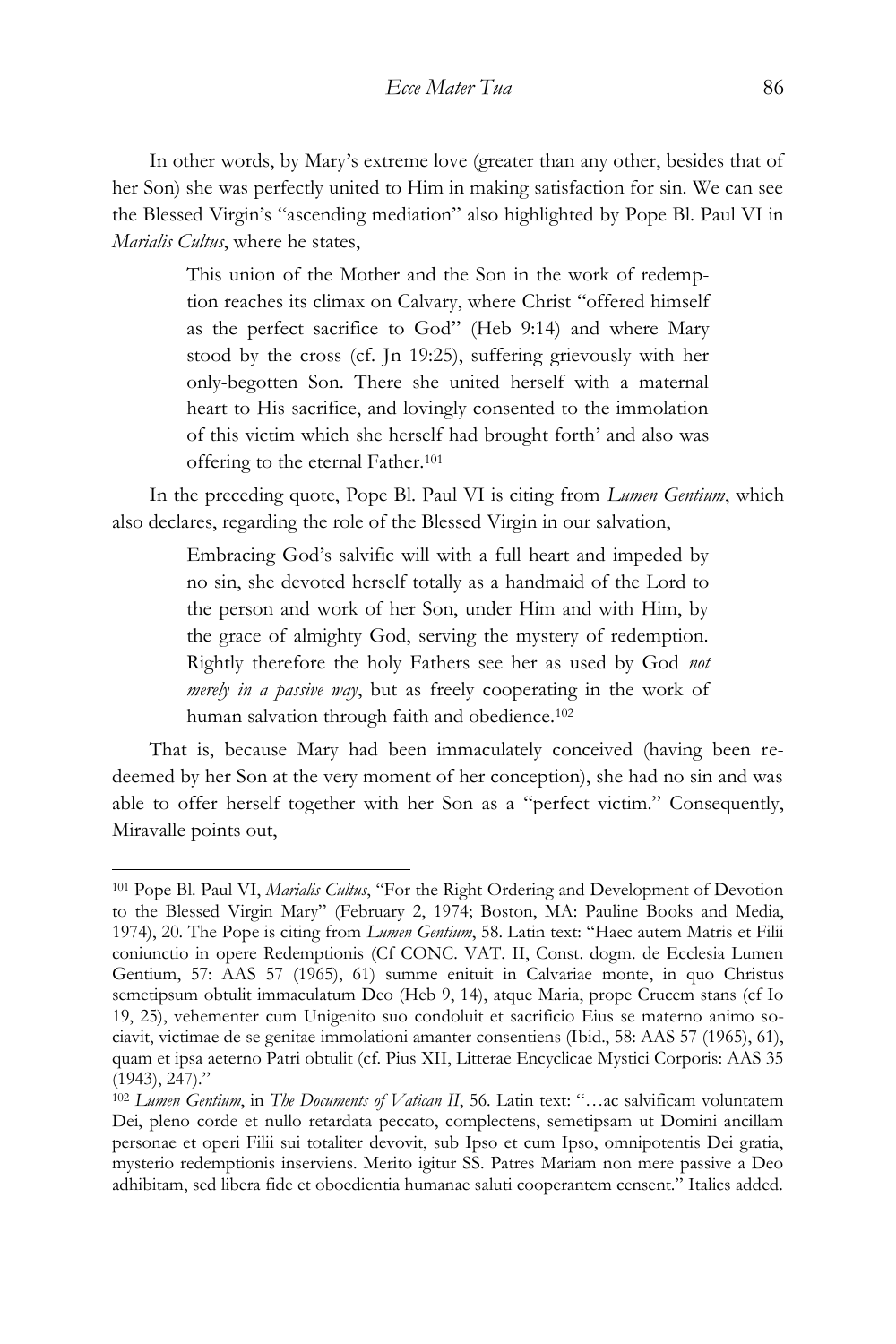She who was once known only as *Mary* is now publicly established by the dying Saviour as the *Woman*, the *Mother*, and the *Mediatrix* of the graces of redemption. The Mediator granted his Mother the gift of Mediatrix of graces as the fruit of his dying sacrifice for humanity and of her coredemptive participation. Again, she is the Mediatrix of graces because she was first the Coredemptrix.<sup>103</sup>

Miravalle also notes that this relation of Coredemptrix and Mediatrix "is consistently taught by the Magisterium." <sup>104</sup> By uniting her own sufferings to those of Christ, Mary, standing at the foot of the cross, shared in our redemption, although, of course, in a way subordinate to Christ, our Redeemer. Nevertheless, as Pope St. John Paul II teaches in *Salvifici Doloris*, Mary's sufferings were "also a contribution to the redemption of all." <sup>105</sup> This is made abundantly clear by Pope Saint Pius X, in his encyclical, *Ad Diem Illum*, where he declares,

> When the supreme hour of the Son came, beside the Cross of Jesus there stood Mary His Mother, not merely occupied in contemplating the cruel spectacle, but rejoicing that her Only Son was offered for the salvation of mankind, and so entirely participating in His Passion, that if it had been possible she would have gladly borne all the torments that her Son bore (S. Bonav. 1. Sent d. 48, ad Litt. dub. 4). And from this *community of will and suffering* between Christ and Mary she merited to become most worthily the Reparatrix of the lost world (Eadmeri Mon. De Excellentia Virg. Mariae, c. 9) and *Dispensatrix of all the gifts that Our Savior purchased for us by His Death and by His Blood*. 106

<sup>103</sup> Miravalle, "Mary, Coredemptrix, Mediatrix, Advocate: Foundational Presence in Divine Revelation," in *Mary, Coredemptrix, Mediatrix, Advocate: Theological Foundations*, 281. Italics original.

<sup>104</sup> *Ibid.*, Footnote 129.

<sup>105</sup> Pope St. John Paul II, *Salvifici Doloris* (February 11, 1984) 25, as found online at www.vatican.va. Latin text: "…verum etiam ad redemptionem omnium conferrent."

<sup>106</sup> Pope St. Pius X, *Ad Diem Illum Laetissimum* (February 2, 1904), 12, as found online at www.vatican.va. Italics added. Latin text from *ASS* 36:453-454: "Quum vero extremum Filii tempus advenit, stabat iuxta crucem Iesu Mater eius, non in immani tantum occupata spectaculo, sed plane gaudens quod Unigenitus suus pro salute generis humani offerretur, et tantum etiam compassa est, ut, si fieri potuisset, omnia tormenta quae Filius pertulit, ipsa multo libentius sustineret. — Ex hac autem Mariam inter et Christum communione dolorum ac voluntatis, prome ruit illa ut reparatrice perditi orbis dignissime fieret, atque ideo universorum munerum dispensatrix quae nobis Iesus nece et sanguine comparavit."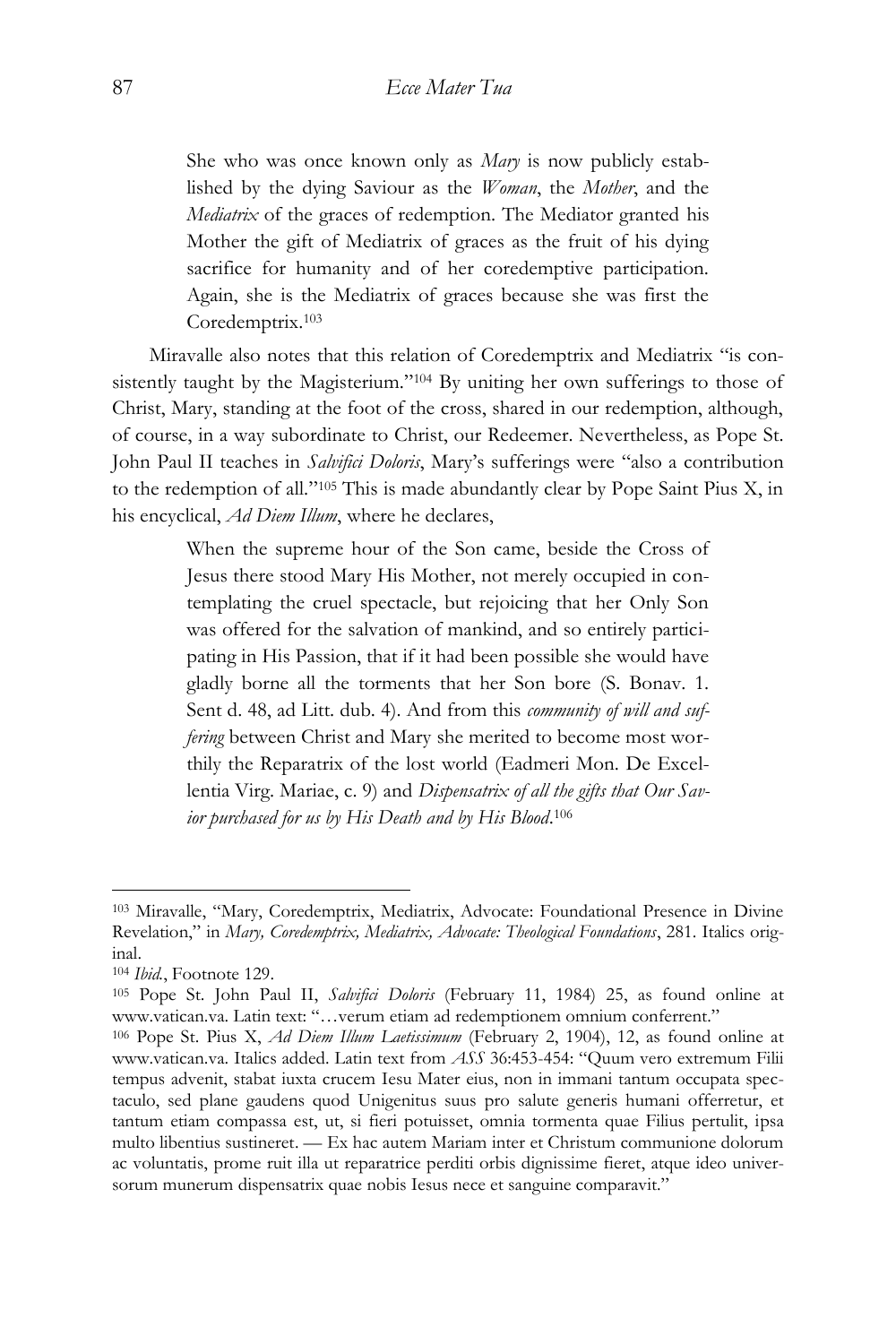William Most points to this statement as one piece of evidence that Mary cooperated with her Son, not only in the "subjective redemption" (i.e., "the *distribution* of that forgiveness and grace" <sup>107</sup>—descending mediation), but also in the "objective redemption" (i.e., "Christ's atonement and once-for-all *acquisition* of the entire treasury of grace for us" <sup>108</sup>—ascending mediation), "*at least remotely* … by being the Mother of the Redeemer." 109

Of course, Mary's share in our redemption was *de congruo* (i.e., by reason of fittingness) rather than *de condigno* (by reason of justice), as we shall see. With respect to her real sharing in our redemption, however, Most also points to a text of Pope Benedict XV, in his encyclical, *Inter Sodalicia*, which states:

> With her suffering and dying Son, Mary endured suffering and almost death. She gave up her Mother's rights over her Son to procure the salvation of mankind, and to appease the divine justice, she, as much as she could, immolated her Son, so that one can truly affirm that *together with Christ she has redeemed the human race*. 110

It is in this sense that the Blessed Virgin is given the title of Coredemptrix, and it is this unique participation in our redemption (as well as her Divine Maternity) that also gives rise to her role of mediation of all graces. Journet uses the following metaphor to explain how Our Lady, the Church, and all Christians relate to Christ and to one another by means of a co-redemptive mediation which is participatory:

> Just as the sun carries the earth, which carries the moon, though all the weight of the earth and the moon weigh ultimately on the sun, so the redemptive mediation of Christ bears the universal co-redemption of the Virgin, who in turn bears the collective coredemptive mediation of the Church and the particular coredemptive mediation of Christians; for, there are some souls that carry others, as a planet its moons.<sup>111</sup>

<sup>107</sup> William G. Most, *Mary in Our Life: Our Lady in Doctrine and Devotion* (Kansas City, MO: Angelus Press, reprint 2014, 1st ed. 1937), 19.

<sup>108</sup> *Ibidem.*

<sup>109</sup> *Ibidem.*

<sup>110</sup> Pope Benedict XV, *Inter Sodalicia*, (March 22, 1918), *AAS (Acta Apostolicae Sedis*) 10:182 (Romae: Typis Polyglottis Vaticanis), as found in Most, *Mary in Our Life*, 21. Italics added. Latin text reads: "Scilicet ita cum Filio patiente et monent e passa est et paene commortua, sic materna in Filium iura pro hominum salute abdicavit placandaeque Dei iustitiae, quantum ad se pertinebat, Filium immolavit, ut dici merito queat, Ipsam cum Christo humanum genus redemisse."

<sup>111</sup> Journet, *The Theology of the Church*, 94.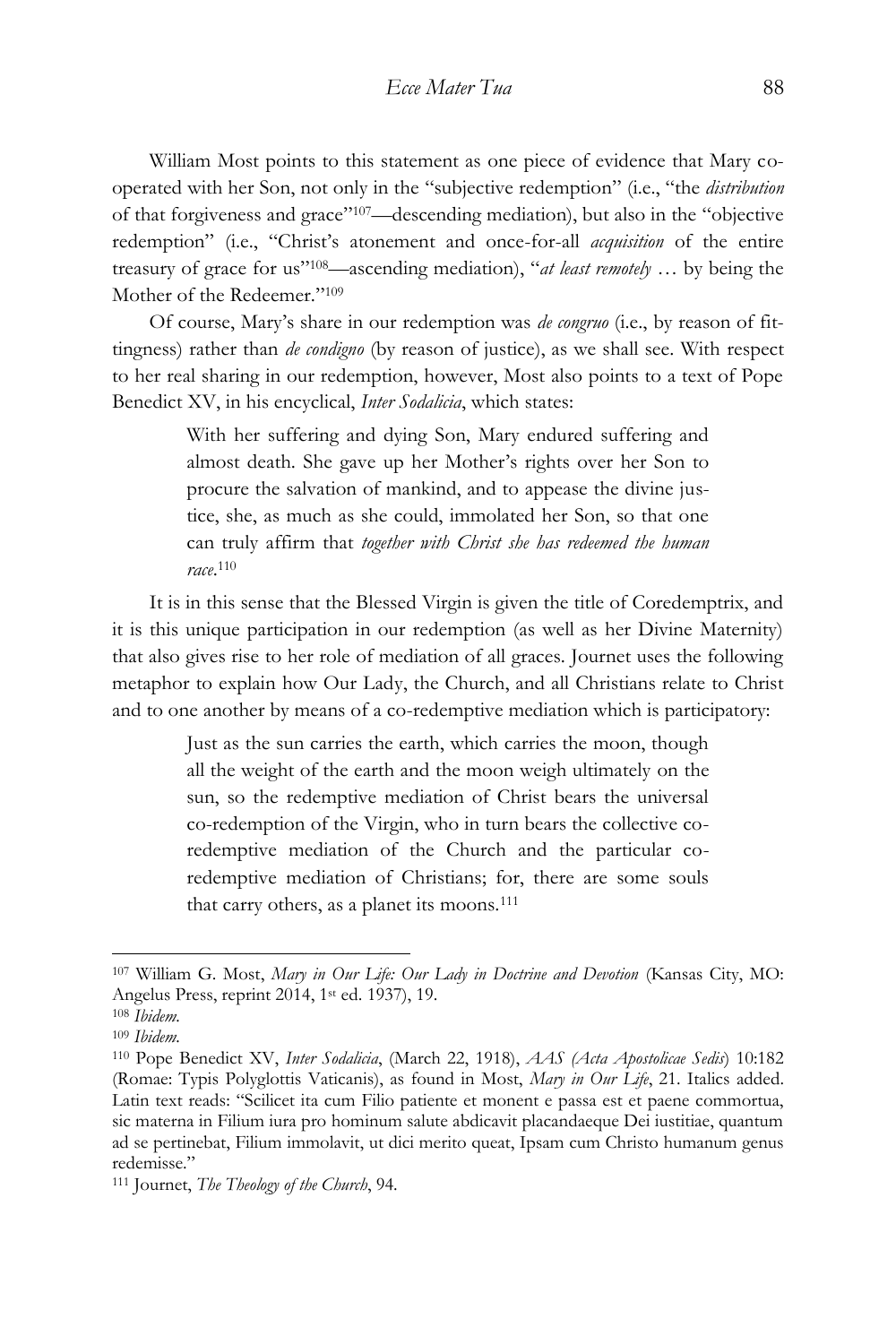This metaphor shows how, in the one family of God, all members of the family have their unique role, while at the same time, they sustain and aid the weaker members. In this, it is clear that all the members are called to participate, to a greater or lesser degree, in the one mediation of Christ.

Finally, the fact that Christ addresses his mother as "Woman" both at the wedding feast of Cana and at the foot of the Cross indicates that Mary is the New Eve, replacing the first "Woman" of the book of Genesis (Gen 2:23). This is significant because, just as the first Eve cooperated with Adam in the fall into Original Sin, so also, Mary, the New Eve, cooperated with her Son, the New Adam, in our redemption. "Then," explains Most, "the Redemption would really be parallel to the fall: in both we would have a head of the race, whose work alone was sufficient and necessary, joined by an inferior sharer, whose work alone would be definitely insufficient." 112

#### **3) "Mother of the Church": Mary's Spiritual Motherhood**

In 1964, at the close of the third session of the Second Vatican Council, Pope Blessed Paul VI gave Mary the title of "Mother of the Church" (a title first used by St. Ambrose of Milan in the fourth century), saying, "Since Mary is the Mother of Christ, who, having at once assumed human nature in her virginal womb, joined to himself as Head His Mystical Body, which is the Church, therefore, Mary, insofar as [she is] Mother of Christ, must also be considered Mother of all the faithful and Pastors, namely, the Church."<sup>113</sup>

Pope St. John Paul II explains in *Redemptoris Mater* that Mary's being elected by God the Father to the supreme dignity of bearing His own Son "refers, on the ontological level, to the very reality of the union of the two natures in the person of the Word (*hypostatic union*)." <sup>114</sup> There is, therefore, in her, "from the very beginning

<sup>112</sup> Most, *Mary in Our Life*, 20.

<sup>113</sup> Pope Bl. Paul VI, *Conclusione della III Sessione del Concilio Vaticano II: Allocuzione del Santo Padre, Paolo VI*, (November 21, 1964), 30, as found online at www.vatican.va. Translation mine. Latin text: "…quandoquidem Maria Mater Christi est, qui statim ac in ipsius virginali utero humanam naturam assumpsit, sibi ut Capiti adiunxit Corpus suum Mysticum, quod est Ecclesia. Maria igitur, utpote Mater Christi, Mater etiam fidelium ac Pastorum omnium, scilicet Ecclesiae, habenda est." The Italian text is a a little more straightforward: "…a gloria della Beata Vergine e a nostra consolazione dichiariamo Maria Santissima Madre della Chiesa, cioè di tutto il popolo cristiano, sia dei fedeli che dei Pastori….," i.e., "…to the glory of the Blessed Virgin and for our consolation, we declare Most Holy Mary, Mother of the Chruch, that is, of all the Christian people, both of the faithful as well as of Pastors…." Translation from the Italian also mine.

<sup>114</sup> Pope St. John Paul II, *Redemptoris Mater*, in *Mary: God's Yes to Man*, 39 (127). Italics original to the text. Latin text: "in ordine ontologico refertur ad ipsam veritatem unionis utriusque naturae in persona Verbi (quae est unio hypostatica)."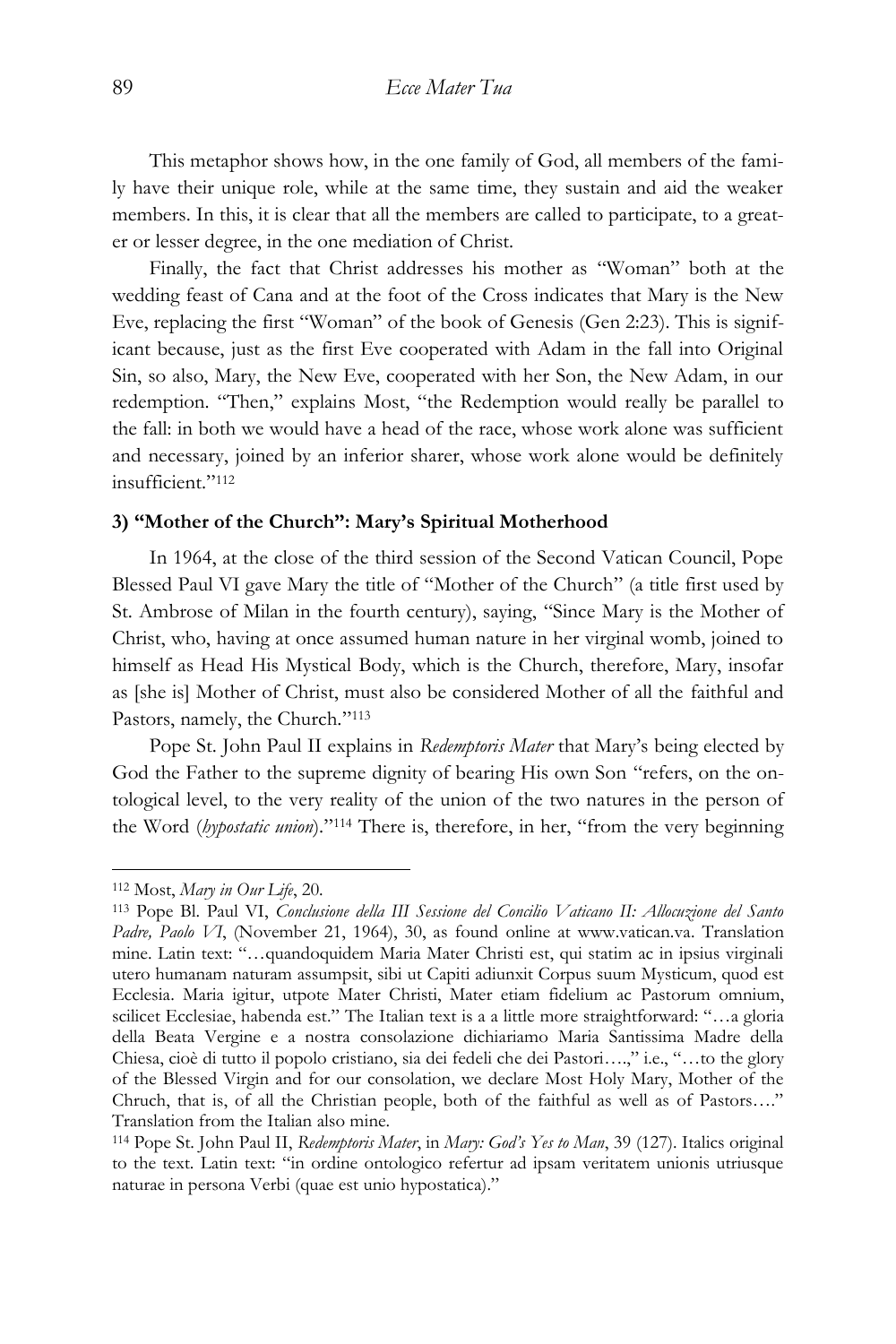a complete openness to the person of Christ, to his whole work, to his whole mission." <sup>115</sup> In collaborating with Christ in his mission, explains the late Holy Father, Mary's motherhood was transformed with a " 'burning charity' toward all those to whom Christ's mission was directed"<sup>116</sup> seeking to give life to souls in union with her Son. In this manner, "Mary *entered, in a way all her own, into the one mediation* 'between God and men' *which is the mediation of the man Christ Jesus*." 117

The late Roman Pontiff also points out that it is Our Lord's words from the Cross, "Woman, behold your son," and then to the disciple, "Son, behold your Mother" (Jn 19:26-27), which "determine *Mary's place in the life of Christ's disciples*, and they express … the new motherhood of Mother of the Redeemer: a spiritual motherhood, born from the heart of the Paschal Mystery of the Redeemer of the world." 118

Pope Pius XII further explains how Mary's spiritual motherhood is intimately linked to her role as the New Eve:

> It was she, the second Eve, who, *free from all sin, original or personal*, and always more intimately united with her Son, offered Him on Golgotha to the Eternal Father for all the children of Adam, sinstained by his unhappy fall, and her mother's rights and her mother's love were included in the holocaust. Thus she who, according to the flesh, was the mother of our Head, through the added title of pain and glory became, according to the Spirit, *the mother of all His members*. 119

It was through her Immaculate Conception that Our Lady was *free from all sin, original or personal*, and thus, declares St. John Paul II,

<sup>115</sup> St. John Paul II, *Redemptoris Mater*, 39*.* "…ab initio est animus plane patens personae Christi, toti eius operi, toti eius missioni."

<sup>116</sup> *Ibid.*, (in *Mary: God's Yes to Man*, 127-128). "…« flagranti caritate » in omnes est repleta, ad quos Christi missio spectabat."

<sup>117</sup> *Ibid.*, (in *Mary: God's Yes to Man*, 128). "Maria *ingressa est modo prorsus personali in unicam mediationem* « inter Deum et homines », *quae est mediatio hominis Christi Iesu*." Italics original. <sup>118</sup> *Ibid.*, 44, (in *Mary: God's Yes to Man*, 140). Latin text: "Quibus verbis locus statuitur, quem Maria in vita Christi discipulorum obtinet…. significatur nova eius maternitas ut Matris Re-

demptoris: maternitas spiritualis, exorta e profundo mysterii paschalis Redemptoris mundi."

<sup>119</sup> Pope Pius XII, *Mystici Corporis*, (June 29, 1943) 110, as found online at www.vatican.va. Latin text from *AAS* (*Acta Apostolicae Sedis*) 35:247-248: "Ipsa fuit, quae vel propriae, vel hereditariae labis expers, arctissime semper cum Filio suo coniuncta, eundem in Golgotha, una cum maternorum iurium maternique amoris sui holocausto, nova veluti Eva, pro omnibus Adae filiis, miserando eius lapsu foedatis, Aeterno Patri obtulit; ita quidem, ut quae corpore erat nostri Capitis mater, spiritu facta esset, ob novum etiam doloris gloriaeque titulum, eius membrorum omnium mater." Italics added.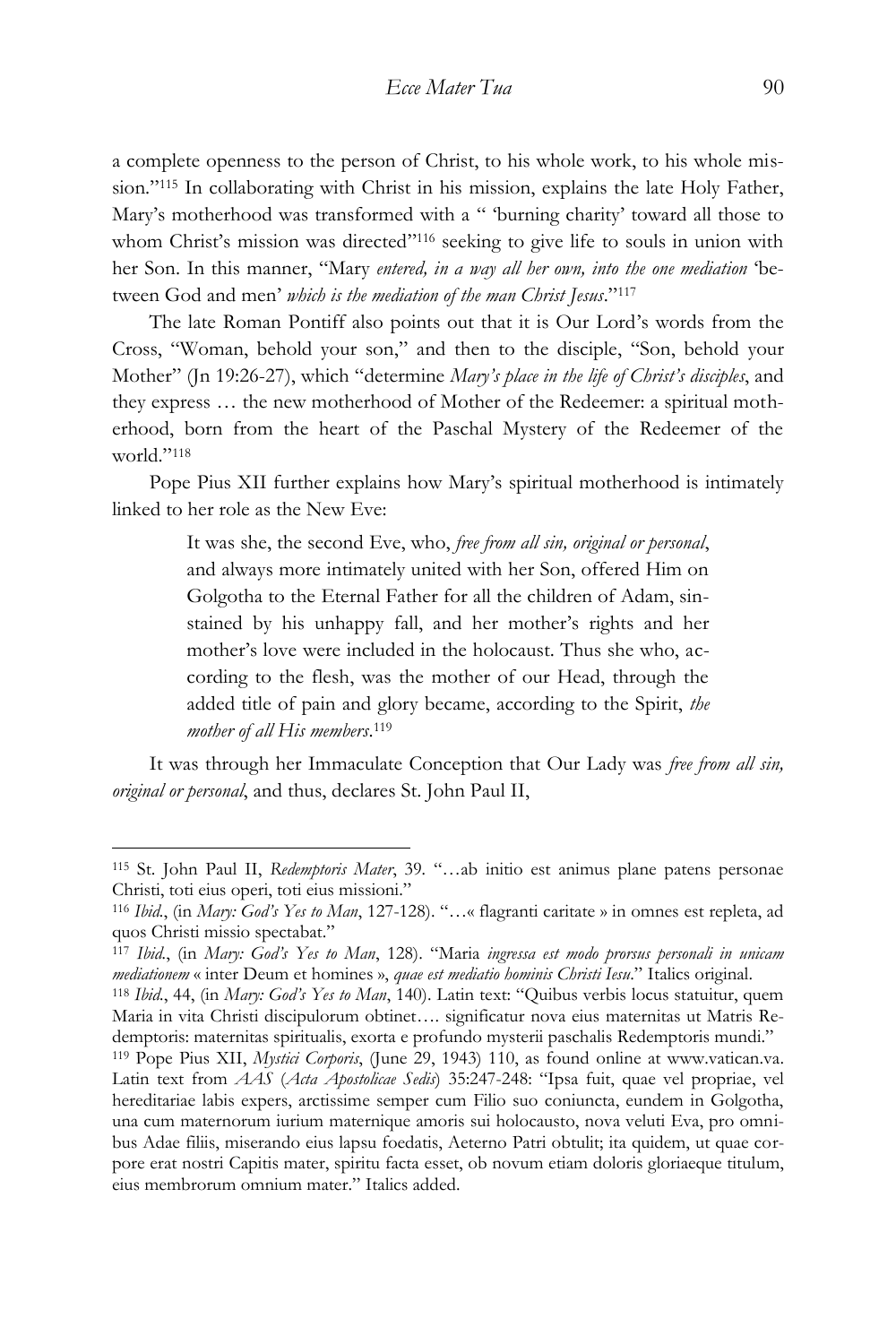[since] she was the first to experience within herself the supernatural consequences of this one mediation [of Christ]—in the Annunciation she had been greeted as 'full of grace'—then we must say that through this fullness of grace and supernatural life, she was especially predisposed to cooperation with Christ, the one Mediator of human salvation. *And such cooperation is precisely this mediation subordinated* to the mediation of Christ.<sup>120</sup>

Yet, the question may arise, how could Mary, being a finite creature, possibly know all our needs? Fr. Most notes that our needs, although many, are not infinite. He also points out that Mary, participating in the Beatific Vision, sees God Himself, and all things that concern her in Him. St. Thomas Aquinas explains in the third part of the *Summa Theologica*, "no beatified intellect fails to know in the Word whatever pertains to itself."<sup>121</sup> "But she has been constituted Mother of all men," continues Most, "—hence, obviously, the needs of all do pertain to her, and therefore she sees the needs of all of us." 122

## **VI. The Differences between the Mediation of Mary and That of Christ**

It would behoove us here to identify the different classes of mediation and compare Our Lady's mediation with the mediation of Christ. According to Antonio Royo Marin, there is a three-fold division of mediation which one must take into account: first, with regard to the mediator; second, with regard to the mediation itself; and finally, with regard to the effects of the mediation.<sup>123</sup>

With regard to the mediator, Royo Marin observes that there are two types of mediation: the first is an *ontological* mediation, or a mediation which pertains to the mediator by his very *being*, and the second is a *dynamic* mediation, or that which belongs to the mediator by his *office*. The former, explains Royo Marin, "is that which

<sup>120</sup> John Paul II, *Redemptoris Mater*, in *Mary: God's Yes to Man*, 39 (128). Latin text: "Quoniam ipsa prima in se est experta effectus supernaturales unicae huius mediationis — iam in annuntiatione ut « plena gratia » est salutata — affirmandum est eam ob talem plenitudinem gratiae vitaeque supernaturalis peculiari ratione para tam fuisse ad cooperandum Christo, unico Mediatori humanae salutis. Quae cooperatio est ipsa mediatio subordinata mediationi Christi." Words in brackets added.

<sup>121</sup> Aquinas, *STh*, III, q. 10, a. 2, resp. Latin text: "…nulli tamen intellectui beato deest quin cognoscat in verbo omnia quae ad ipsum spectant."

<sup>122</sup> Most, *Mary in Our Life*, 39.

<sup>123</sup> Antonio Royo Marin, *La Virgen Maria: Teología y espiritualidad marianas*, (Madrid, Spain: Biblioteca de autores cristianos, 1968), 182-183. All of the page numbers in this section should be understood as referring to this work. All the translations from the Spanish text that follow are my own.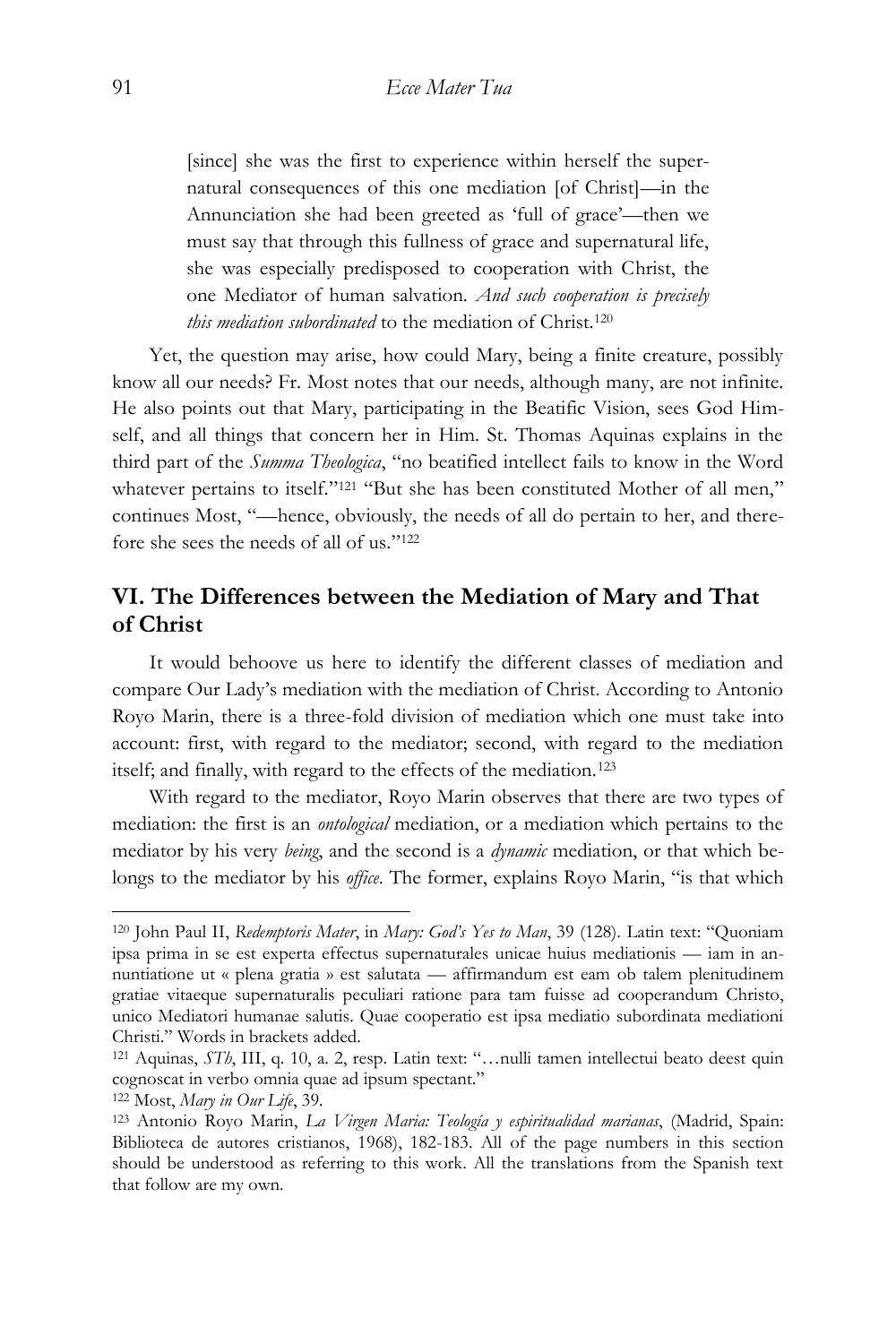corresponds to that being who, *by his own nature*, is located between the two extremes which he is going to reconcile, and who, for the same reason, is most apt to carry out the mediation." <sup>124</sup> The dynamic mediation, on the other hand, consists in the actual carrying out of this mediation as an office. Both kinds of mediation, of course, correspond to Christ: the ontological mediation, "because in virtue of his human nature, he is situated between God and men, since by his human nature he is inferior to the Father (Jn 14:28), and by his plenitude of grace, he is immensely superior to men"; <sup>125</sup> and the dynamic mediation, "because, by his death on the cross, he redeemed us from the slavery of the devil, realizing in fact the mediation between God and men." 126

Royo Marin explains that both types of mediation also pertain to the Blessed Virgin Mary, although "in a proportional degree, and with an entire dependence on Christ" 127: First, the ontological, "since, by her divine maternity, she is located ontologically between God and men: inferior to God, but much superior to men"<sup>128</sup>; and second, the dynamic, "since she carried out in fact, associated with Christ the Redeemer, the coredemption of the world." 129

The second class of the triple division given by Royo Marin is with respect to the mediation itself. Here he explains that the mediation could be principal or secondary. The principal mediation "is that which the mediator realizes by his own excellence and his own merits, without relation or recourse to any other person."130 The secondary mediation, on the other hand, "is that which a mediator realizes, who also puts in something on his part, but in a narrow and essential dependency on another, more important mediator, who is the principal mediator." <sup>131</sup> It is clear here that Christ is the principal mediator, since he "carried out the redemption *by* 

<sup>124</sup> 182. "…es la que corresponde a aquel ser que *por su propia naturaleza* está colocado entre los dos extremos a los cuales va a reconciliar, y que, por lo mismo, es aptísimo para realizar la mediación…."

<sup>125</sup> 184-185. "…porque en virtud de su naturaleza humana está situado entre Dios y los hombres, ya que por su naturaleza humana es inferior al Padre (Jn 14, 28) y por la plenitud de su gracia es inmensamente superior a los hombres."

<sup>126</sup> 185. "…porque, por su muerte en la cruz, nos redimió de la esclavitud del demonio, realizando de hecho la mediación entre Dios y los hombres."

<sup>127</sup> 187. "…en grado proporcional y con entera dependencia de Cristo…."

<sup>128</sup> 187. "…puesto que, por su maternidad divina, está colocada ontológicamente entre Dios y los hombres: inferior a Dios, pero muy superior a los hombres."

<sup>129</sup> 187. "…puesto que realizó de hecho, asociada a Cristo Redentor, la corredención de mundo."

<sup>130</sup> 182. "…es la que realiza el mediador por su propia excelencia y propios méritos, sin relación o recurso a ninguna otra persona."

<sup>131</sup> 182. "…es la que realiza un mediador que pone algo de su parte también, pero en estrecha y esencial dependencia de otro mediador más importante, que es el mediador principal."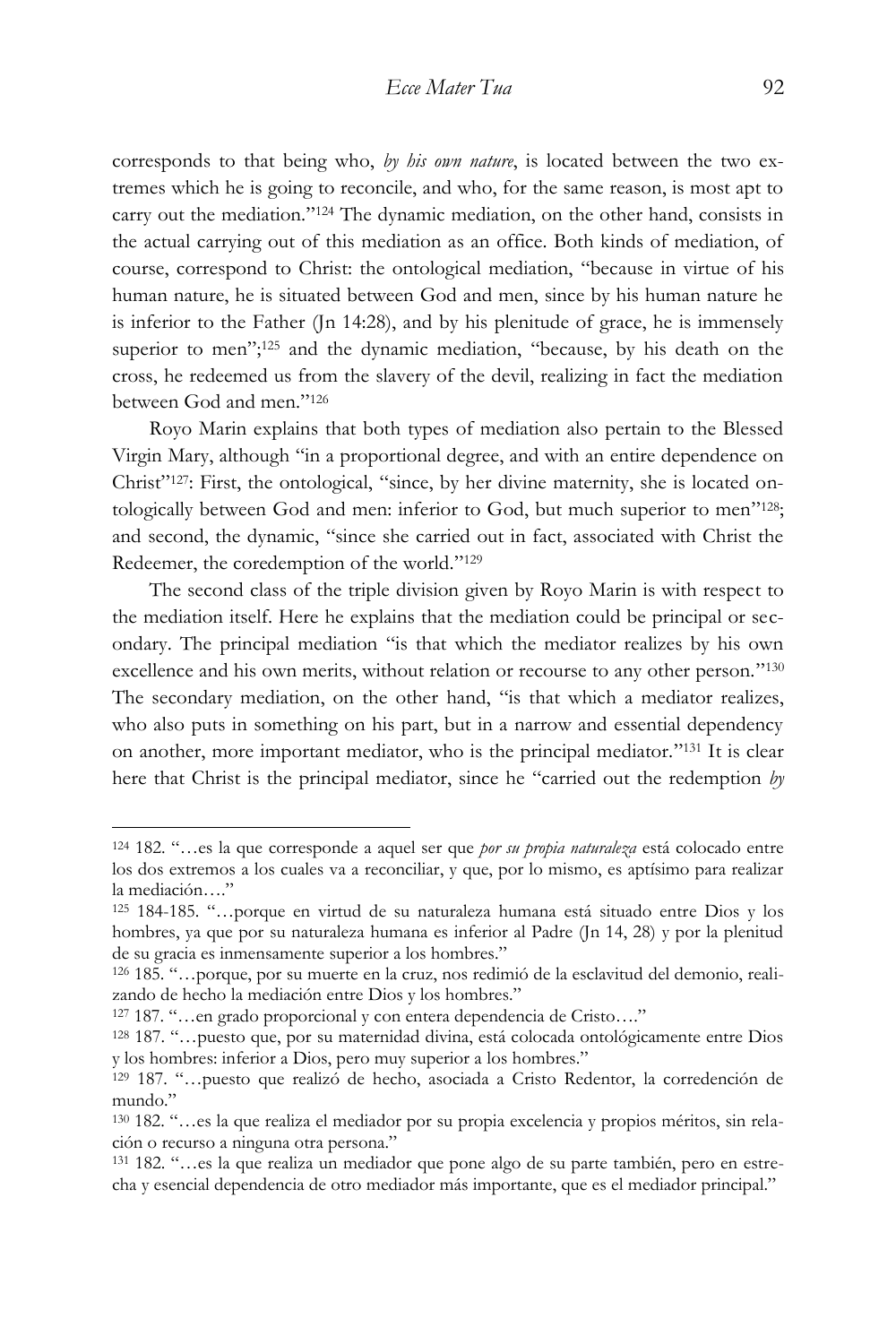his own merits, without relation or recourse to any other person,"<sup>132</sup> and Mary is the secondary mediator, "since she joined her sufferings to the blood of Christ, contributing secondarily and proportionately to the redemption of the world."<sup>133</sup>

The third class of mediation has to do with its effects and is three-fold: *dispositive, perfective* and *ministerial*. "The first," explains Royo Marin, is limited to *preparing for* the mediation; the second *realizes* it in fact, and the third *applies* it." <sup>134</sup> Christ's "mediation was not merely *dispositive* (like that of the just of the Old Testament), but *perfective* in the full and absolute sense of the word; it was He who carried out the mediation in fact." <sup>135</sup> Of course, Christ also *applies* the effects of His mediation, in particular, sanctifying grace, to us "through the sacraments and through His vital influx [which we receive] as members of His Mystical Body." 136

According to Royo Marin, Our Lady also carries out this triple mediation, although he divides it according to different periods of her life: The dispositive mediation, "before the incarnation, hastening it with her prayers … and afterwards feeding and taking care of the divine Victim, during the thirty years at Nazareth, who ... would have to save humanity"<sup>137</sup>; the perfective mediation, "at the foot of the cross, because … with her ineffable sufferings and with her tears, the Coredemptrix carried out the universal mediation in a way [which was] *secondary and essentially de*pendent on the principal mediation of Christ"<sup>138</sup>; and the ministerial mediation, "insofar as, by the divine disposition, she applies and distributes to each one of us, all and every one of the graces which we receive from God." <sup>139</sup> However, the nature of Mary's causality in distributing these graces is disputed, as we shall see later.

<sup>132</sup> 185. "…puesto que realizó la redención *por sus propios méritos*, sin relación o recurso a ninguna otra persona."

<sup>133</sup> 187. "…puesto que asoció sus dolores a la sangre de Cristo, contribuyendo secundaria y proporcionalmente a la redención del mundo."

<sup>134</sup> 183. "La primera se limita a *preparer* la mediación; la segunda la *realiza* de hecho, y la tercera la *aplica*."

<sup>135</sup> 185. "…su mediación no fue meramente *dispositiva* (como la de los justos del Antiguo Testamento), sino *perfectiva* en el sentido pleno y absoluto de la palabra; fue El quien *realizó* de hecho la mediación."

<sup>136</sup> 185*.* "…mediante los sacramentos y a través de su influjo vital como miembros de su Cuerpo místico."

<sup>137</sup> 187. "…antes de la encarnación, adelantándola con sus oraciones…y alimentando y cuidando después, durante los treinta años de Nazaret, a la divina Víctima, que…había de salvar a la humanidad."

<sup>138</sup> 188. "…al pie de la cruz, porque…con sus dolores inefables y con sus lágrimas de Corredentora realizó la mediación universal de una manera *secundaria y esencialmente dependiente* de la mediación principal de Cristo."

<sup>139</sup> 188*.* "…en cuanto que, por divina disposición, aplica y distribuye a cada uno de nosotros todas y cada una de las gracias que recibimos de Dios…."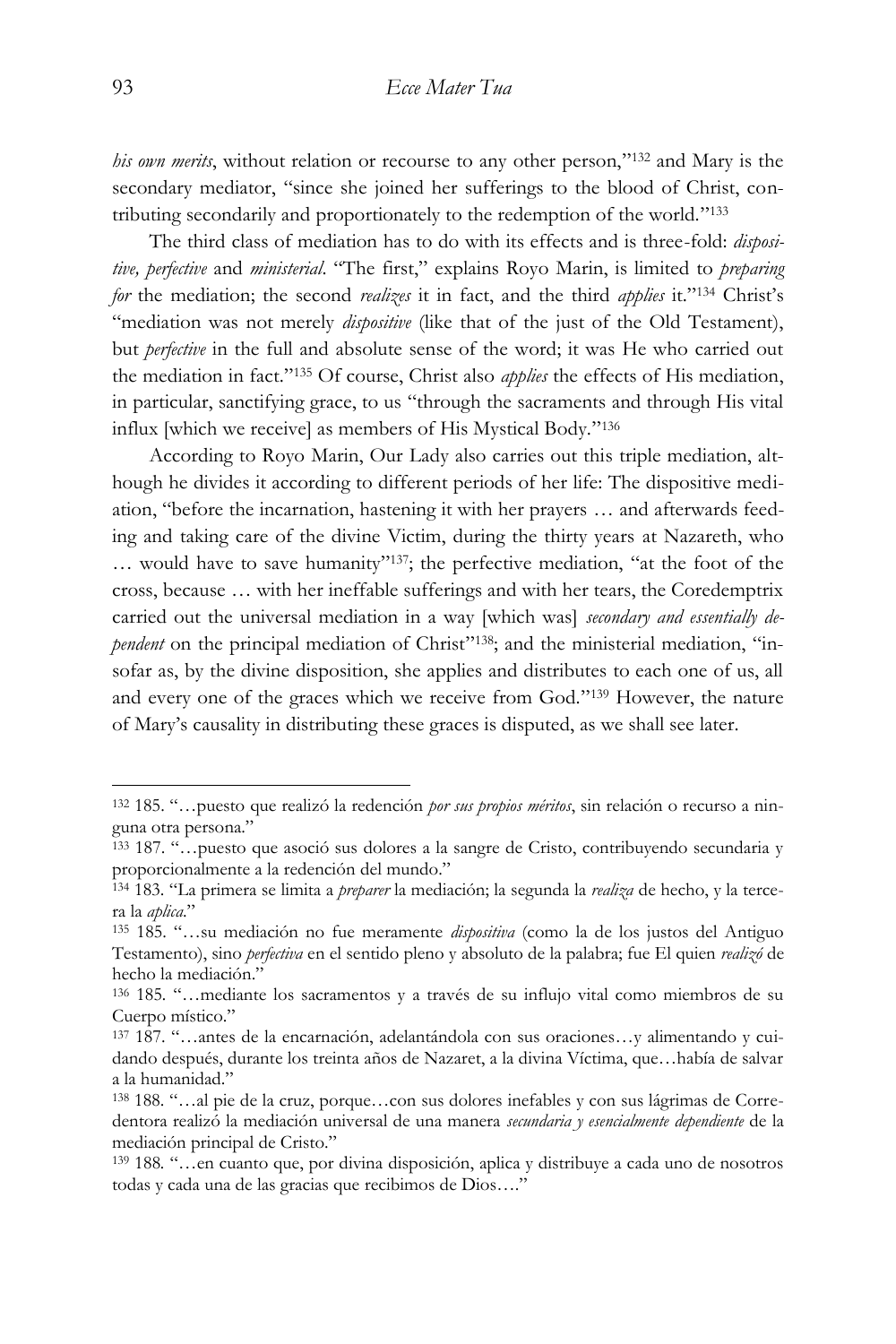#### **Types of Merit**

 $\overline{a}$ 

In order to have a better understanding of Our Lady's mediation of graces in comparison with her Son's, it is also helpful to discuss the different types of merit, so as to contrast Mary and Her Son's ability to merit grace for others, and to see how Our Lady's merit compares to the merits of others.

According to St. Thomas Aquinas, "Merit and reward refer to the same, for a reward means something given anyone in return for work or toil, as a price paid for it. Hence as it is an act of justice to give a just price for anything received from another, so also is it an act of justice to make a return for work or toil."<sup>140</sup> However, since "justice is a kind of equality," <sup>141</sup> there is simple justice only where there is simple equality. Where there is no equality, neither is there strict justice. In the same way, "where there is justice simply, there is the character of merit and reward simply. But where there is no simple right, but only relative, there is no character of merit simply, but only relatively, in so far as the character of justice is found there, since the child merits something from his father and the slave from his lord."<sup>142</sup>

Moreover, as Aquinas points out, there is no equality between man and God. Therefore, "there can be no justice of absolute equality [between them] …, but only of a certain proportion, inasmuch as both operate after their own manner." 143 Aquinas notes here that since "the manner and measure of human virtue"<sup>144</sup> is from God Himself, "hence man's merit with God only exists on the presupposition of the Divine ordination, so that man obtains from God, as a reward of his operation, what God gave him the power of operation for." <sup>145</sup> Nevertheless, even though man only has the power to do good due to the Divine motion, "since the rational creature moves itself to act by its free-will, hence its action has the charac-

<sup>140</sup> Aquinas, *STh*, I-II, q. 114, a. 1, resp. "meritum et merces ad idem referuntur, id enim merces dicitur quod alicui recompensatur pro retributione operis vel laboris, quasi quoddam pretium ipsius. Unde sicut reddere iustum pretium pro re accepta ab aliquo, est actus iustitiae; ita etiam recompensare mercedem operis vel laboris, est actus iustitiae."

<sup>141</sup> *Ibidem.* Latin text: "Iustitia autem aequalitas quaedam est…."

<sup>142</sup> *Ibidem.* Latin text: "…in his in quibus est simpliciter iustum, est etiam simpliciter ratio meriti et mercedis. In quibus autem est secundum quid iustum, et non simpliciter, in his etiam non simpliciter est ratio meriti, sed secundum quid, inquantum salvatur ibi iustitiae ratio, sic enim et filius meretur aliquid a patre, et servus a domino."

<sup>143</sup> *Ibidem.* Latin text: "…non potest hominis ad Deum esse iustitia secundum absolutam aequalitatem, sed secundum proportionem quandam, inquantum scilicet uterque operatur secundum modum suum."

<sup>144</sup> *Ibidem*. Latin text: "Modus autem et mensura humanae virtutis homini…."

<sup>145</sup> *Ibidem.* Latin text: "Et ideo meritum hominis apud Deum esse non potest nisi secundum praesuppositionem divinae ordinationis, ita scilicet ut id homo consequatur a Deo per suam operationem quasi mercedem, ad quod Deus ei virtutem operandi deputavit."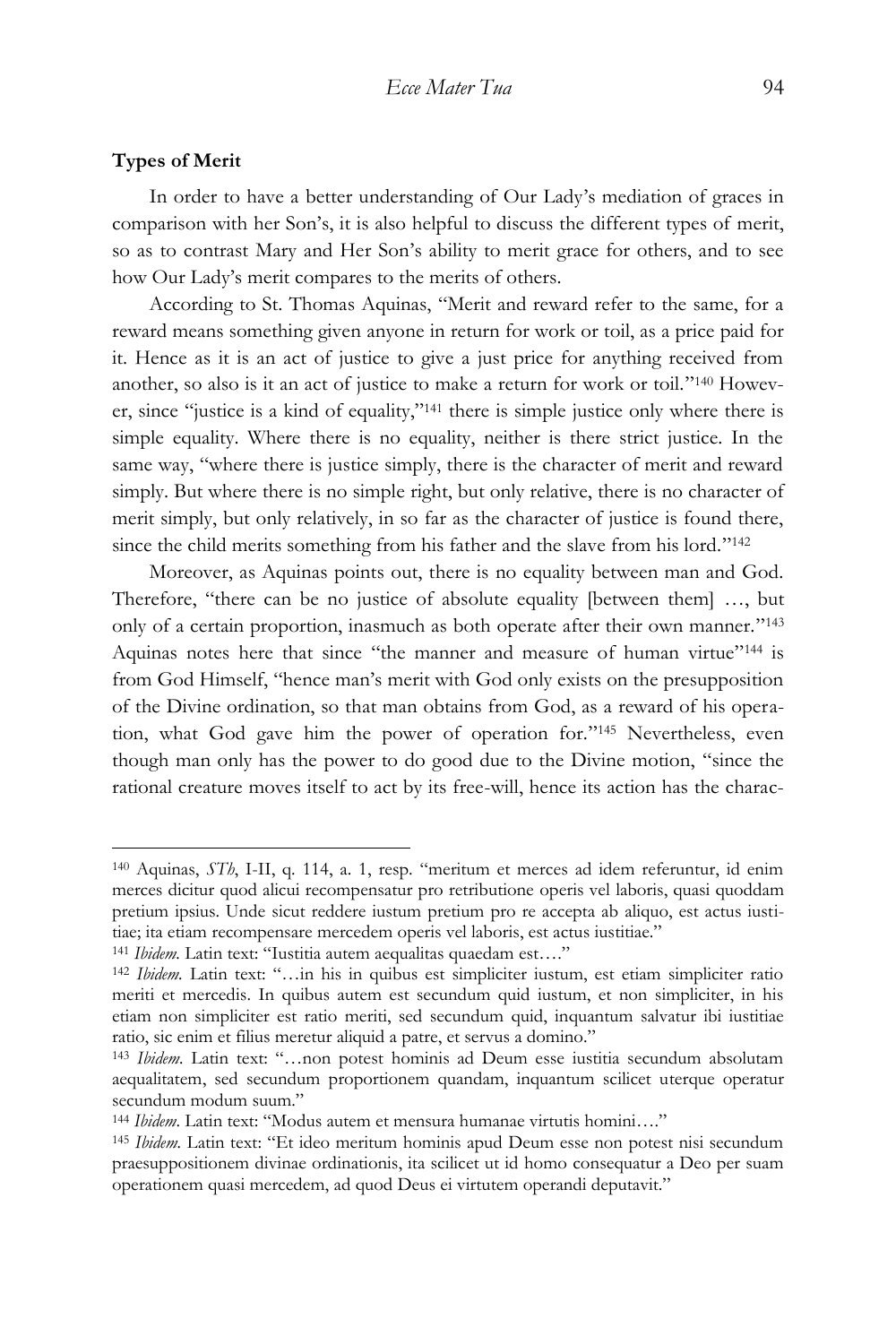ter of merit, which is not so in other creatures." <sup>146</sup> This merit becomes supernatural when the good act is done by someone in the state of habitual grace, and it is accomplished with charity.

One should note, however, that the concept of merit is analogical, "because it is found, in meanings proportionately similar and subordinated, first in the merits of Christ, second, in the merits of the just, third, in the sinner's dispositive preparations for sanctifying grace." <sup>147</sup> Garrigou-Lagrange summarizes the ways in which we can speak of merit:

> The merits of Christ, then, are founded on absolute justice, because Christ's person is divine. The merits of the just are also founded on justice, not absolute, but *dependent on Christ's merits*. To this merit, we give the name of "condigness," which expresses a value, not equal to the reward, but proportioned to it. Condign merit rests on God's ordination and promise, without which it could not give a right in the proper sense of the word.

> But the just have also a second kind of merit, founded, not on justice, but on friendship, which presupposes grace and charity. To this kind of merit we give the name "merit of proper congruity." The word "proper" is added to distinguish this merit, based on friendship, from the sinner's dispositive merits, which are based, not on friendship with God, but on God's liberality to His enemies. These merits too are called "merits of congruity," but in a wider sense of the word.<sup>148</sup>

It should be clear then, that the condign merit of the just is still not based on absolute justice, but is a kind of participation in the merits of Christ. The congruous merit of the just, on the other hand, is based on a kind of fittingness, rather than justice, which belongs to friendship with God.

After proving that no one can merit the first grace for himself (including the Blessed Virgin, who did not merit the first grace of her Immaculate Conception), St. Thomas Aquinas asks whether one person can merit the first grace for another. He begins to answer this question by explaining that our works can be meritorious in one of two ways, either "by virtue of the Divine motion; and thus we merit condignly; [or] … according as they proceed from free-will in so far as we do them

<sup>146</sup> *Ibidem.* Latin text: "…quia creatura rationalis seipsam movet ad agendum per liberum arbitrium, unde sua actio habet rationem meriti; quod non est in aliis creaturis."

<sup>147</sup> Reginald Garrigou-Lagrange, *Reality: A Synthesis of Thomistic Thought*, ed. Paul A Böer, Sr., (Veritatis Splendor Publications, 2012), 347.

<sup>148</sup> *Ibidem.*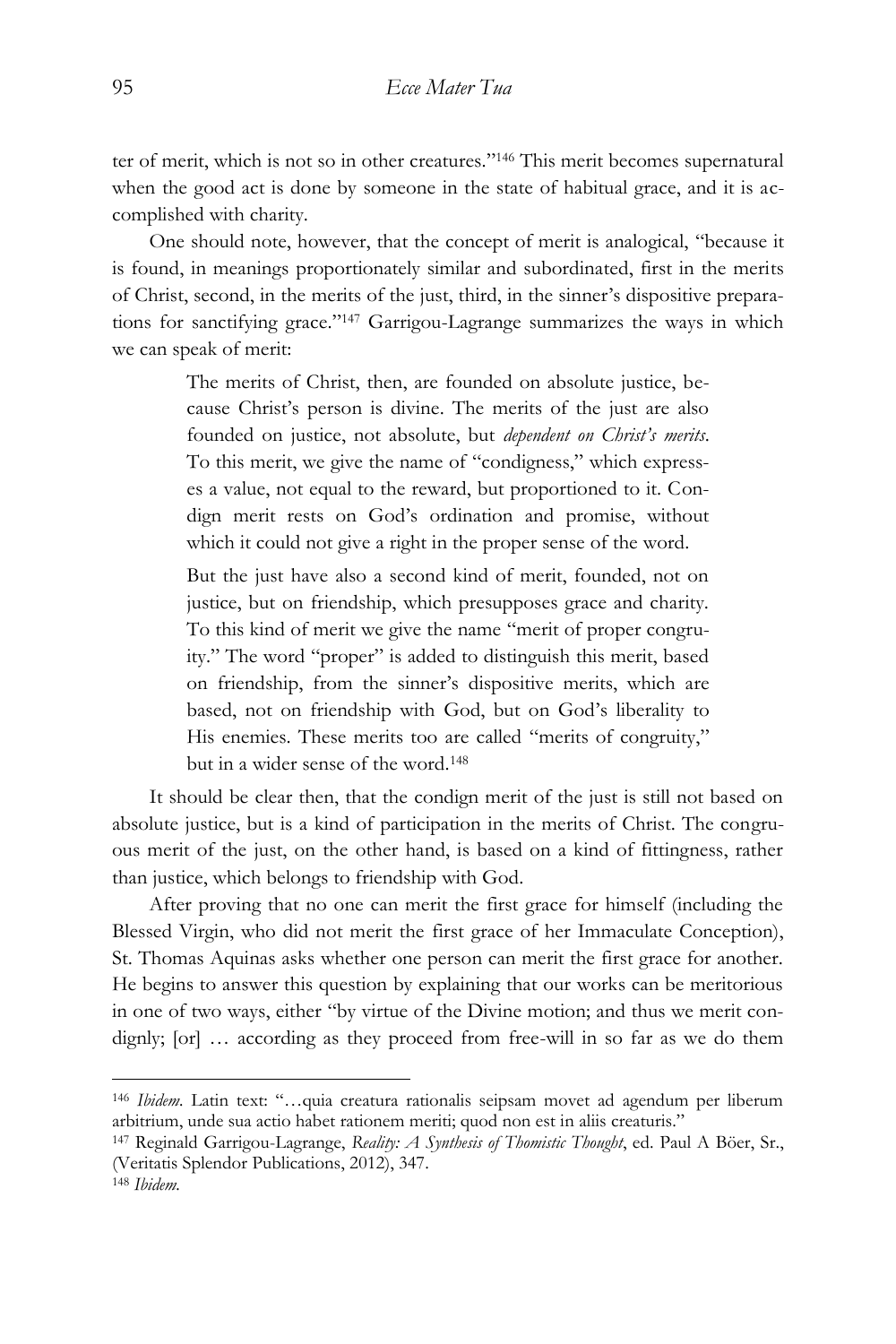willingly, and thus they have congruous merit, since it is congruous that when a man make good use of his power, God should by His super-excellent power work still higher things." <sup>149</sup> Aquinas continues,

> It is clear that no one can merit condignly for another his first grace, save Christ alone; … inasmuch as He is the Head of the Church, and the Author of human salvation …. But one may merit the first grace for another congruously; because a man in grace fulfills God's will, and it is congruous and in harmony with friendship that God should fulfill man's desire for the salvation of another.<sup>150</sup>

In accordance with this understanding of Aquinas, Garrigou-Lagrange applies the above-mentioned classes of merit: The first, and "highest kind, which was that of the Incarnate Word, is merit which is perfectly and fully worthy of reward, *perfecte de condigno*: an act of charity of the God-Man, since it is the act of a divine Person, is at least equal in value to the reward, even when evaluated in strict justice." 151 As Head of the human race, Christ was also able to merit grace for *others* in strict justice.

"The second kind of merit is that of the person in the state of grace," explains Garrigou-Lagrange. "It is a dogma of faith that every person in the state of grace and endowed with the use of reason and free will, and who is as yet a member of the Church militant, can merit an increase of charity and of eternal life with a merit commonly termed *de condigno*." <sup>152</sup> However, these acts are only worthy of a supernatural reward in the sense that they proceed from God's motions of grace, and not because they are actually equal in value to this reward of themselves in strict justice. In addition, as mentioned above, one cannot merit grace *de condigno* for another, but only for oneself, because this type of merit, in both Mary and the just, is incommunicable. Only Christ is able to merit grace *de condigno* for others.

However, Mary and the just can merit grace for others *de congruo proprie*, which is the third kind of merit, termed by Garrigou-Lagrange as the "merit of becoming-

<sup>149</sup> Aquinas, *STh*, I-II, q. 114, a. 6, resp. Latin text: "…ex vi motionis divinae, et sic meretur aliquis ex condign… inquantum est caput Ecclesiae et auctor salutis humanae…. secundum quod procedit ex libero arbitrio, inquantum voluntarie aliquid facimus. Et ex hac parte est meritum congrui, quia congruum est ut, dum homo bene utitur sua virtute, Deus secundum superexcellentem virtutem excellentius operetur."

<sup>150</sup> *Ibidem*, Latin text: "Ex quo patet quod merito condigni nullus potest mereri alteri primam gratiam nisi solus Christus…. Sed merito congrui potest aliquis alteri mereri primam gratiam. Quia enim homo in gratia constitutus implet Dei voluntatem, congruum est, secundum amicitiae proportionem, ut Deus impleat hominis voluntatem in salvatione alterius…."

<sup>151</sup> Garrigou-Lagrange, *The Mother of the Saviour and Our Interior Life*, 179.

<sup>152</sup> *Ibid.*, 179-180.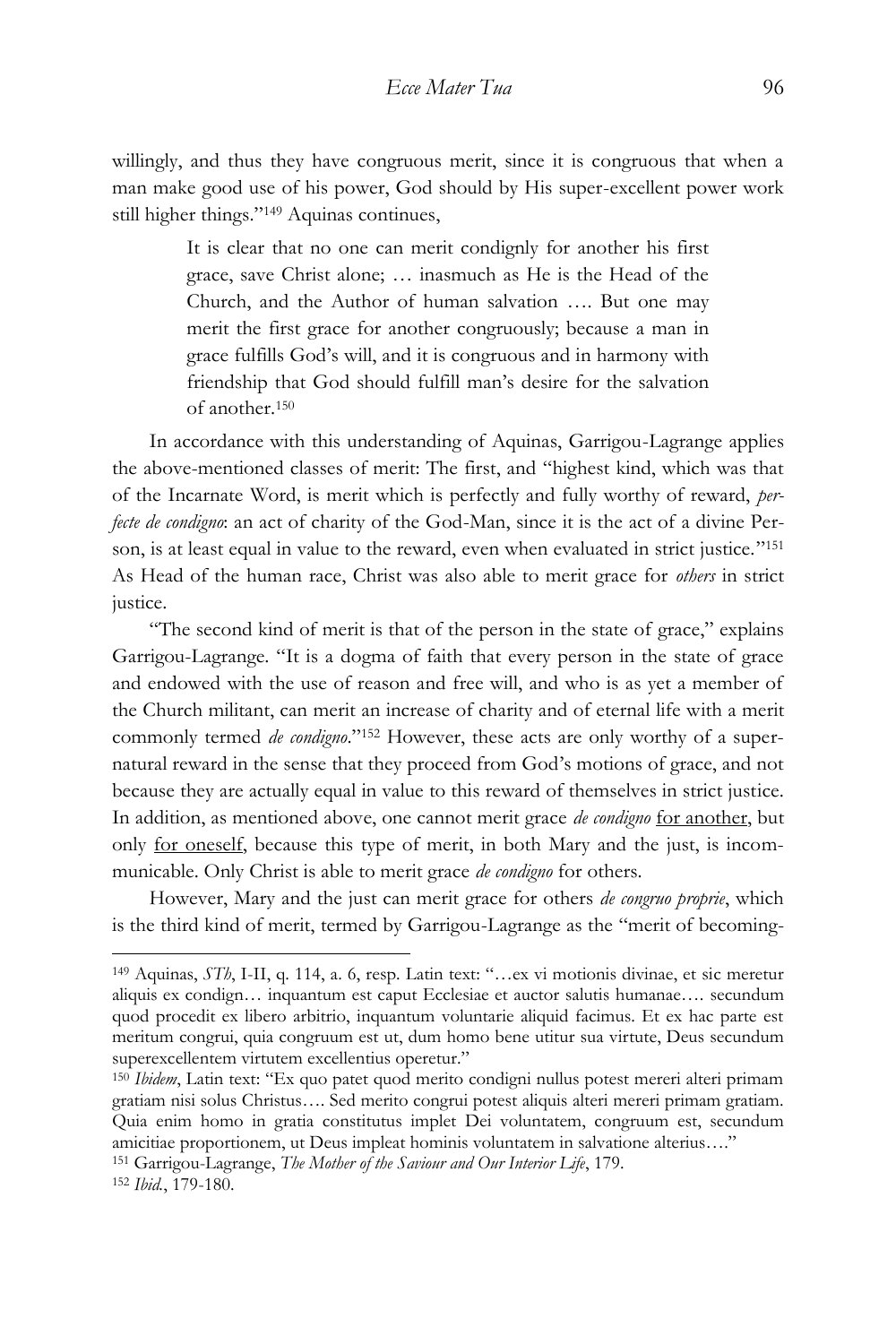ness [which] … is founded on charity or friendship with God, rather than on justice." <sup>153</sup> In other words, Christ "satisfied for us *in strict justice* by His human acts which drew from His divine personality an infinite value capable of making reparation …. Mary satisfied for us by a satisfaction based, *not on strict justice*, but on the *rights of the infinite friendship or charity* which united her to God." <sup>154</sup> That is, the Blessed Virgin merited for us congruously, i.e., *de congruo*.

In *Ad Diem Illum*, Pope St. Pius X also notes this distinction in the kinds of merit, stating:

> We are then, it will be seen, very far from attributing to the Mother of God a productive power of grace - a power which belongs to God alone. Yet, since Mary carries it over all in holiness and union with Jesus Christ, and has been associated by Jesus Christ in the work of redemption, she merits for us *de congruo*, in the language of theologians, what Jesus Christ merits for us *de condigno*, and she is the supreme Minister of the distribution of graces.<sup>155</sup>

There also remains one other difference when we speak of the merit of the Blessed Virgin at Calvary versus the merit of others. As Most explains,

> The term *merit* has a different sense when we speak of the merits of Christ and Mary on Calvary from what it has when any one of us merits. The merit of Calvary filled up a great reservoir of grace once and for all. Nothing is ever added to that treasury. When anyone merits now, he does not earn that a new grace be added to the treasury, but that something be withdrawn from the treasury and distributed.<sup>156</sup>

Nevertheless, the question remains: can we rightly say that Our Lady is the distributor of *all graces*, or only of some?

<sup>153</sup> Garrigou-Lagrange, *The Mother of the Saviour*, 180.

<sup>154</sup> Garrigou-Lagrange, *The Three Ages of the Interior Life*, 165. Italics added.

<sup>155</sup> Pope St. Pius X, *Ad Diem Illum Laetissimum* (February 2, 1904), 14. Latin text taken from *ASS* 36:454: "Patet itaque abesse profecto plurimum ut nos Deiparae supernaturalis gratiae efficiendae vim tribuamus, quae Dei unius est. Ea tamen, quoniam universis sanctitate praestat coniunctioneque cum Christo, atque a Christo ascita in humanae salutis opus, *de congruo*, ut aiunt, promeret nobis quae Christus *de condign* promeruit, estque princeps largiendarum gratiarum ministra."

<sup>156</sup> Most, *Mary in Our Life*, 39 n.1.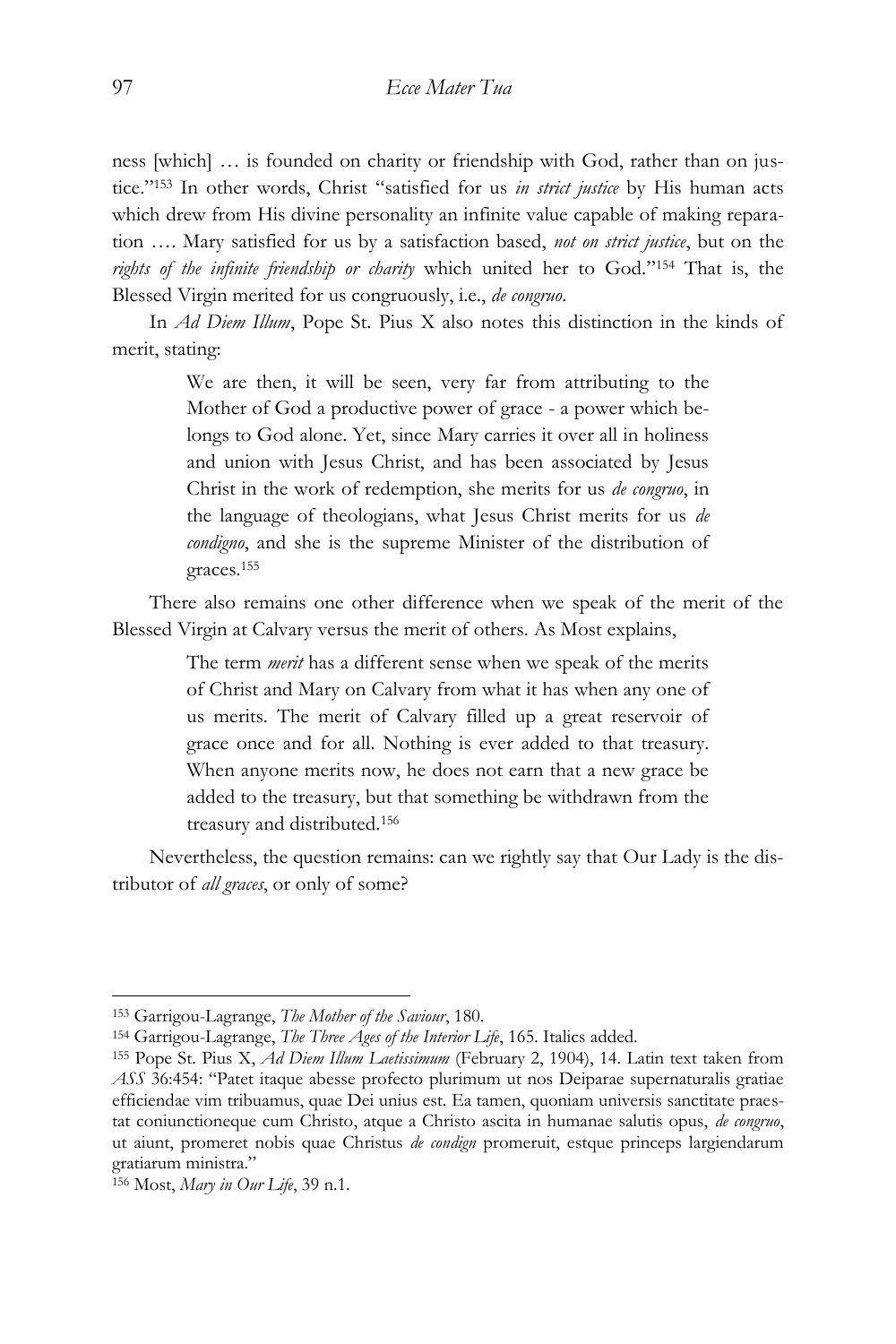## **VII. Mediatrix of All Graces**

Garrigou-Lagrange points out what we have noted above, namely, that "there is nothing to prevent there being mediators below Christ, subordinate to Him as secondary mediators, such as were the prophets and priests of the Old Law for the chosen people." <sup>157</sup> He then adds, "It must thus be asked whether Mary is the universal mediatrix for all men and for the distribution of all graces in general and in particular." 158

In his encyclical, Pope St. Pius X reminds us of a famous quotation regarding the function of Our Lady as mediatrix of all graces. He declares, "Yes, says St. Bernardine of Sienna, 'she is the neck of Our Head, by which He communicates to His mystical body all spiritual gifts' (Quadrag. de Evangel. aetern. *Serm.* x., a. 3, c. iii.)."<sup>159</sup> St. Bernardine also declares in his Sermon on the Nativity, "This is the process of divine graces: from God they flow to Christ, from Christ to his Mother, and from her to the Church …. I do not hesitate to say that she has received a certain jurisdiction over all graces .... They are administered through her hands."<sup>160</sup>

As noted above, Pope Leo XIII declares in *Octobri Mense* that every grace acquired by Our Lord is bestowed on us by Mary, and that absolutely no grace is given but by her: "It is right to say that *nothing at all* of the immense treasury of every grace which the Lord accumulated—for 'grace and truth come from Jesus Christ' (Jn 1:17)—*nothing* is imparted to us except through Mary." <sup>161</sup> In *Superiore Anno*, the same Holy Father also speaks of the Blessed Mother as "her whom He [God] has chosen to be the dispenser of *all* heavenly graces."<sup>162</sup>

St. Thomas Aquinas concurs in this understanding of the Blessed Virgin's role in obtaining grace for her children, declaring, "The plenitude of grace in Mary was

<sup>157</sup> Garrigou-Lagrange, *The Three Ages of the Interior Life*, 162.

<sup>158</sup> *Ibidem.*

<sup>159</sup> Pope St. Pius X, *Ad Diem Illum Laetissimum* (February 2, 1904), 13-14. Latin text from *ASS* 36:454: "Maria vero, ut apte Bernardus notat,… Nam ipsa est collum Capitis nostri, per quod omnia spiritualia dona corpori eius mystico communicantur."

<sup>160</sup> St. Bernardine of Siena (d. 1440), *Sermon V de nativitate B.M.V.*, cap. 8; op. omn., v. 4 (Lugduni, 1650), 96, as cited in Miravalle, "Mary, Coredemptrix, Mediatrix, Advocate: Foundational Presence in Divine Revelation," in *Mary, Coredemptrix, Mediatrix, Advocate: Theological Foundations*, 284.

<sup>161</sup> Pope Leo XIII, *Octobri Mense*, 4, as found translated from the Latin in Miravalle, "Mary, Coredemptrix, Mediatrix, Advocate: Foundational Presence in Divine Revelation," in *Mary, Coredemptrix, Mediatrix, Advocate: Theological Foundations*, 287. "Ex quo non minus vere proprieque affirmare licet, *nihil* prorsus de permagno illo omnis gratiae thesauro, quem attulit Dominus, siquidem gratia et veritas per Iesum Christum facta est (Ioan. 1, 17), *nihil* nobis, nisi per Mariam, Deo sic volente, impertiri…." Italics added.

<sup>162</sup> Pope Leo XIII, *Superiore Anno*, (August 30, 1884), 1. Text taken from www.vatican.va. Italics added. Latin text: "…quam ipse caelestium, gratiarum voluit esse administram."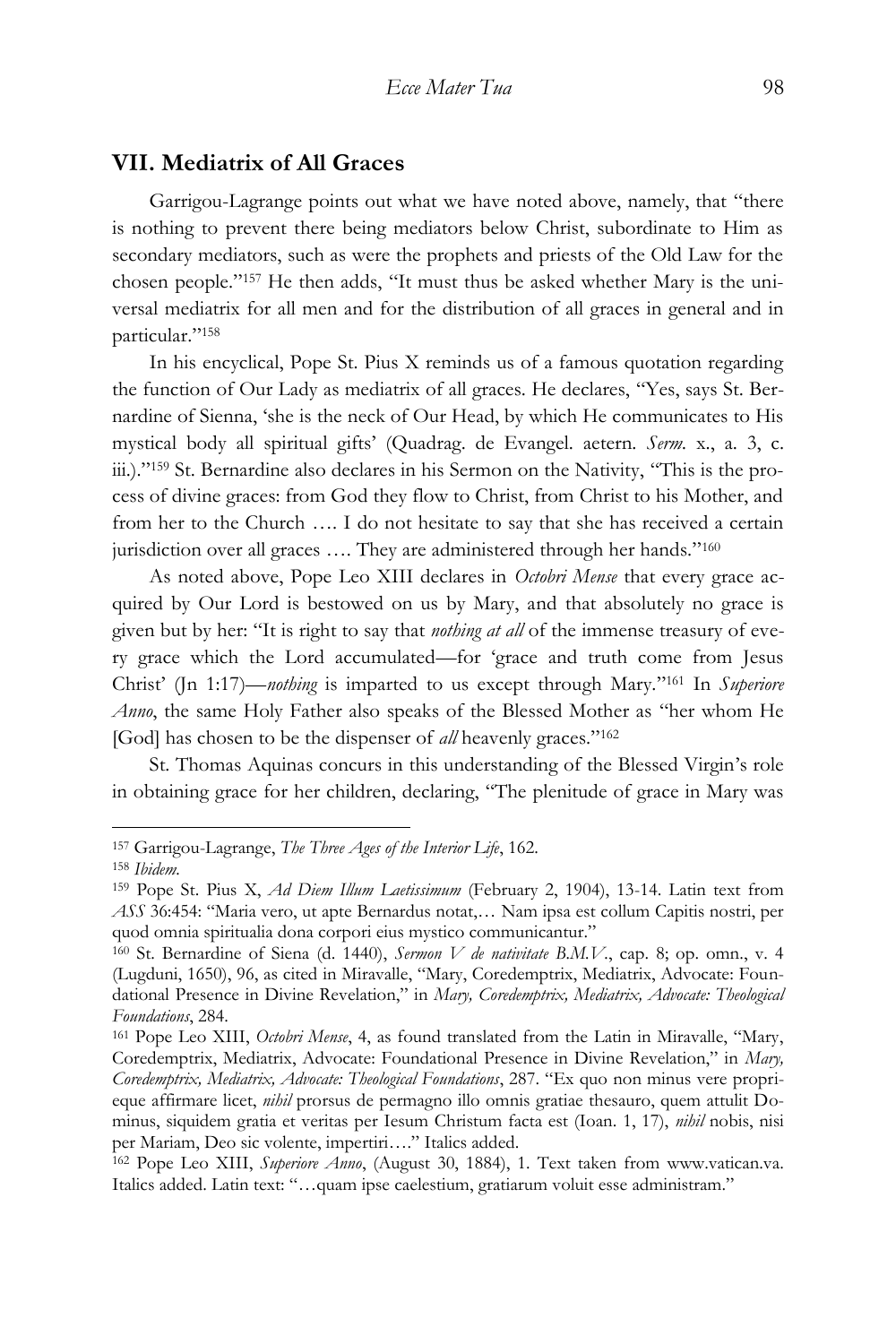such that its effects overflow upon all men. It is a great thing in a Saint when he has grace to bring about the salvation of many, but it is exceedingly wonderful when grace is of such abundance as to be *sufficient for the salvation of all men in the world*, and this is true of Christ and of the Blessed Virgin." <sup>163</sup> In fact, Our Lady was greeted by the Angel Gabriel as, literally, "one having been graced" (Lk 1:28).<sup>164</sup> Neubert points out, "Just as Christ possesses the plenitude of grace both for Himself and for all creatures together, so that 'of his fullness we have all received' [Jn 1:16], so also, with due proportion, she whom the angel greeted as 'full of grace' has received from God such a superabundance of grace that she possesses it for herself and for all men, so that of that fullness we all may receive." 165

Garrigou-Lagrange also notes, in speaking of Our Lady's "descending mediation": "All kinds of grace are distributed by her, even, in a sense, those of the sacraments; for she merited them for us in union with Christ on Calvary. In addition, she disposes us, by her prayer, to approach the sacraments and to receive them well."<sup>166</sup> He continues by pointing out that not only every kind of grace in general, but even each particular grace we receive, comes to us through the hands of Mary.

> Is this not what the faith of the Church says in the words of the Hail Mary, 'Holy, Mary, Mother of God, pray for us sinners now and at the hour of our death. Amen.'? This 'now' is said every moment in the Church by thousands of Christians who thus ask for the grace of the present moment. This grace is the most individual of graces; it varies with each of us, and for each one of us at every moment.<sup>167</sup>

According to Most, the doctrine that Mary is the Mediatrix of all graces "is implicitly contained in the New Eve concept [mentioned above], for the first Eve, according to God's original plan, was to have been, with Adam, the means of the transmission of sanctifying grace to all their descendents." <sup>168</sup> Now Mary, as the

<sup>163</sup> St. Thomas Aquinas, *Expositio salutationis angelicae*, (transl by Joseph B. Collins, New York, 1939, ed Joseph Kenny, as found online at dhspriory.org, a. 1. Italics added. Latin text: "quantum ad refusionem in omnes homines. Magnum enim est in quolibet sancto, quando habet tantum de gratia quod sufficit ad salutem multorum; sed quando haberet tantum quod sufficeret ad salutem omnium hominum de mundo, hoc esset maximum: et hoc est in Christo, et in beata virgine."

<sup>164</sup> The Greek word is κεχαριτωμένη which is a feminine vocative perfect passive participle. The *Complete New Testament Greek* notes that "the perfect always expresses a state…." (*Complete New Testament Greek*, by Gavin Betts, (The McGraw-Hill Companies, 2003), 16.1/4.

<sup>165</sup> Neubert, *Mary in Doctrine*, 111.

<sup>166</sup> Garrigou-Lagrange, *The Three Ages of the Interior Life*, 171.

<sup>167</sup> *Ibidem.*

<sup>168</sup> Most, *Mary in Our Life*, 34.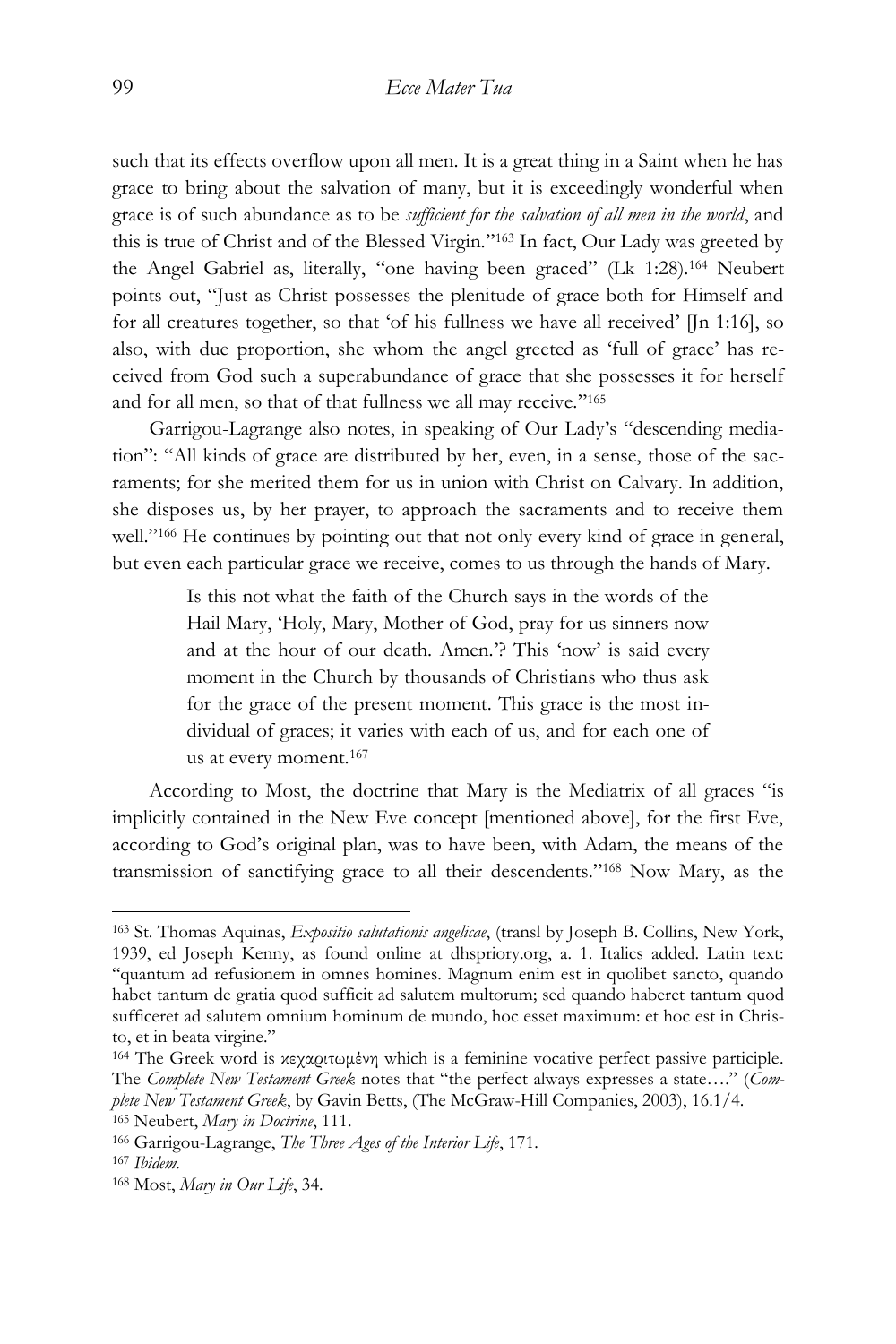New Eve, having joined in the offering of the New Adam on Calvary, has merited, together with her Son (although in a *de congruo* fashion, and always in subordination to Him), the graces of our redemption, and the right to dispense these graces to her spiritual children.

Miravalle asks the question of whether, since Mary was a historical figure, she could really be the Mediatrix of *all graces* of *all times*. First, as we noted above, Our Lady "did not mediate to herself her own Immaculate Conception." <sup>169</sup> Rather, she mediates all other graces of the Redemption merited by Christ *for us.* Finally, there are varying modalities in her distribution of grace. Miravalle explains,

> When the popes teach that all graces are distributed through the mediation of Mary, one can distinguish the different modes of this distribution in terms of historical time. Our Lady's distribution of graces to humanity after her Assumption into heaven obviously possesses the greatest degree of *willed* or "moral" mediation. Before her Assumption into heaven, one can speak of Mary's mediation of all grace at least in terms of her participation in the obtaining of all graces through her coredemptive cooperation … which reaches its climax at Calvary.<sup>170</sup>

This is because Mary's mediation is "merely a unique, objective, and historic participation" <sup>171</sup> in the universal mediation of Christ. "To deny thereby the universal character of Maternal Mediation is to misunderstand her unique participation in the universal mediation of the Savior, upon which the universality of Mary's mediation of graces … is dependent and sustained." 172

In addition, as I shall discuss further, the Blessed Virgin is the spouse and instrument of the Holy Spirit. Therefore, "since *all the graces* of redemption come through the Holy Spirit, and the *Holy Spirit acts only through the Mediatrix*, then Mary is again rightly seen as the *mediatrix of all the graces of redemption* given to the human family." 173

<sup>169</sup> Mark Miravalle, "The *Whole Truth about Mary*, Ecumenism and the Year 2000," in *Mary Coredemptrix, Mediatrix, Advocate: Theological Foundations II, Papal, Pneumatological, Ecumenical*, 31. <sup>170</sup> *Ibid.*, 35.

<sup>171</sup> Miravalle, "The *Whole Truth about Mary*, 35.

<sup>172</sup> *Ibidem.*

<sup>173</sup> Miravalle, "Mary, Coredemptrix, Mediatrix, Advocate: Foundational Presence in Divine Revelation," in *Mary, Coredemptrix, Mediatrix, Advocate: Theological Foundations*, 301.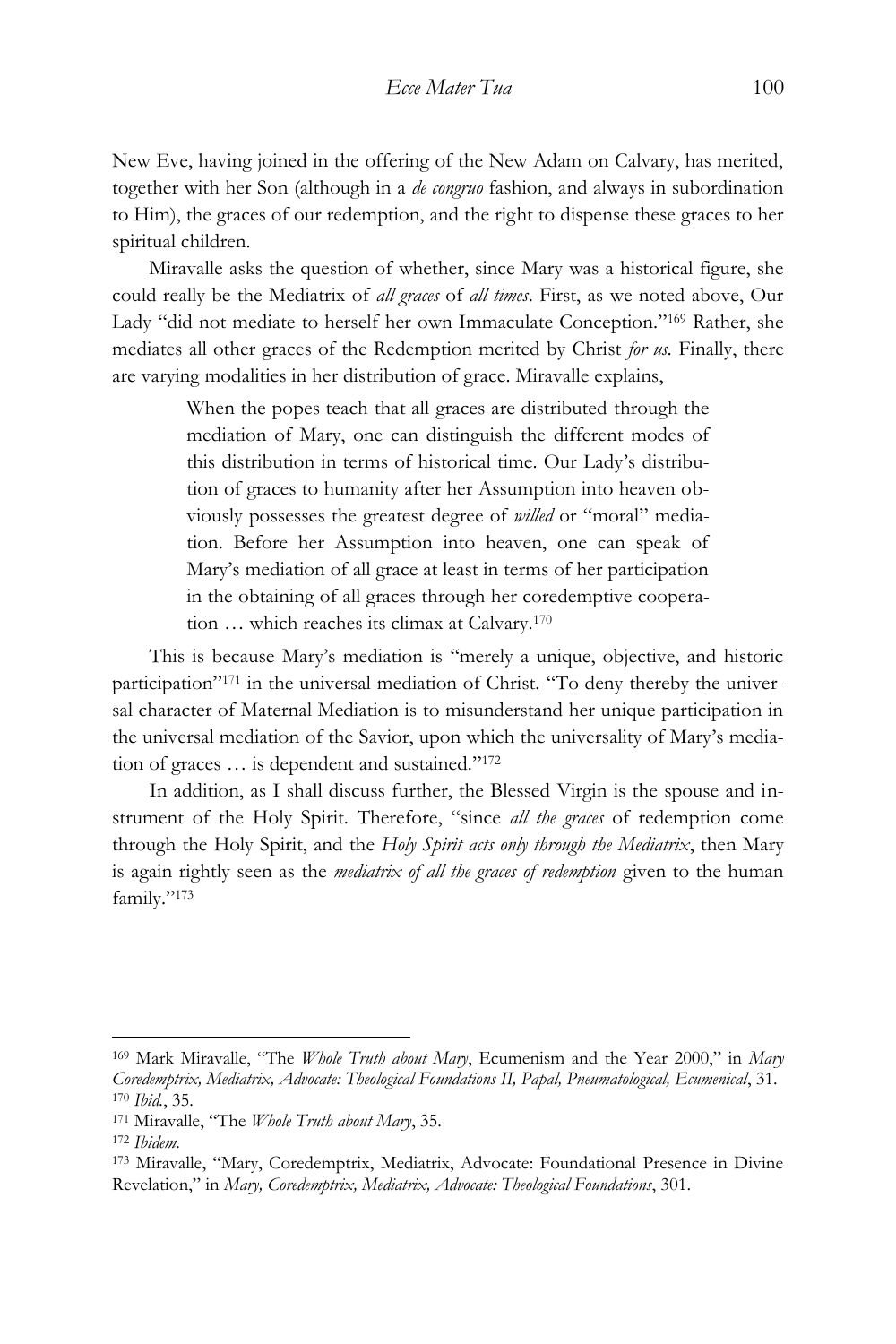## **VIII. The Causality of Mary**

There are three main theories, however, as to what kind of causality Mary has with regard to the distribution of graces. Royo Marin notes, "All theologians admit that she enjoys the power of intercession." <sup>174</sup> However, the real issue regards whether or not Mary's causality goes beyond that of mere intercession. In other words, is she *merely* a moral cause, *merely* an intentional-dispositive cause, or is she also a physical-instrumental cause?<sup>175</sup> If it were *only* through her intercession that Our Lady obtained grace for us, she would be *merely* a moral cause of our sanctification. (In other words, if she, knowing our needs, were to efficaciously plead for us, offering to God her merits on our behalf, and no more.) If she simply produced in us a type of disposition that would call for grace, she would be *merely* an intentionaldispositive cause, i.e., one that capacitated specific persons to receive specific graces. But if Mary literally serves as a channel of grace for us, i.e., if she has a certain efficiency of her own, she would also be a physical-instrumental cause, similar to the causality of Christ's humanity in relation to His divinity. Royo Marin notes, "To distribute something presupposes possession, dominion, which, certainly, is not included in the concept of intercession …. [In] the theory of physical-instrumental causality, … Mary serves as an independent *physical instrument*, through which the graces literally flow to us." <sup>176</sup> Of course, she remains always subordinate to the principal agent, who is God.

Although it does not seem possible to know for certain, it does appear that the strong words of both Popes and Saints cited above correspond better with the idea of Mary as a physical-instrumental cause. As Most points out, referring to a passage from Pope Leo XIII's *Jucunda Semper*, "The text has a more natural and full meaning if we suppose that grace after originating in the Divine Nature, and passing through the Sacred Humanity of Christ, next passes physically through Mary's instrumentality."<sup>177</sup>

<sup>174</sup> Royo Marin, *La Virgen Maria*, 199. "Todos los teólogos admiten que goza del poder de intercesión." Translation mine.

<sup>175</sup> Cf. Most, *Mary in Our Life*, 40, 14.

<sup>176</sup> Royo Marin, *La Virgen Maria*, 200. He probably means "independent," in contrast to a "conjoined" instrument. "Distribuir algo presupone posesión, dominio, lo cual, ciertamente, no va incluido en el concepto de intercesión…. [En] la teoría de la causalidad física instrumental,… María sirve de *instrumento físico* independiente, a través del cual las gracias fluyen literalmente hasta nosotros." Translation mine.

<sup>177</sup> Most, *Mary in Our Life*, 38. The text referred to here is Pope Leo XIII's quotation in *Jucunda Semper*, (September 8, 1894), 5, of St. Bernardine of Siena, saying, "Every grace…has a threefold course. For, in accord with excellent order, it is dispensed from God to Christ, from Christ to the Virgin, and from the Virgin to us." St. Bernardine of Siena, *Serm. In Nativit. B.V.M.*, 6, as cited in Most, *Mary in Our Life*, 37.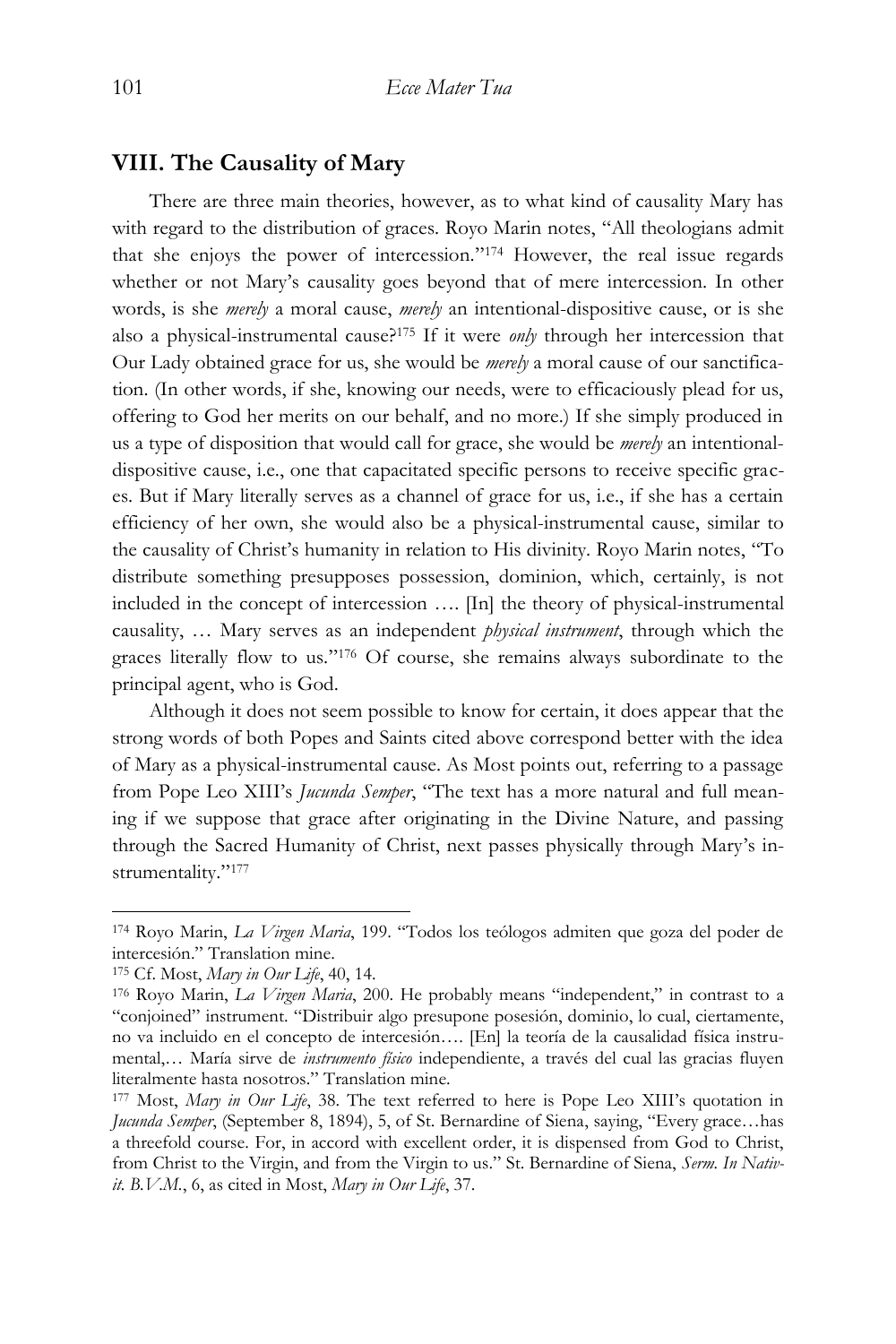Taking the sacraments with regard to Mary as an example, we can first say that the application of the grace dispensed through the sacraments "has been obtained through Mary's power of intercession," <sup>178</sup> i.e., through her prayers. Thus far we have Mary as a moral cause. However, we can take this a step further and add that "Mary also leads us to frequent the sacraments, and obtains for us the disposition to profit from them [intentional-dispositive cause]." <sup>179</sup> And finally, if we wish to go still further, we can trace the course of grace from the Divine Nature, through Christ's Humanity, Mary, the Church, and the sacraments to us, in which case, we could state that Mary is also a physical-instrumental cause.

The meaning of this will be more clear if we understand the distinction and relationship between instrumental causality and the causality of the principal agent, as explained by St. Thomas Aquinas. He states,

> an efficient cause is twofold, principal and instrumental. The principal cause works by the power of its form, to which form the effect is likened; just as fire by its own heat makes something hot. In this way none but God can cause grace: since grace is nothing else than a participated likeness of the Divine Nature …. But the instrumental cause works not by the power of its form, but only by the motion whereby it is moved by the principal agent: so that the effect is not likened to the instrument but to the principal agent.<sup>180</sup>

Aquinas points out, however, that "an instrument has a twofold action; one is instrumental, in respect of which it works not by its own power but by the power of the principal agent: the other is its proper action, which belongs to it in respect of its proper form." <sup>181</sup> In other words, an axe in the hand of a carpenter cuts "by reason of its sharpness," <sup>182</sup> which belongs to its own form, yet the fact that it can make a piece of furniture is not due to itself, but due to the craftsman who wields it.

<sup>178</sup> Most, *Mary in Our Life*, 38.

<sup>179</sup> Most, *Mary in Our Life*, 38.

<sup>180</sup> Aquinas, *STh*, III, q. 62, a. 1, resp. Latin text: "…duplex est causa agens, principalis et instrumentalis. Principalis quidem operatur per virtutem suae formae, cui assimilatur effectus, sicut ignis suo calore calefacit. Et hoc modo non potest causare gratiam nisi Deus, quia gratia nihil est aliud quam quaedam participata similitudo divinae naturae…. Causa vero instrumentalis non agit per virtutem suae formae, sed solum per motum quo movetur a principali agente. Unde effectus non assimilatur instrumento, sed principali agenti…."

<sup>181</sup> *Ibid.*, ad 2. Latin text, "…instrumentum habet duas actiones, unam instrumentalem, secundum quam operatur non in virtute propria, sed in virtute principalis agentis; aliam autem habet actionem propriam, quae competit sibi secundum propriam formam…." <sup>182</sup> *Ibidem.* Latin text, "…ratione suae acuitatis…."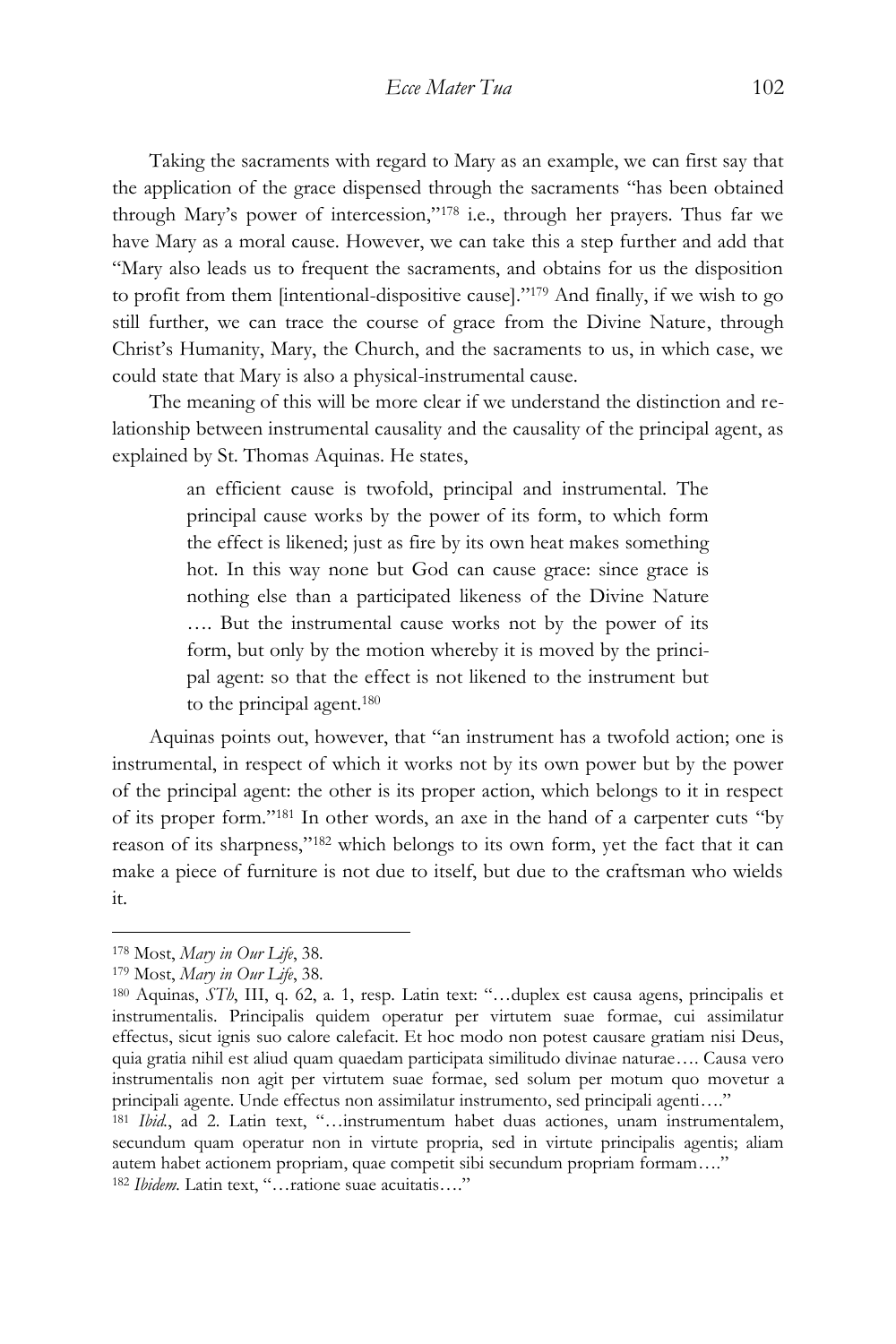Aquinas uses this same line of reasoning when he explains how the humanity of Christ is an instrument of His divinity. He explains,

> for what is moved by another has a twofold action—one which it has from its own form—the other, which it has inasmuch as it is moved by another …. Hence, wheresoever the mover and the moved have different forms or operative faculties, there must the operation of the mover and the proper operation of the moved be distinct; although the moved shares in the operation of the mover, and the mover makes use of the operation of the moved, and, consequently, each acts in communion with the other.

> Therefore in Christ the human nature has its proper form and power whereby it acts; and so has the Divine. Hence the human nature has its proper operation distinct from the Divine, and conversely. Nevertheless, the Divine Nature makes use of the operation of the human nature, as of the operation of its instrument; and in the same way the human nature shares in the operation of the Divine Nature, as an instrument shares in the operation of the principal agent.<sup>183</sup>

We can understand Christ's mediation to be our primary analogate with regard to the mediation of the Blessed Virgin. Just as the divine power works through Christ's humanity as an instrument, so also, God causes grace through the mediation of Mary. Garrigou-Lagrange notes that "since physical instrumental causality was not an impossibility for the Sacred Humanity nor for the sacraments … neither is it an impossibility for Mary. St. Thomas even admits that a miracle-worker is sometimes instrumental cause of a miracle, for example, when it is worked through a blessing. Not only can he obtain the miracle by his prayer, he may even perform it as God's instrument." <sup>184</sup> Here he cites Aquinas who teaches that "just as the

<sup>183</sup> Aquinas, *STh*, III, q. 19, a. 1, resp. "Quia actio eius quod movetur ab altero, est duplex, una quidem quam habet secundum propriam formam; alia autem quam habet secundum quod movetur ab alio…. Et ideo, ubicumque movens et motum habent diversas formas seu virtutes operativas, ibi oportet quod sit alia propria operatio moventis, et alia propria operatio moti, licet motum participet operationem moventis, et movens utatur operatione moti, et sic utrumque agit cum communione alterius.

Sic igitur in Christo humana natura habet propriam formam et virtutem per quam operatur et similiter divina. Unde et humana natura habet propriam operationem distinctam ab operatione divina, et e converso. Et tamen divina natura utitur operatione naturae humanae sicut operatione sui instrumenti, et similiter humana natura participat operationem divinae naturae, sicut instrumentum participat operationem principalis agentis."

<sup>184</sup> Garrigou-Lagrange, *The Mother of the Saviour and Our Interior Life*, 205.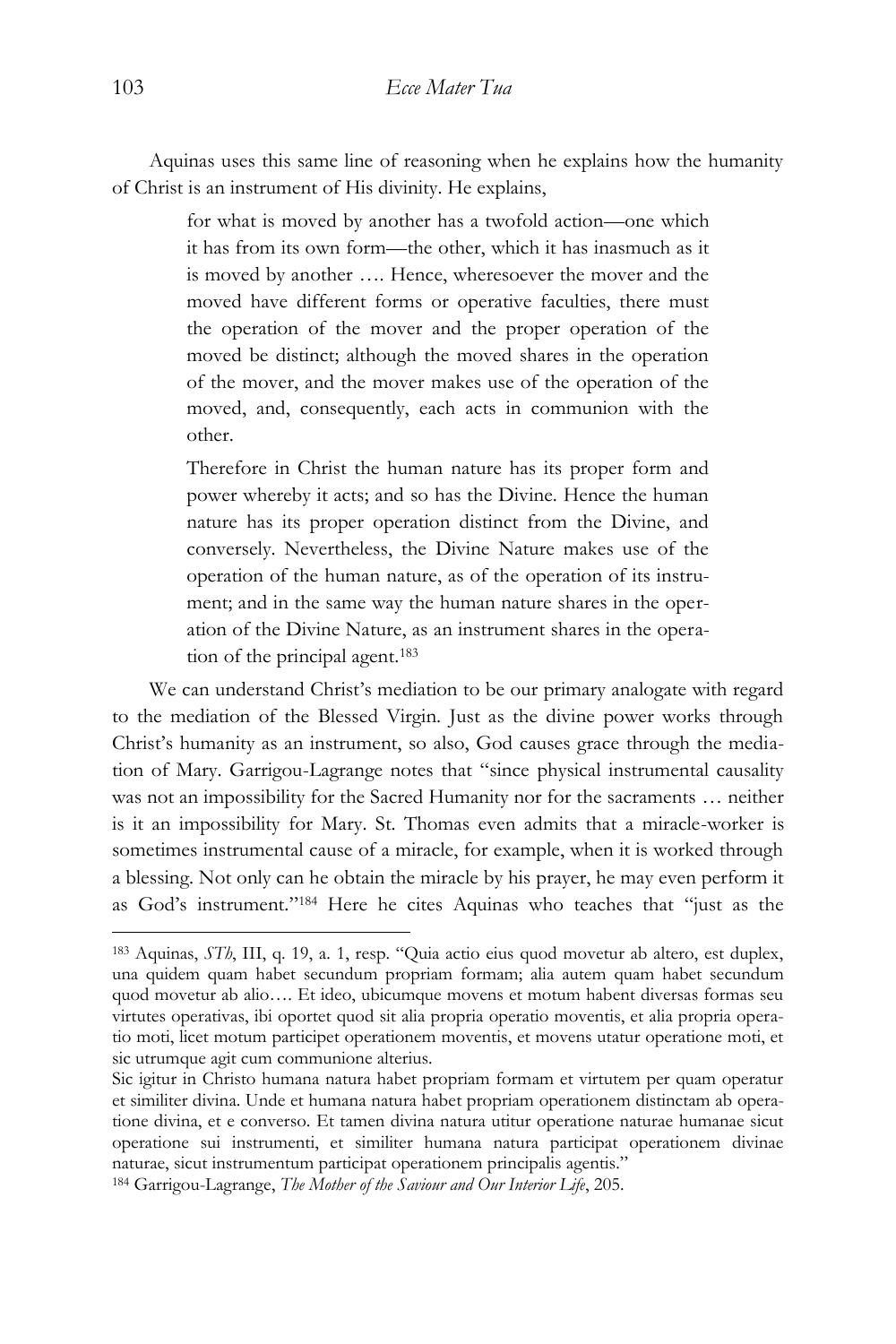prophet's mind is moved by divine inspiration to know something supernaturally, so too is it possible for the mind of the miracle worker to be moved to do something resulting in the miraculous effect which God causes by His power." 185

Garrigou-Lagrange also points out a second argument in favor of a parallel existing between the physical-instrumental causality of Christ's humanity as an instrument of His divinity and the causality of the Blessed Virgin:

> Besides the arguments from Scripture and Tradition for the physical instrumental causality of the Sacred Humanity there is a theological argument: to act physically as well as morally is more perfect than to act only morally. But we must attribute what is more perfect to the Humanity of Christ, provided it is not incompatible with the redemptive Incarnation. Hence we must attribute to the Humanity of Christ the physical instrumental causality of grace. This same argument is valid, within all due limits, if applied to Mary, and establishes our thesis [i.e., of the physical instrumental causality of Mary] as probable.<sup>186</sup>

As we have noted, Mary's mediation began as *Mother.* Miravalle explains, "Mary's *moral and physical* mediation of Christ *as Mother* brought into the world the Uncreated Grace from which flows every grace received in his Body, which constitutes the People of God." <sup>187</sup> He later adds, in speaking of the mystery of the Visitation,

> As soon as the *physical* presence of Mary, the *God-bearer*, was made known by her greeting to Elizabeth, 'the babe leapt in her womb, and Elizabeth was filled with the Holy Spirit' (Lk 1:41). We see that Mary's physical presence, the living Tabernacle of the preborn Saviour, is a mediating cause of special events of graces …. For the Church sees in this scriptural reference to the joyful leap of the unborn John a more profound revelation of a *sanctifying action* through the presence of Mary, who physically mediates the presence of the unborn Christ.<sup>188</sup>

<sup>185</sup> Aquinas, *STh*, II-II, q. 178, a. 1, ad 1. "sicut mens prophetae movetur ex inspiratione divina ad aliquid supernaturaliter cognoscendum, ita etiam mens miracula facientis moveatur ad faciendum aliquid ad quod sequitur effectus miraculi, quod Deus sua virtute facit."

<sup>186</sup> Garrigou-Lagrange, *The Mother of the Saviour and Our Interior Life*, 205 n.13.

<sup>187</sup> Miravalle, "Mary, Coredemptrix, Mediatrix, Advocate: Foundational Presence in Divine Revelation," in *Mary, Coredemptrix, Mediatrix, Advocate: Theological Foundations*, 276. <sup>188</sup> *Ibid.*, 277.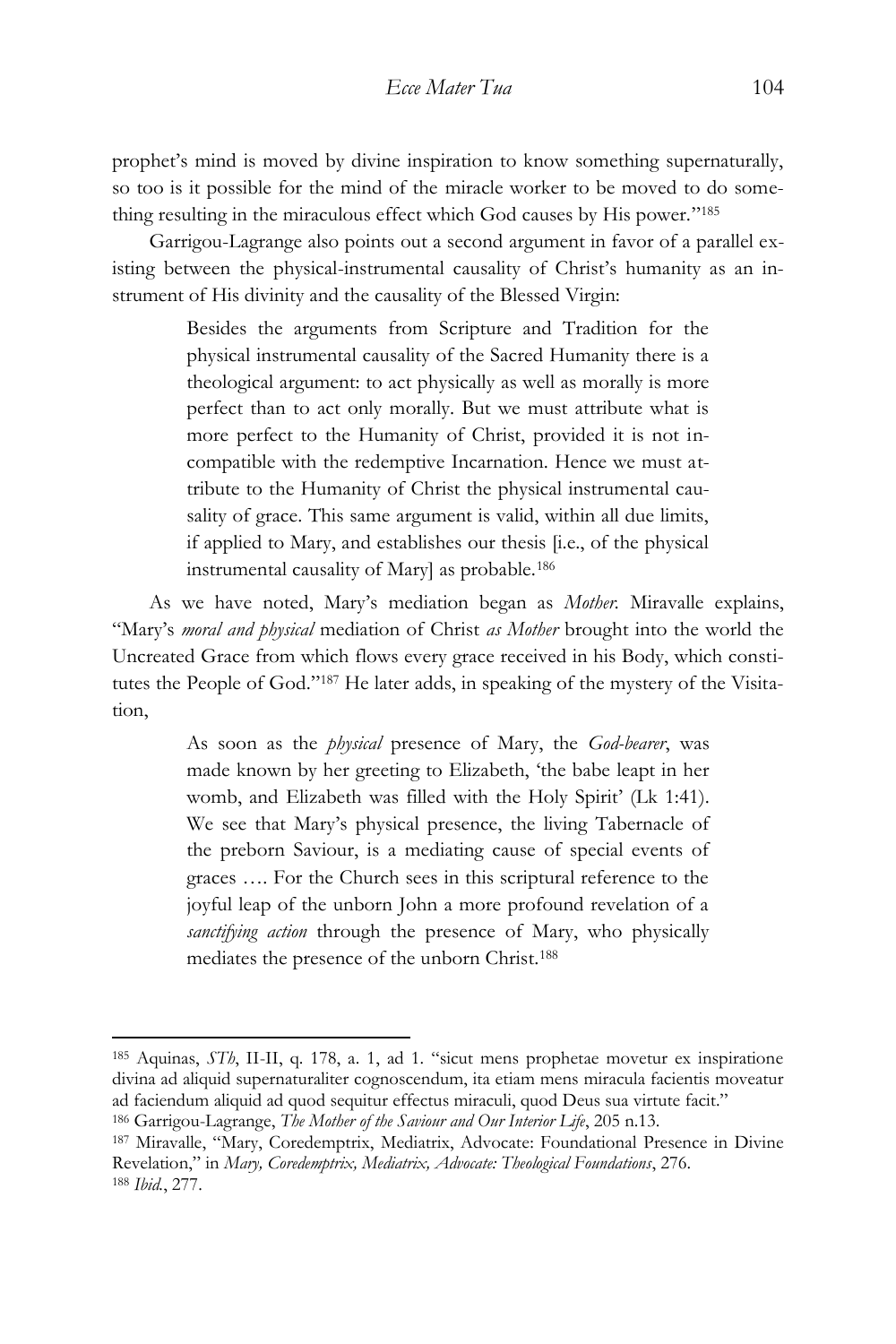In other words, it was the grace of the Holy Spirit, mediated by the Blessed Virgin, which sanctified St. John the Baptist in the womb. Here one can see her as a true physical-instrumental cause of grace, containing within her womb God Himself, and able to confer this grace on others. Is there any reason to think that Mary would be less an instrument of God now in glory than she was when she walked this earth?

Pope St. John Paul II notes the "close link between *the sending of the Son* and *the*  sending of the Holy Spirit."<sup>189</sup> He adds that "there is also established a close link *between the mission of the Holy Spirit and that of the Son* in the Redemption. The mission of the Son, in a certain sense, finds its 'fulfillment' in the Redemption. The mission of the Holy Spirit 'draws from' the Redemption." <sup>190</sup> Aquinas, who also understood this linking of the mission of the Son and the Holy Spirit, explains that "the Holy Ghost is possessed by man, and dwells within him, in the very gift itself of sanctifying grace. Hence the Holy Ghost Himself is given and sent." <sup>191</sup> That is, the Holy Spirit is the Gift of Sanctification: "But the Holy Spirit," Miravalle explains

> has chosen to perform his divine act of sanctification, which flows from the cross of Christ, *only through the mediation of his human but glorified spouse, Mary*, through whom the Author of all graces was first mediated to the world by the power of the same Holy Spirit (cf. Lk 1:35; Mt 1:18, 20). The Holy Spirit, as a divine person, and Mary, as an exalted human person, were given *one unified mission from the Father* after Calvary: both were *sent* to take the ineffable graces from the sacrifice of the Redeemer and to sanctify and transform the face of the earth by generously dispensing the gifts of eternal life to the human family.<sup>192</sup>

In other words, just as Mary initially mediated the gift of her Son to the world through her "fiat," so she also, in some way, mediates the graces of her Son's Redemption to the world, by the power of the Holy Spirit. The theologian, Matthias Joseph Scheeben, declares, "Mary is the organ of the Holy Spirit, who works in her

<sup>189</sup> Pope St. John Paul II, *On the Holy Spirit in the Life of the Church and the World* (Latin title is *Dominum et Vivificantem*), (Boston, MA: St. Paul Books and Media, 1986), 24 (37). Latin text: "…vinculum inter missionem Filii ac Spiritus Sancti missionem statuitur," as found online at ww.vatican.va.

<sup>190</sup> *Ibidem,* "Nexus pariter proximus constituitur inter missionem Spiritus Sancti ac Filii missionem in ipsa Redemptione. Certo quodam patto Filii missio in Redemptione « completur ». Missio autem Spiritus Sancti. « haurit » ex Redemptione…."

<sup>191</sup> Aquinas, *STh*, I, q. 43, a. 3, resp. "…in ipso dono gratiae gratum facientis, spiritus sanctus habetur, et inhabitat hominem. Unde ipsemet spiritus sanctus datur et mittitur."

<sup>192</sup> Miravalle, "Mary, Coredemptrix, Mediatrix, Advocate: Foundational Presence in Divine Revelation," in *Mary, Coredemptrix, Mediatrix, Advocate: Theological Foundations*, 298.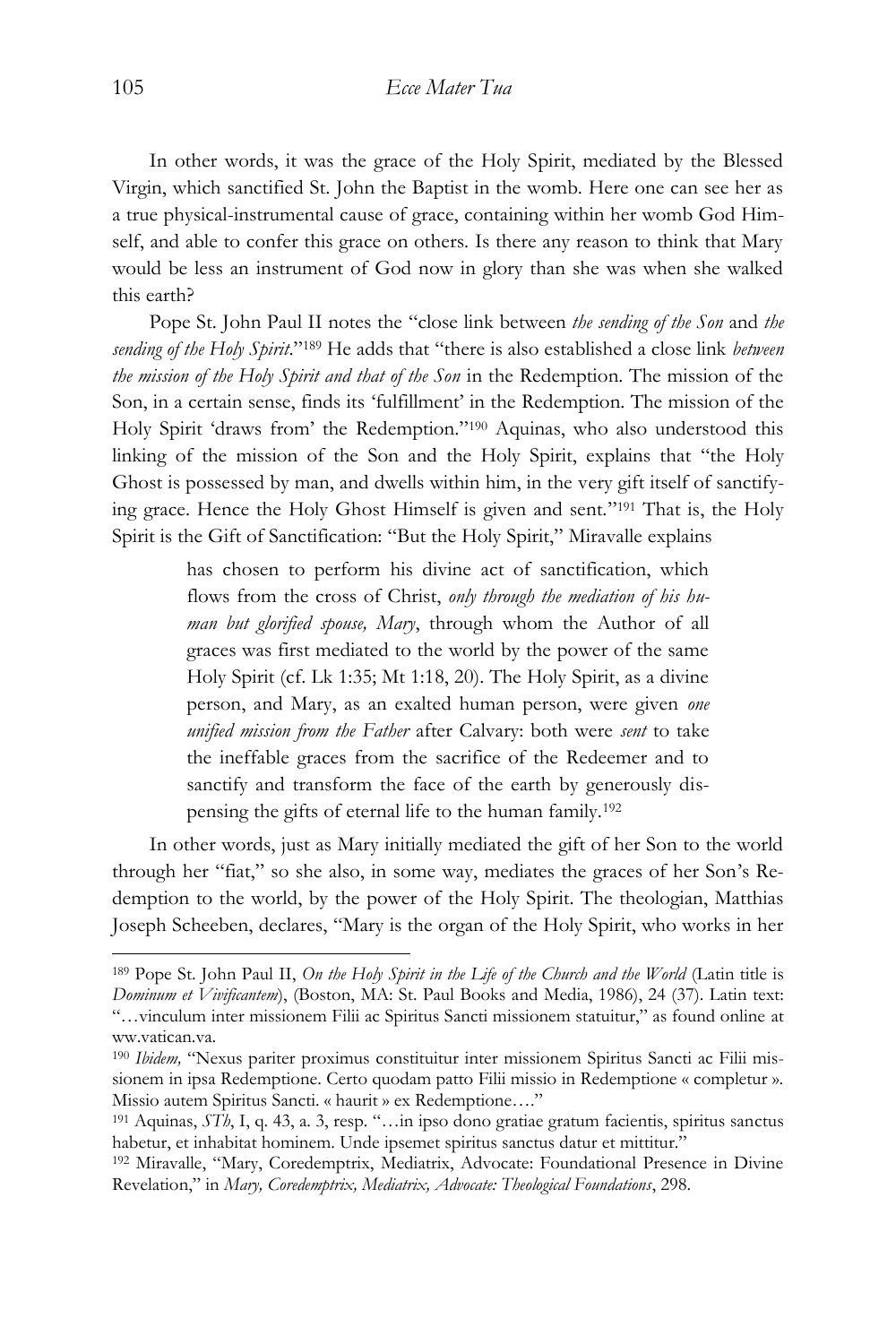in the same way that Christ's humanity is the instrument of the *Logos*. And this in a more complete and distinctive sense than can be the case of other created beings." <sup>193</sup> Miravalle adds to this,

> The sanctifying activity of the Mediatrix must rightly be traced to her mission as the *human instrument of the Holy Spirit* in their one, unified mission of sanctification given by the Father. This understanding and model of Mary as the human instrument of the Holy Spirit in the distribution of graces, comparable to the humanity of Christ as human instrument of the Word, is a monumental breakthrough in understanding the mysterious distribution of graces by the Spirit and Mediatrix.<sup>194</sup>

This "breakthrough" is seen particularly in a letter by St. Maximilian Kolbe, which explains the deep union between the Holy Spirit and Our Blessed Mother. He declares,

> The Holy Spirit is in Mary after the fashion, one might say, in which the Second Person of the Blessed Trinity, the Word, is in his humanity. There is, of course, this difference: in Jesus there are two natures, divine and human, but one single person who is God. Mary's nature and person are totally distinct from the nature and person of the Holy Spirit. Still, their union is inexpressible, and so perfect that the *Holy Spirit acts only by the Immaculata, his spouse*. 195

That is, the Holy Spirit imparts grace only by the mediation of Mary. Edouard Hugon notes, "The exterior fecundity of the Divine Paraclete is the production of grace, not in the order of moral causality—for the Holy Ghost is not a meritorious or impetratory cause—but in the order of physical causality …. From this it follows that the Holy Ghost produces grace physically in souls by Mary: she is the *secondary physical instrument* of the Holy Ghost." <sup>196</sup> Of course, Mary remains always an instrument; she is not, nor can she be, the Author of Grace, which is a prerogative belonging to God alone.

<sup>193</sup> Matthias Joseph Scheeben, *Mariology*, tr. T. Geukers (St. Louis, MO: B. Herder Book Co., 1947), v. II, 185.

<sup>194</sup> Miravalle, *Mary, Coredemptrix, Mediatrix, Advocate: Theological Foundations*, 299.

<sup>195</sup> St. Maximilian Kolbe, *Letter to Fr. Salezy Mikolajczyk*, (July 28, 1935), as found in H. M. Manteau-Bonamy, *Immaculate Conception and the Holy Spirit: The Marian Teachings of St. Maximilian Kolbe*, (Libertyville, IL: Franciscan Marytown Press, 1977), 41. Italics added.

<sup>196</sup> Edouard Hugon, *La causalité instrumentale en theologie*, (Paris: Tequi Pierre, 1907), 203, as found in Garrigou-Lagrange, *The Mother of the Saviour and Our Interior Life*, 210-211. Italics added.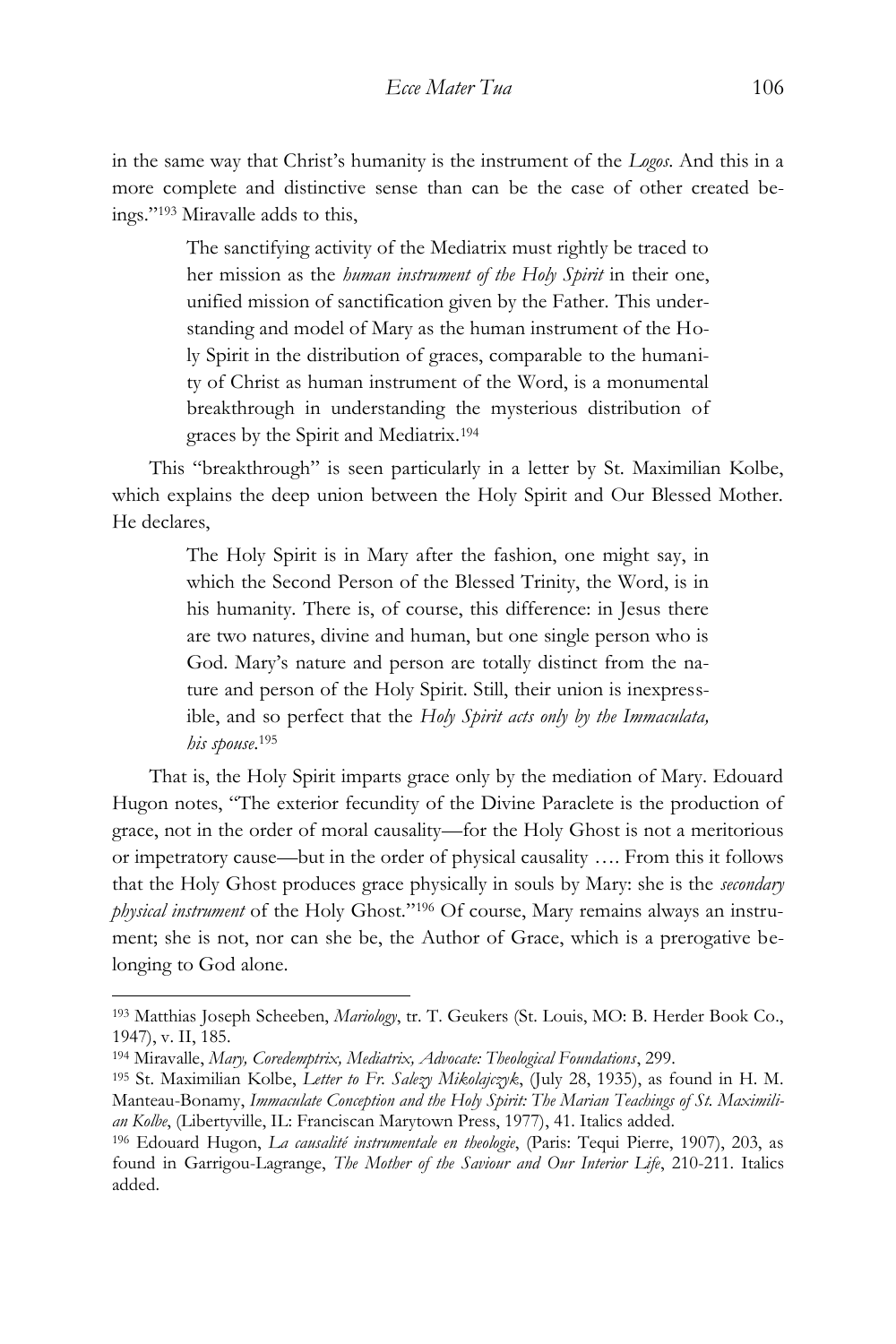If it appears that on this point, theologians have overstepped proper boundaries, allow me to cite a pastoral letter on the Blessed Virgin Mary put out by the U.S. National Conference of Catholic Bishops. The letter invites us to "explore together as Christians ... the bond between Mary and the Holy Spirit,"<sup>197</sup> explaining, "Any correct understanding of Mary's role must be seen in connection with the predominant role of the Holy Spirit. The Bible provides us with a starting point: St. Luke presents Mary as the humble woman overshadowed by the Holy Spirit in order that Christ be formed." 198

#### **IX. A Fifth Marian Dogma?**

The question of whether or not Mary's mediation of all graces should be declared a fifth Marian dogma has often arisen in recent centuries. The four Marian dogmas taught *de fide* so far are the dogma of Mary as Mother of God or *Theotokos* (431); her perpetual virginity (649 and 1555); her Immaculate Conception (1854); and her Assumption (1950). Therefore, the question arises: Should Mary as Mediatrix of All Graces be declared a fifth Marian dogma of the Catholic Church?

We have clearly seen that Mary's mediation of all graces is already a part of the teaching of the ordinary Magisterium of the Church, as evidenced in numerous papal documents. It has also been preached widely by the Church Fathers, as well as by more modern-day saints. In addition, as Miravalle notes, "Benedict XV further granted to the ordinaries of the world who petitioned for it, along with Belgium, permission to celebrate the Liturgical Office and Mass of Mary, Mediatrix of All Graces." <sup>199</sup> Miravalle then adds in a footnote, "Based on the Mass and Office of Mediatrix of all Graces of 1921, the Congregation for Divine Worship approved a Mass of the Blessed Virgin Mary, Mother and Mediatrix of Grace in 1971, cf., *Collection of Masses of the Blessed Virgin Mary*, v. 1, Sacramentary …. The new liturgy refers to Mary as the 'treasure-house of all graces."'200

But is that reason enough to publicly proclaim Our Lady's mediation a dogma? First of all, let us look a little closer at what is meant by the development of dogma. Journet explains succinctly,

<sup>197</sup> *Behold Your Mother: Woman of Faith*, Pastoral Letter on the Blessed Virgin Mary, by the National Conference of Catholic Bishops, (Washington, D.C.: Publications Office, United States Catholic Conference, 1973), 112 (41).

<sup>198</sup> *Ibidem.*

<sup>199</sup> Miravalle, "Mary, Coredemptrix, Mediatrix, Advocate: Foundational Presence in Divine Revelation," in *Mary, Coredemptrix, Mediatrix, Advocate: Theological Foundations*, 289, citing *La Vie Diocèsaine*, v. 10, 1921, 96-106, *Rescript of the Sacred Congregation of Rites*, January 12, 1921. <sup>200</sup> *Ibid.*, 289.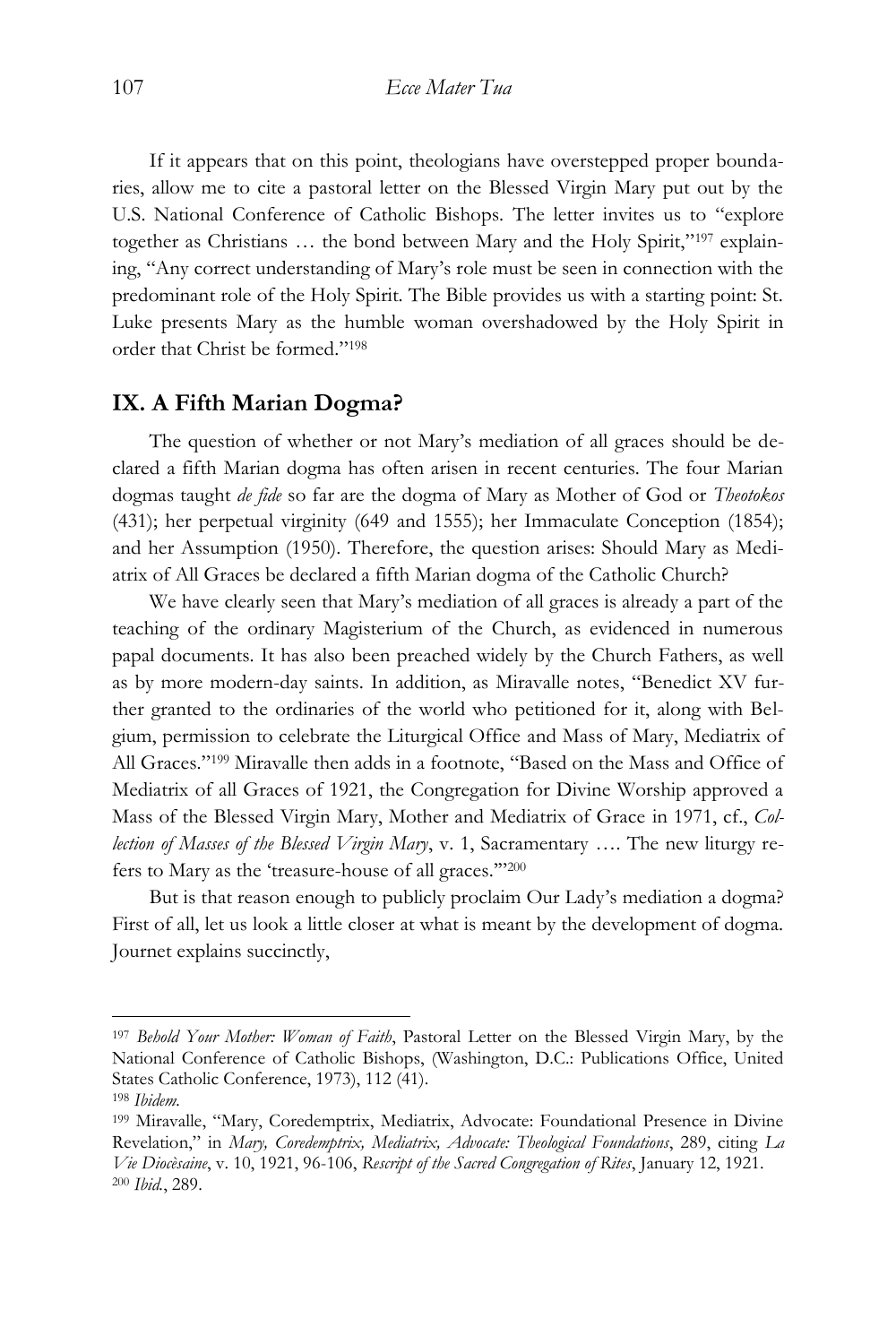On the one hand that which was contained in the original deposit [of faith] explicitly is ever kept in mind by the living authority of the Church, while, on the other hand, that which was contained in the original deposit implicitly, still in a preconceptual, unformulated way, obscure, yet forceful and unavoidable, is explained and put forward in a conceptual and formulated way by the living authority of the Church.<sup>201</sup>

He goes on to explain that this "passage from implicit to explicit gives birth to dogma." <sup>202</sup> Therefore, "new" dogmas

> are new, not by their substance or content, but by the way in which they express and manifest this substance or content. The early Church did not of course know them expressly, but it knew their source, the articles of faith from which they have been derived. Far from disavowing them as they now are, it would rather realize that it had always held and confessed them in their root and principle.<sup>203</sup>

Yet, not all articles of faith are officially declared dogma. As Journet notes, "Down the ages, it has been to safeguard the transcendence of the truths of faith, as first formulated in the Gospel, against conscious or unconscious rationalizations that dogmas have been defined." <sup>204</sup> What truths of the faith are safeguarded by declaring Mary as Mediatrix of All Graces? Although I do not have the space here to examine all the advantages (or possible disadvantages) to proclaiming Our Lady's mediation to be a dogma of faith, I will mention a few now.

First of all, one could anticipate the following advantages, or benefits: 1) an increased devotion to Mary as the Mother of God and our Mother and Mediatrix before God, resulting also in a renewal of the practice of spiritual motherhood (i.e., a mediation for others by way of intercession) in all baptized persons; 2) a more theologically-correct understanding of Our Lady's role in the plan of salvation, bringing about a greater sense of gratitude in the Church toward her; and 3) as a result of the above, a deeper understanding of the mystery of Christ and of His Church.

<sup>201</sup> Charles Journet, "What is Dogma?," in *The Twentieth Century Encyclopedia of Catholicism*, Section I: Knowledge and Faith, vol. 4, ed. Henri Daniel-Rops, (New York, NY: Hawthorn Books, Inc., 1964), 54.

<sup>202</sup> *Ibid.*, 59.

<sup>203</sup> *Ibid.*, 60.

<sup>204</sup> *Ibidem.*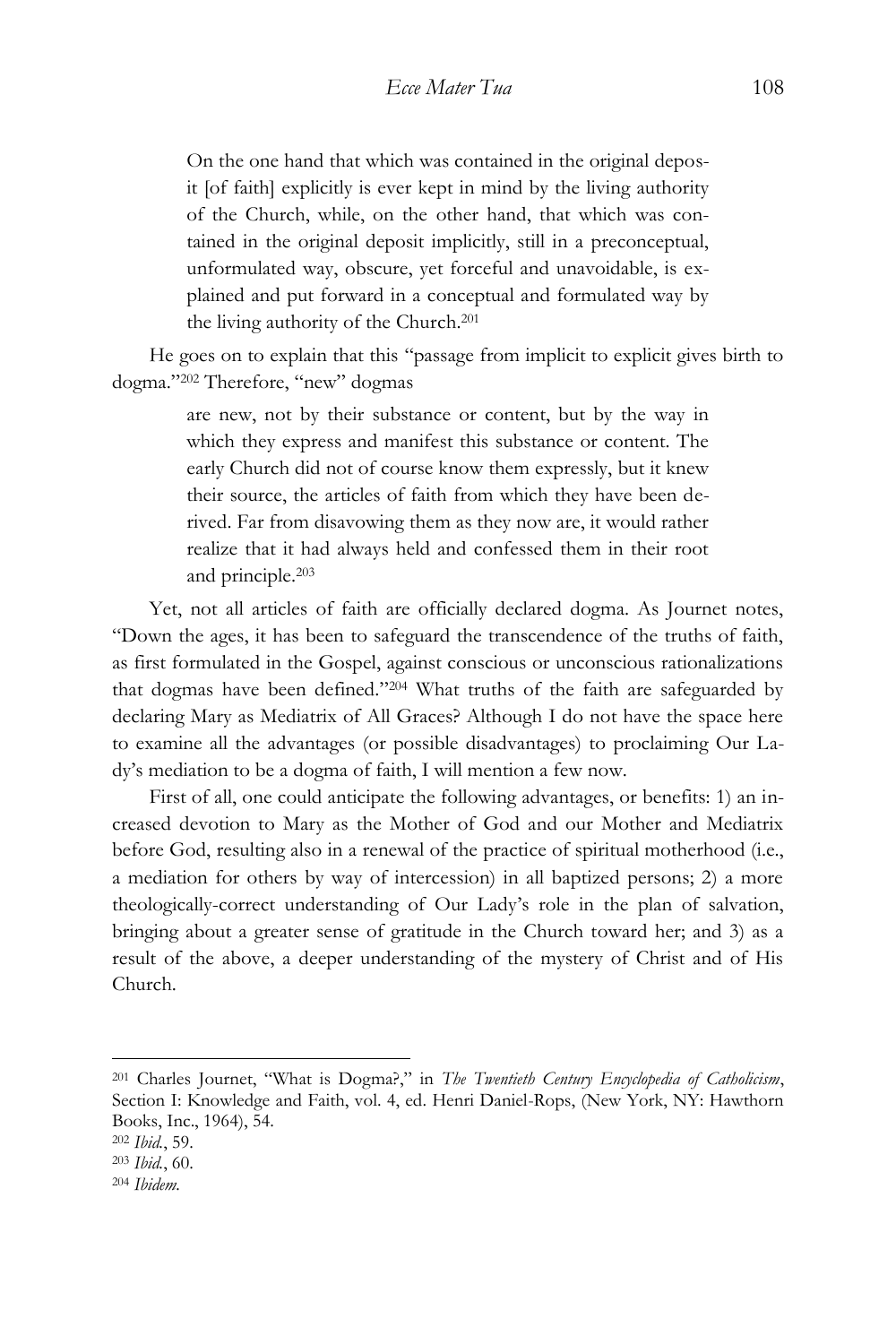With regard to the first, Miravalle explains that "The definition would help each baptized person to better understand that Mary is, in a unique way, the Mother by whom each baptized person exercises his/her own spiritual motherhood, mainly through the apostolate of prayer." <sup>205</sup> That is, we practice spiritual motherhood in mediating for others by way of intercession.

As for the second point, "The definition would express the gratitude of the Church toward the very Holy Virgin for her unique and privileged collaboration in the mystery of her Redemption by Christ …, and of her sorrowful compassion, at the foot of the Cross." <sup>206</sup> Here we see one of the key principles from which flows Mary's mediation, which is her coredemption. Of course, this coredemption really began with her "Fiat," in agreeing to become the Mother of the Redeemer.

Finally, with respect to the third advantage to proclaiming the dogma of Mary, Mediatrix of All Graces, one should note that Pope Bl. Paul VI stated in his discourse at the conclusion of the third session of the Second Vatican Council, "Knowledge of the true Catholic doctrine concerning the Blessed Virgin Mary will always be an efficacious aid to correctly understanding the mystery of Christ and of the Church." <sup>207</sup> That is, by growing in our understanding of Mary's role as Mediatrix, we also see more clearly how the Church is to relate to Christ, her Spouse, and in particular, how the Church is called to participate in His mediation and in His reconciliation of the world to the Father.

I will now list some disadvantages, or objections to declaring Mary's mediation a dogma and possible responses to these. Bertrand de Margerie poses and replies to three objections with regard to another possible future dogma concerning Mary's spiritual maternity, but which are equally applicable with regard to her mediation: The first objection he poses is "*a definition seems useless*, since precisely, this truth is already recognized as a truth of faith [by the ordinary magisterium]." <sup>208</sup> In reply, de Margerie answers that

> a dogmatic definition, as it is evident in the great trinitarian [*sic*] and christological [*sic*] councils, perfects the ecclesiastical knowledge of the truth, for it may not be easy for certain mem-

<sup>205</sup> Miravalle, *Mary, Coredemptrix, Mediatrix, Advocate: Theological Foundations*, 210. <sup>206</sup> *Ibid.*, 211.

<sup>207</sup> Pope Bl. Paul VI, *Conclusione della III Sessione del Concilio Vaticano II: Allocuzione del Santo Padre, Paolo VI,* 28. Latin text: "…cognitio verae doctrinae catholicae de Beata Maria Virgine semper subsidium erit efficax ad recte intellegendum mysterium Christi et Ecclesiae." Translation mine.

<sup>208</sup> Bertrand de Margerie, "Can the Church Define Dogmatically the Spiritual Motherhood of Mary? Objections and Answers," transl. by Salwa Hamati, (191-214) in Miravalle, *Mary, Coredemptrix, Mediatrix, Advocate: Theological Foundations*, 199.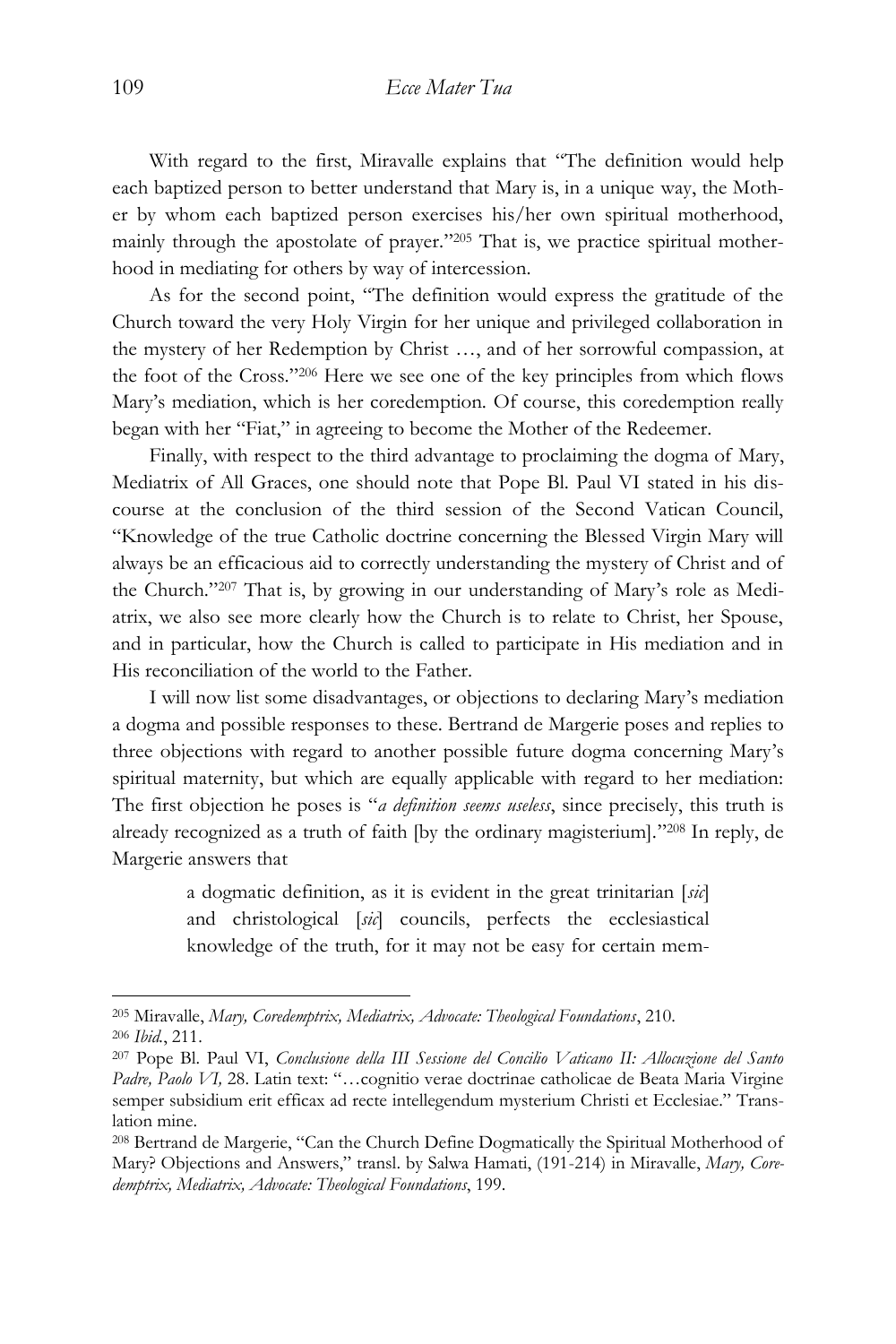bers of the People of God to discern clearly the revealed truth, recognized as such by the Church with the help of its ordinary magisterium alone. A definition does not only bring out the considered truths, but more so helps to distinguish it from related truths.<sup>209</sup>

Another objection is that of "the '*ecumenical scandal*' of a possible definition." 210 In other words, would officially proclaiming Mary as Mediatrix of All Graces not become an obstacle to any reunification of Protestant communities or Orthodox Churches with the Catholic Church? While it is true that the proclamation of this dogma would likely result in objections coming from Protestants, Orthodox, and even some Catholics, de Margerie notes it is *not* that the definition "would constitute *in itself* an obstacle," since this truth is already held by the Church.<sup>211</sup> In fact, he points out that there were similar fears regarding the definition of the Assumption by Pope Pius XII, but nevertheless, "this definition did not impede the promulgation, fifteen years later, … of the Decree on Ecumenism by Vatican Council II. Neither, consequently, was the great development of the ecumenical bond that resulted interrupted." 212

Indeed, promulgating Mary, Mediatrix of All Graces as a dogma might actually facilitate Christian reunification. Pope Leo XIII clearly states the role of Our Lady in uniting Christians in his encyclical, *Adjutricem Populi*:

> Mary will be the happy bond to draw together, with strong and yet gentle constraint, all those who love Christ, wherever they may be, to form a nation of brothers, yielding obedience to the Vicar of Christ on earth, the Roman Pontiff, their common Father …. For Mary has not brought forth—nor could she—those who are of Christ except in the one same faith and in the one same love. 213

<sup>209</sup> *Ibidem.*

<sup>210</sup> *Ibid.*, 205.

<sup>211</sup> *Ibidem.*

<sup>212</sup> *Ibid.*, 206.

<sup>213</sup> Pope Leo XIII, *Adjutricem Populi*, (September 5, 1895), 17 and 27, as found online at ww.vatican.va.. Latin text from *ASS* 28:129-136, ed. Victorii Piazzesi, (Romae: S. Congr. de Propaganda Fide, 1895-1896; reprinted in New York, NY: Johnson Reprint Corporation, 1969), 135: "Mariam nimirum felix vinculum fore, cuius firma lenique vi, eorum omnium, quotquot ubique sunt, qui diligunt Christum, unus fratrum populus fiat, Vicario eius in terris, Pontifici romano, tamquam communi Patri obsequentium…. Nam qui Christi sunt, eo Maria non peperit nec parere poterat, nisi in una fide unoque amore…."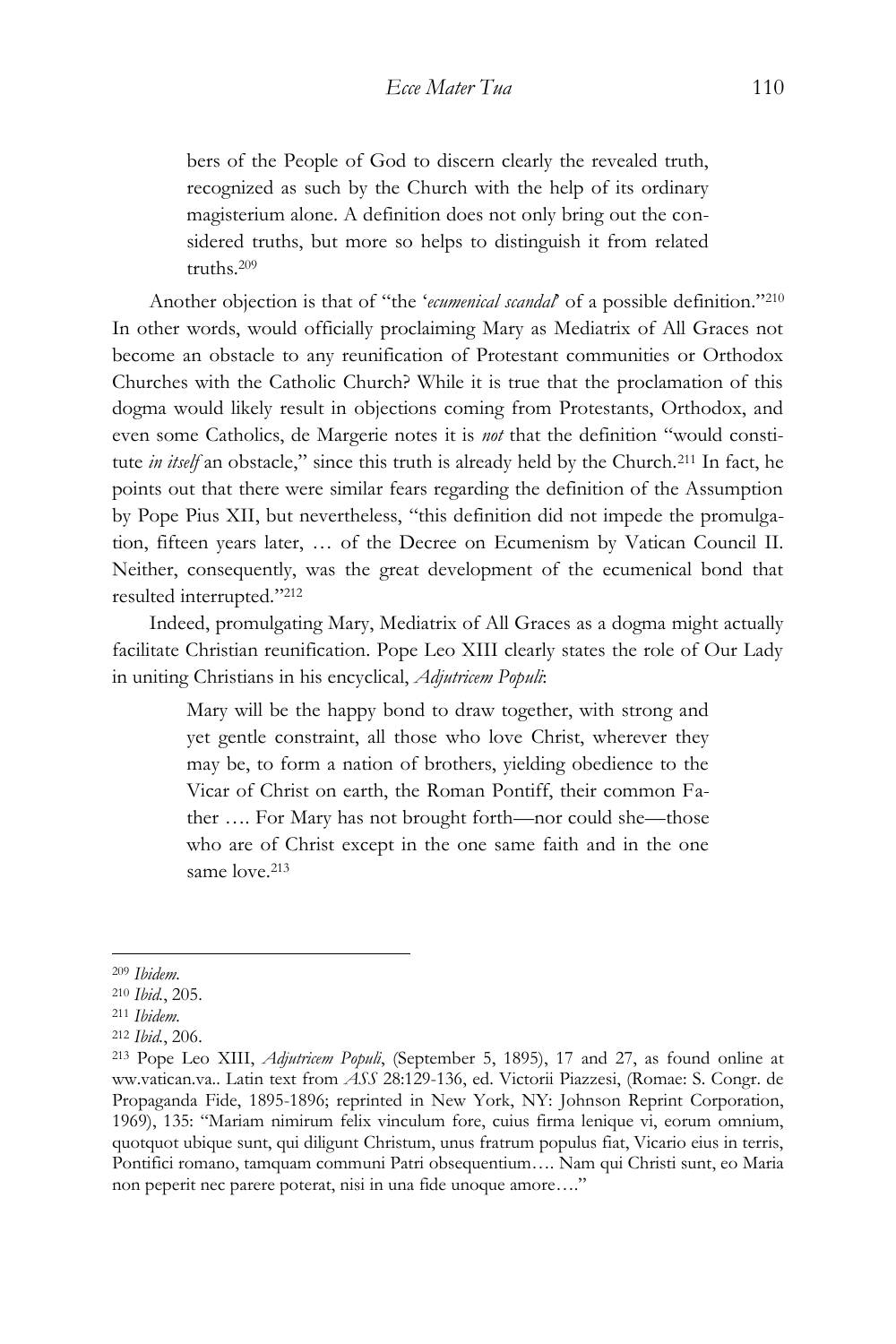Finally, de Margerie lists the objection concerning whether this truth "has already reached the degree of maturity necessary for its definition? Are there not still numerous discussions and disagreements among Catholic theologians on Mary's mediation, on the nature of her association to the redemptive work of Christ…? *How could the Church define a doctrine that does not appear to be fully developed?*" 214

De Margerie responds,

A dogmatic definition would not have to enter into or take part in technical discussions among theologians; it is not the custom with the supreme magisterium of the Church to do that, or to suppress the freedom of discussion among theologians in matters that are not of faith; …. But it is obvious that the Church can define, by virtue of its extraordinary magisterium, a doctrine that it already considers as de fide…, without going into academic disputes, without pretending that no other subsequent study in depth be feasible any more. There will always be theological controversies about Mary, just as there are about Christ or the Trinity. After an eventual definition …, within the unity of a deeper and more conscious faith, the freedom of research and theological discussions on many aspects of the defined mystery will per $sist.215$ 

Other possible objections to the defining of Mary as Mediatrix of All Graces can be found in the work of Emil Neubert. One common objection he gives is that "Mary is not necessary to God."<sup>216</sup> In other words, God does not "need Mary to distribute His gifts to men," <sup>217</sup> but can distribute these graces to us directly. Neubert admits that this is certainly true, but adds, "What we wish to know is not whether God *must*, but whether He *wishes* to use Mary in the distribution of graces; not whether the distribution of all graces by Mary is intrinsically necessary, but whether it is necessary because of a free decree of God." 218

A second objection listed by Neubert is the fact that other saints also intercede on our behalf. Can God not distribute grace to us directly through them? Certainly He could. Yet, as noted above, He *wills* that even the graces obtained for us by the saints should come to us through His Mother. The reason for this, explains Neu-

<sup>214</sup> De Margerie, "Can the Church Define Dogmatically the Spiritual Motherhood of Mary? Objections and Answers," in Miravalle, *Mary, Coredemptrix, Mediatrix, Advocate: Theological Foundations*, 207-208. Italics original.

<sup>215</sup> *Ibid.*, 208.

<sup>216</sup> Cf. Neubert, *Mary in Doctrine*, 108.

<sup>217</sup> *Ibidem.*

<sup>218</sup> *Ibidem.*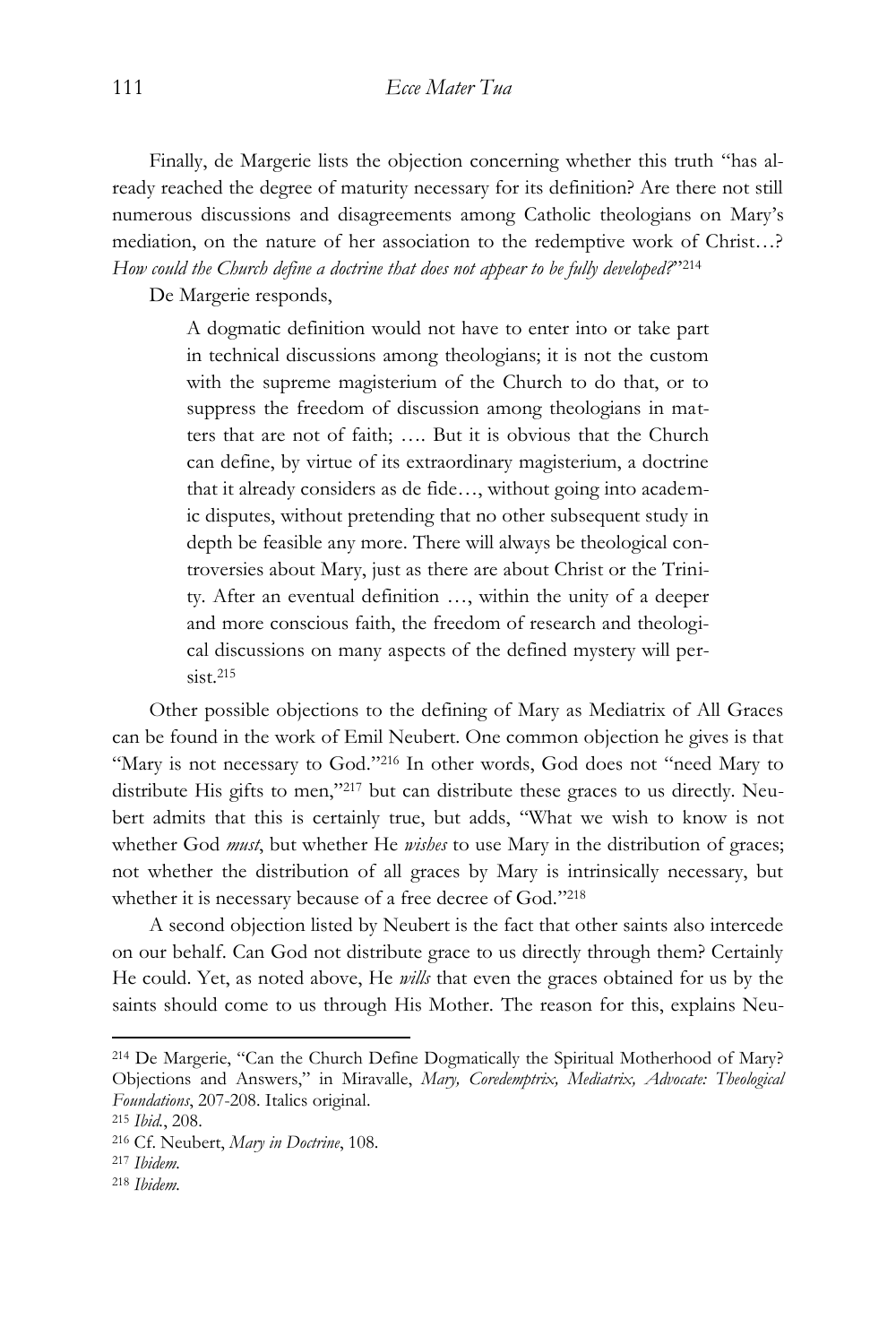bert, "is not the sanctity of Mary but her co-operation in the Redemption. If some saint had co-operated, as Mary did, in the mysteries of the Incarnation and the Redemption, that is to say, in the acquisition of grace, we could rightly conclude that he would be able to distribute grace as Mary does." 219

Neubert also points out a papal decision which makes it clear that even the graces that come to us from the saints first pass through Mary's hands. Citing the canonization of St. Joan of Arc, Neubert notes that one of the two miracles accepted in proof of her sanctity was a "a cure resulting from prayers addressed both to her [St. Joan of Arc] and to Our Lady of Lourdes." <sup>220</sup> When some wanted to exclude this miracle from the process of canonization (since a miracle attributed to two saints is automatically disregarded), Pope Benedict XV chose to admit it, explaining,

> if in all miracles, it is fitting to recognize Mary's mediation, by which according to the Divine Will all graces and all benefits come to us, we could not deny that in one of the miracles indicated above this mediation of the Most Holy Virgin was manifested in a very special manner. We believe Our Lord has so disposed things in order to remind the faithful that they should never forget Mary, not even when it seems that a miracle should be attributed to the intercession of a Blessed or of a Saint.<sup>221</sup>

Finally, Neubert inquires whether sacramental grace can truly be subject to the Blessed Virgin's intercession, asking, "Does not the sacrament have its effect by its own power, *ex opere operato* …? Is Mary's intercession necessary?" 222

However, as Neubert points out, this objection lacks real merit, because "it must include a sophism since it could be used against the universal intercession of Christ as well as against that of His Mother." <sup>223</sup> In addition, he says, "in the granting of sacramental graces Mary intervenes just as she does in the … [other cases], for it is she who obtains for the soul the grace to receive the sacrament together with the grace it confers." 224

<sup>219</sup> *Ibid.*, 109. Neubert adds a footnote here (n. 54) with regard to St. Joseph, who did cooperate "in these mysteries in a certain way, and that is why he, too, enjoys a certain universal power of intercession. But since his co-operation in the Redemption was only mediate and inferior to that of Mary, his power of intercession is also mediate—being exercised through Mary—and inferior to that of his Spouse."

<sup>220</sup> *Ibid.*, 110.

<sup>221</sup> *Ibid.*, citing *La Documentation Catholique*, Vol. 1, Apr. 19, 1919.

<sup>222</sup> *Ibid.*, 110.

<sup>223</sup> *Ibidem.*

<sup>224</sup> *Ibid.*, 111.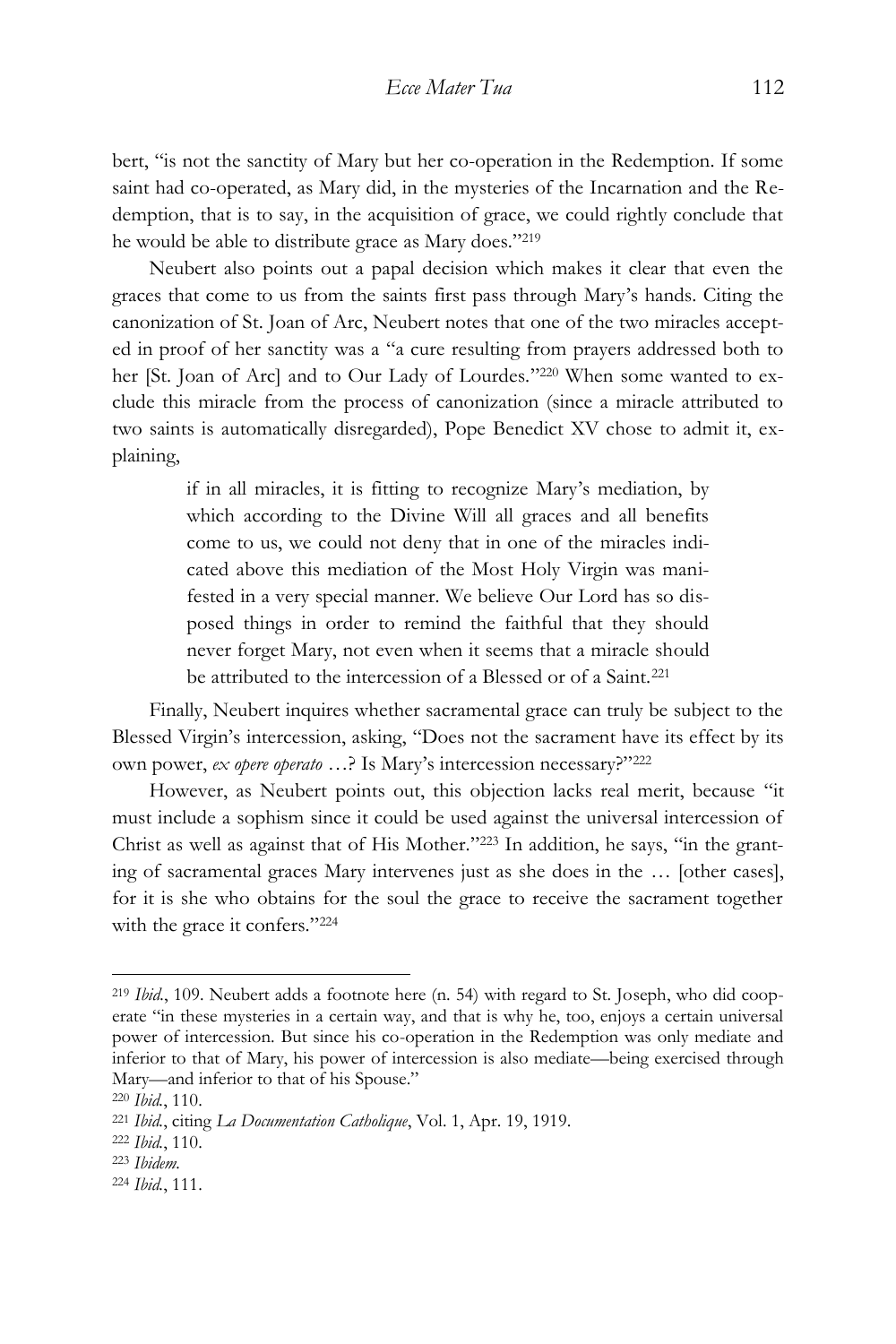So, then, ought the mystery of Mary as Mediatrix of All Graces be proclaimed a dogma of the Catholic Church? In the judgment of Garrigou-Lagrange,

> There is therefore no serious difficulty against defining Mary's universal mediation as a dogma of faith, provided it is understood as we have indicated: as a mediation subordinate to that of Jesus and depending on His merits; as a mediation which is not considered to add any necessary complement to Jesus' merits, the value of which is infinite and superabundant, but which shows forth the influence and fruitfulness of those same merits in a soul fully conformed to Him …. Mary's universal mediation seems to be even more certain, if we consider the principles which underlie it: the divine maternity, the motherhood of men, and the venerable tradition which contrasts Mary and Eve [i.e., Mary's coredemption]. Since this is so, and since the ordinary *magisterium* of the Church makes Mary's universal mediation to be theologically certain, we can only hope and pray that it be one day defined so as to increase devotion to her who is the watchful and loving Mother of all men.<sup>225</sup>

## **X. Conclusion**

 $\overline{a}$ 

In this essay, I have discussed what it means to be a mediator and have shown that, although Christ is truly the "one mediator between God and man," we are all called to share, in some subordinate way, in this mediation, by interceding for souls and seeking to lead them to God. Just as we participate in God's perfections both on a natural and supernatural level, so we are also called to participate in Christ and in His mediation.

Mary, by reason of her divine maternity, in particular, and also because of her cooperation with her Son in the redemption of souls and her spiritual motherhood of all mankind, participates in Christ's mediation in a special manner. Like her Son, hers is a universal mediation, although one which always remains subordinate to His. She is the New Eve, exercising at least a moral and dispositive causality, and seemingly also a physical-instrumental causality, analogous to that of the humanity of Christ, in conferring grace upon all men. She is the Spouse of the Holy Spirit, who worked through her in the Incarnation, and continues to work through her in her spiritual motherhood. Popes and saints throughout Church history have, con-

<sup>225</sup> Garrigou-Lagrange, *The Mother of the Saviour and Our Interior Life*, 221-222. Words in brackets added.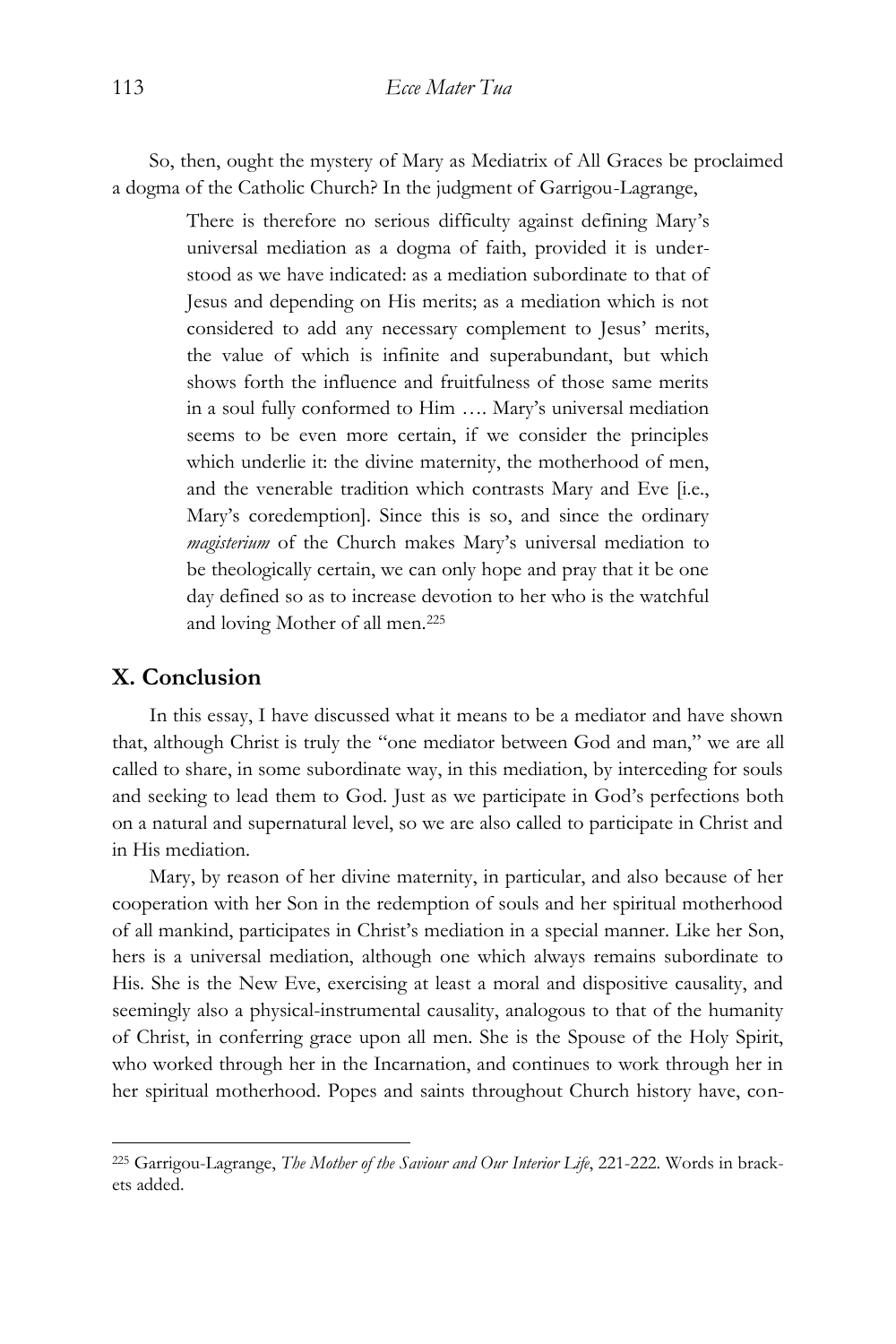sequently, honored her with the title of "mediatrix." We have also seen that Mary is the Mediatrix of *All* Graces, both particular and general.

In addition, I have discussed specific differences between Christ's mediation and that of Mary (e.g., His mediation is principal, whereas hers is secondary to His), as well as differences in merit, i.e., although she was not able to merit the first grace of her Immaculate Conception, she did merit, at least *congruously*, the graces of redemption for others, together with Her Son, through her participation in His sufferings, whereas He merited for us *de condigno*.

Finally, we have seen that to proclaim Mary's mediation of all graces as the fifth Marian dogma certainly appears to be well-founded and beneficial for members of the Catholic Church and for all who seek to follow Our Lord. It would not only result in an increased devotion to Our Lady as Mediatrix and Mother, with a resulting promotion of spiritual motherhood among her children (i.e., a mediation for others by way of intercession), but it would also make Mary's role in salvation history more clear and thus, also, clarify the role of the Church and the Church's relationship to Christ.

No one on this earth can have had a closer relationship to Jesus Christ than His Mother. In coming to understand better the special role Divine Providence gave her as Mediatrix of All Graces, we thereby come to know more intimately Her Son, since, as a true Mother, she always points us toward Him.

## **Bibliography**

- Bauer, Walter. *A Greek-English Lexicon of the New Testament and Other Early Christian Literature*, transl. by W. Arndt and F. W. Gingrich, 2nd ed. (Chicago, IL: The University of Chicago Press, 1979).
- Benedict XV, Pope. *Inter Sodalicia* (March 22, 1918), *AAS (Acta Apostolicae Sedis*) 10:181-184 (Romae: Typis Polyglottis Vaticanis).
- St. Bernard of Clairvaux. "Sermon for the Feast of the Nativity of the Blessed Virgin Mary," in *St. Bernard's Sermons on the Blessed Virgin Mary*, transl. by "a priest of Mount Melleray" (Chulmleigh, Devon, England: Augustine Publishing Company, 1984), 79-103.
- St. Bernardine of Siena. *Sermon V de nativitate B.M.V.*, op. omn., v. 4 (Lugduni, 1650).
- Betts, Gavin. *Complete New Testament Greek*. (The McGraw-Hill Companies, 2003).
- St. Cyril of Alexandria. *Commentary on John* 2, 1, *Patrologiae cursus completus*, Series Graeca by Jacques-Paul Migne (Paris: Migne, 1864) vol. 73.
	- ———. *Homily* 11, *Patrologiae cursus completus*, Series Graeca by Jacques-Paul Migne (Paris: Migne, 1864) vol. 77.
- Fabro, Cornelio. "The Intensive Hermeneutics of Thomistic Philosophy: The Notion of Participation," *The Review of Metaphysics*, (transl. by B. M. Bonansea) vol. 27, n. 3 (March 1974), 449-491.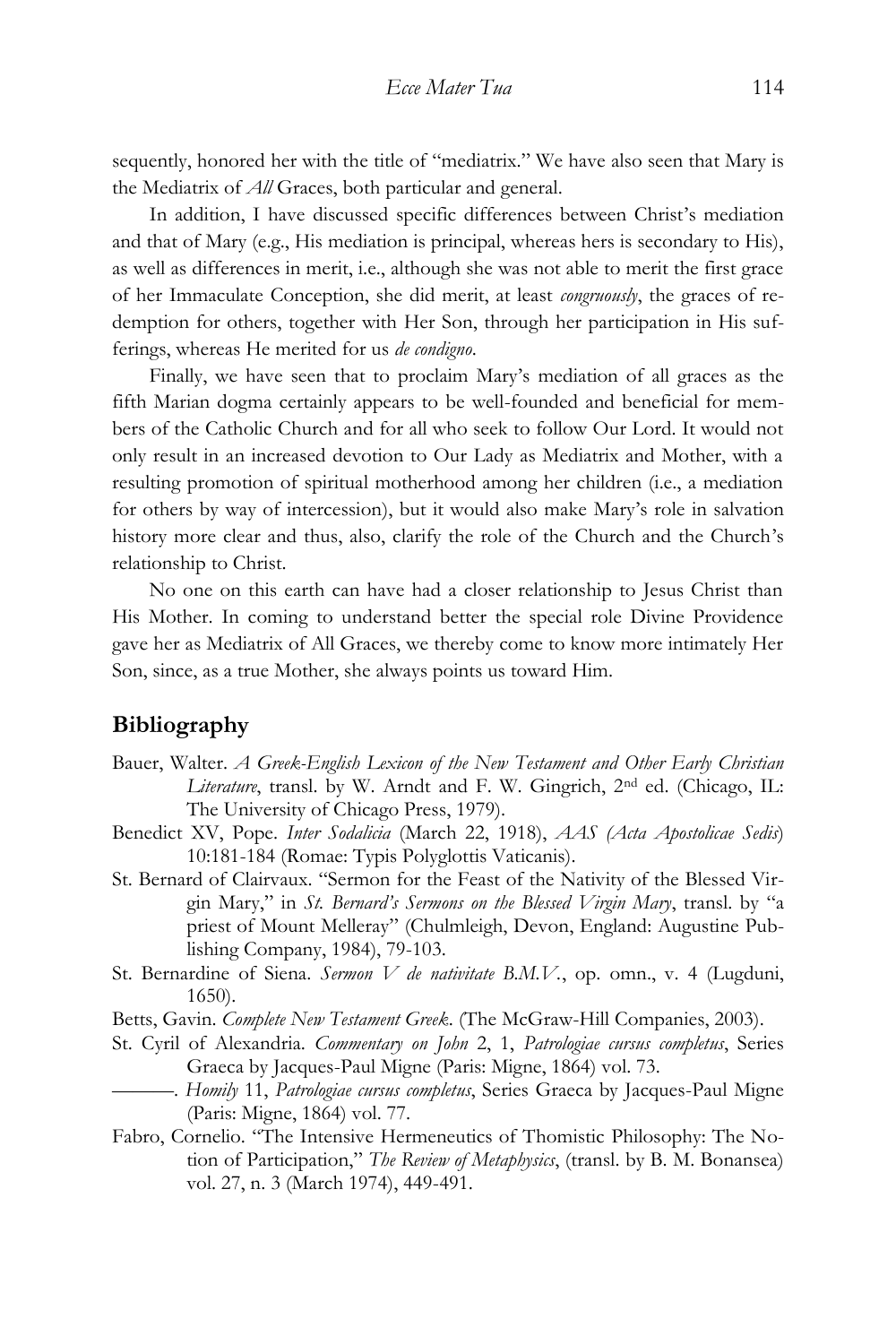- Gambero, Luigi. *Mary and the Fathers of the Church: the Blessed Virgin Mary in Patristic Thought* (San Francisco, CA: Ignatius Press, 1999).
- Garrigou-Lagrange, Reginald. *The Mother of the Saviour and Our Interior Life* (Rockford, IL: Tan Books and Publishers, Inc., 1993).
- ———. *The Three Ages of the Interior Life*, Vol. 1, (London, England, UK: Catholic Way Publishing, 2014).
- St. Germanus of Constantinople. *Homily for the Liberation of Constantinople* 23, ed. V. Grumel in *Revue des études Byzantines* 16 (1958).
- *Holy Bible*. Revised Standard Version, Second Catholic Edition (San Francisco, CA: Ignatius Press, 2006).
- Hugon, Edouard. *La causalité instrumentale en theologie*, (Paris: Tequi Pierre, 1907).
- St. Irenaeus of Lyons. *Adversus Haereses*, www.earlychristianwritings.com.
	- ——. *The Demonstration of the Apostolic Preaching* (referred to elsewhere as *Proof of the Apostolic Preaching*), translated from the Armenian version by Armitage Robinson (New York, NY: The Macmillan Company, 1920) as found online at www.ccel.org/ccel/irenaeus/demonstr.txt.
- John Paul II, Pope St. *On the Holy Spirit in the Life of the Church and the World* (Latin title is *Dominum et Vivificantem*), (Boston, MA: St. Paul Books and Media, 1986).
	- ———. *Redemptoris Mater*, in *Mary: God's Yes to Man* (San Francisco, CA: Ignatius Press, 1988).
	- ———. *Salvifici Doloris* (February 11, 1984).
- Journet, Charles Cardinal. *The Theology of the Church*, transl. by Victor Szczurek (San Francisco, CA: Ignatius Press, 2004).
- ———. "What is Dogma?" in *The Twentieth Century Encyclopedia of Catholicism*, Section I: Knowledge and Faith, vol. 4, ed. Henri Daniel-Rops, (New York, NY: Hawthorn Books, Inc., 1964).
- Kolbe, St. Maximilian. *Letter to Fr. Salezy Mikolajczyk*, (July 28, 1935), as found in H. M. Manteau-Bonamy, *Immaculate Conception and the Holy Spirit: The Marian Teachings of St. Maximilian Kolbe*, (Libertyville, IL: Franciscan Marytown Press, 1977).
- Leo XIII, Pope. *Adjutricem Populi*, (September 5, 1895), as found online, http://w2.vatican.va/content/leo-xiii/en/encyclicals/documents/hf\_lxiii\_enc\_05091895\_adiutricem.html. Latin text from *ASS* 28:129-136, ed. Victorii Piazzesi, (Romae: S. Congr. de Propaganda Fide, 1895-1896; reprinted in New York, NY: Johnson Reprint Corporation, 1969).
	- ———. *Jucunda Semper*, (September 8, 1894) as cited in William G. Most, in *Mary in Our Life: Our Lady in Doctrine and Devotion* (Kansas City, MO: Angelus Press, reprint 2014, 1<sup>st</sup> ed. 1937).
		- ———. *Octobri Mense* (September 22, 1891), in Heinrich Denzinger, *Enchiridion symbolorum definitionum et declarationum de rebus fidei et morum; Compendium of Creeds, Definitions, and Declarations on Matters of Faith and Morals*, 43rd ed., (San Francisco, CA: Ignatius Press, 2012).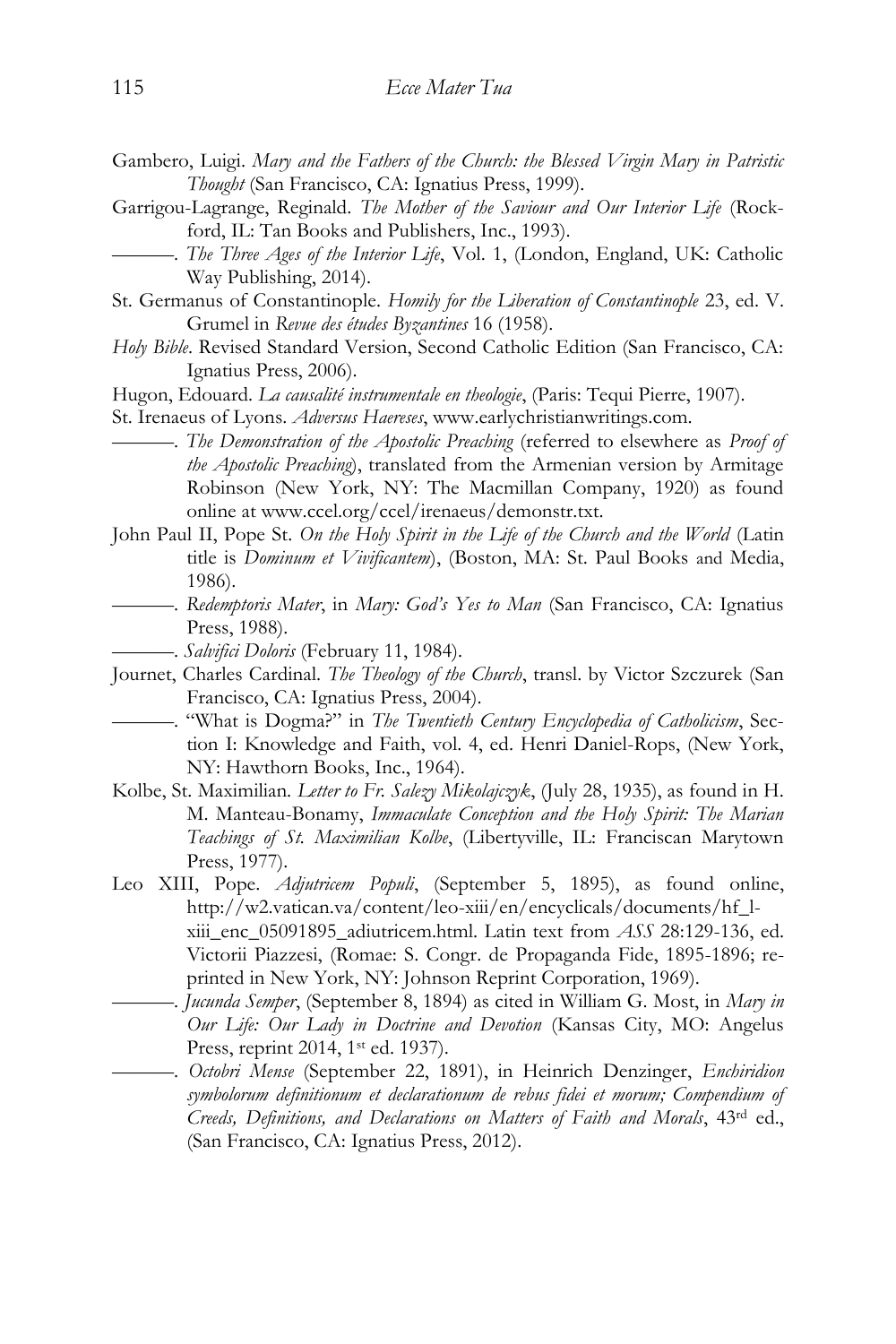———. *Superiore Anno*, (August 30, 1884). As found online at http://w2.vatican.va/content/leo-xiii/en/encyclicals/documents/hf\_lxiii enc 30081884 superiore-anno.html.

- Liguori, St. Alphonsus. *The Glories of Mary* (New Jersey: Catholic Book Publishing Corp., 1981).
- St. Louis Marie de Montfort. *The Secret of Mary* (Bayshore, NY: Montfort Publications, 1996).
	- ———. *True Devotion to Mary* (Brooklyn, NY: Montfort Publications, 1956).
- *Lumen Gentium*, in *The Documents of Vatican II*. Vatican translation. (Strathfield, NSW, Australia: St. Paul's Publications, 2009).
- Manteau-Bonamy, H. M. *Immaculate Conception and the Holy Spirit: The Marian Teachings of St. Maximilian Kolbe*, (Libertyville, IL: Franciscan Marytown Press, 1977).
- de Margerie, Bertrand. "Can the Church Define Dogmatically the Spiritual Motherhood of Mary? Objections and Answers," transl. by Salwa Hamati, in Miravalle, *Mary, Coredemptrix, Mediatrix, Advocate: Theological Foundations— Towards a Papal Definition?* (Santa Barbara, CA: Queenship Publishing, 1995), 191-214.
- Miravalle, Mark. *Mary, Coredemptrix, Mediatrix, Advocate: Theological Foundations— Towards a Papal Definition?* (Santa Barbara, CA: Queenship Publishing, 1995).
	- ———. "The *Whole Truth about Mary*, Ecumenism and the Year 2000," in *Mary Coredemptrix, Mediatrix, Advocate: Theological Foundations II, Papal, Pneumatological, Ecumenical*, (Santa Barbara, CA: Queenship Publishing, 1996).
- Montague, George T. *First and Second Timothy, Titus*, (Grand Rapids, MI: Baker Academic, 2008).
- Most, William G. *Mary in Our Life: Our Lady in Doctrine and Devotion* (Kansas City, MO: Angelus Press, reprint 2014, 1<sup>st</sup> ed. 1937).
- National Conference of Catholic Bishops, *Behold Your Mother: Woman of Faith*, Pastoral Letter on the Blessed Virgin Mary, (Washington, D.C.: Publications Office, United States Catholic Conference, 1973).
- Neubert, Emil. *Mary in Doctrine*, (Milwaukee, WI: The Bruce Publishing Company, 1954).
- O'Carroll, Michael. *Theotokos: A Theological Encyclopedia of the Blessed Virgin Mary* (Wilmington, DE: Michael Glazier, Inc., 1982).
- Paul VI, Pope Bl. *Conclusione della III Sessione del Concilio Vaticano II: Allocuzione del Santo Padre, Paolo VI,* (November 21, 1964) as found online at http://w2.vatican.va/content/paul-

vi/it/speeches/1964/documents/hf\_p-vi\_spe\_19641121\_conclusions-iiisessions.html.

———. *Marialis Cultus*, "For the Right Ordering and Development of Devotion to the Blessed Virgin Mary" (February 2, 1974; Boston, MA: Pauline Books and Media, 1974).